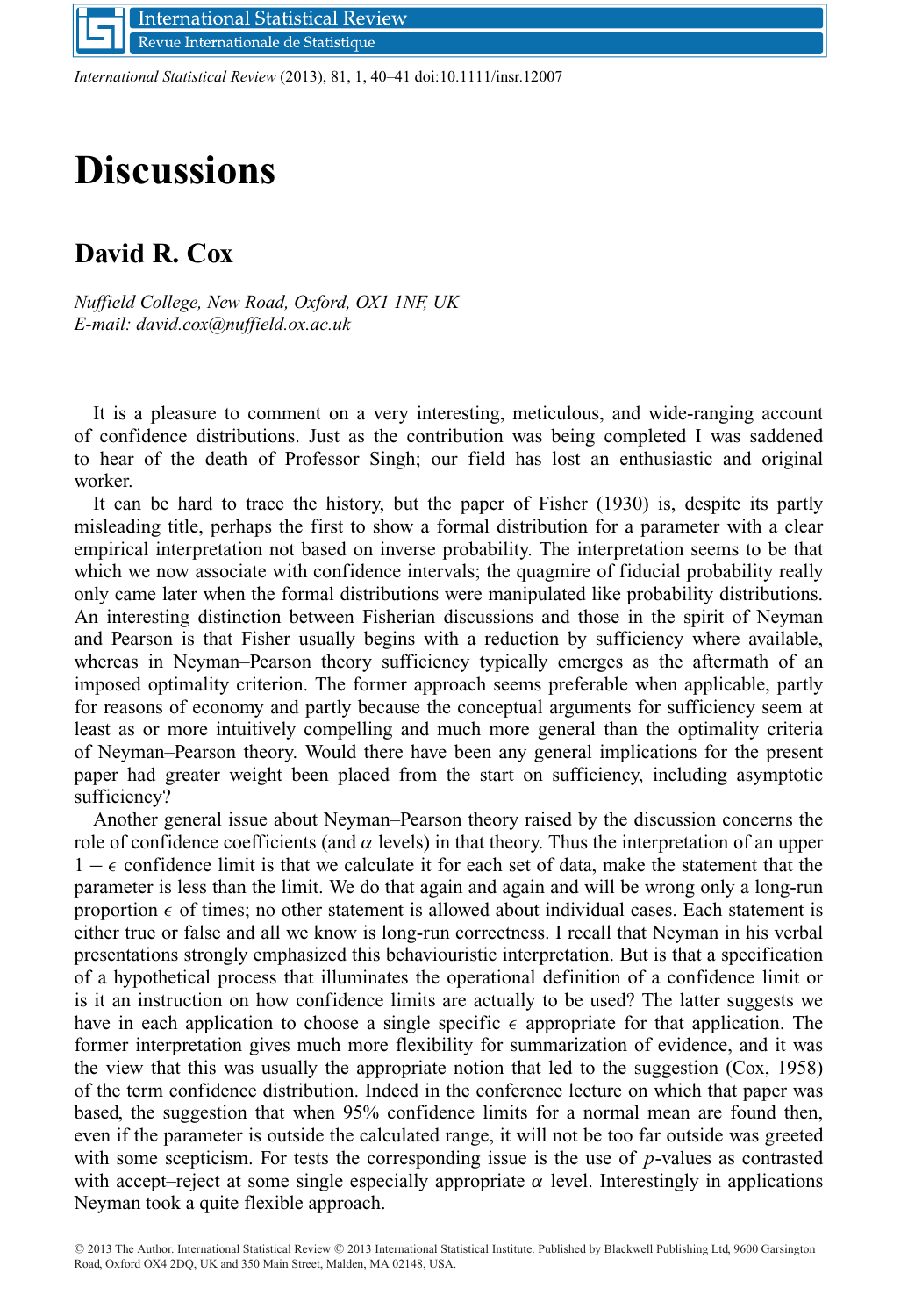Some conditions are, however, needed for the confidence distribution to be an appropriate summary, as is mentioned at the end of the present paper. The ratio of normal means, discussed briefly in the paper, is probably the simplest example. Suppose we observe  $(X, Y)$  independently normally distributed with unit variance and unknown means  $(\mu_X, \mu_Y)$  and that interest lies in  $\theta = \mu_Y/\mu_X$ . Consider two simple examples. First suppose that  $x = 0.5$  and  $y = 100$ . It is clear that the sign of  $\mu_X$  is not well determined but that  $\mu_Y$  is relatively close to 100. It follows that the only reasonable inference about  $\theta$  is that it lies *outside* a suitable interval including zero. Of course precise statements are possible. An even more extreme example is when, say,  $x = y = 0.5$ . Then no real value of  $\theta$  can reasonably be dismissed. Thus the confidence region at most levels is the whole real line. In one interpretation this is degenerate; we knew this without the data. A better interpretation is that the analysis provides a strong warning that no value of  $\theta$  should be considered incompatible with these specific data. This may be an important, if very disappointing, conclusion. In other special cases the appropriate inference may be that the parameter lies within one of a number of disjoint intervals. The issue and its resolution has an interesting theory and history with topical relevance to the use of instrumental variables, for example, in the context of Mendelian randomization.

The general point here is simply that the objective is to provide simple and interpretable summaries of what can reasonably be learned from data (and an assumed model) and that this is not always achieved by unqualified specification of a distribution.

### **References**

Cox, D.R. (1958). Some problems connected with statistical inference. *Ann. Math. Statist.*, **29,** 357–372. Fisher, R.A. (1930). Inverse probability. *Proc. Camb. Phil. Soc.*, **26,** 528–535.

[*Received November 2012, accepted November 2012*]

*International Statistical Review* (2013), 81, 1, 41–42 doi:10.1111/insr.12002

# **Bradley Efron**

*Department of Statistics, Stanford University, 390 Serra Mall, Stanford, CA 94305-4065, USA E-mail: brad@stat.stanford.edu*

An important, perhaps the most important, unresolved problem in statistical inference is the use of Bayes theorem in the absence of prior information. Analyses based on uninformative priors, of the type advocated by Laplace and Jeffreys, are now ubiquitous in our journals. Though Bayesian in form, these do not enjoy the scientific justification of genuine Bayesian applications. Confidence distributions can be thought of as a way to ground "objective Bayes" practice in frequentist theory.

Xie and Singh carry out the grounding process with energy and insight. Starting with their attractive Definition 2.1, familiar confidence interval theory is restated in a less familiar confidence distribution format. Connections with Bayesian and fiducial ideas are made along the way, but the main development is entirely frequentistic.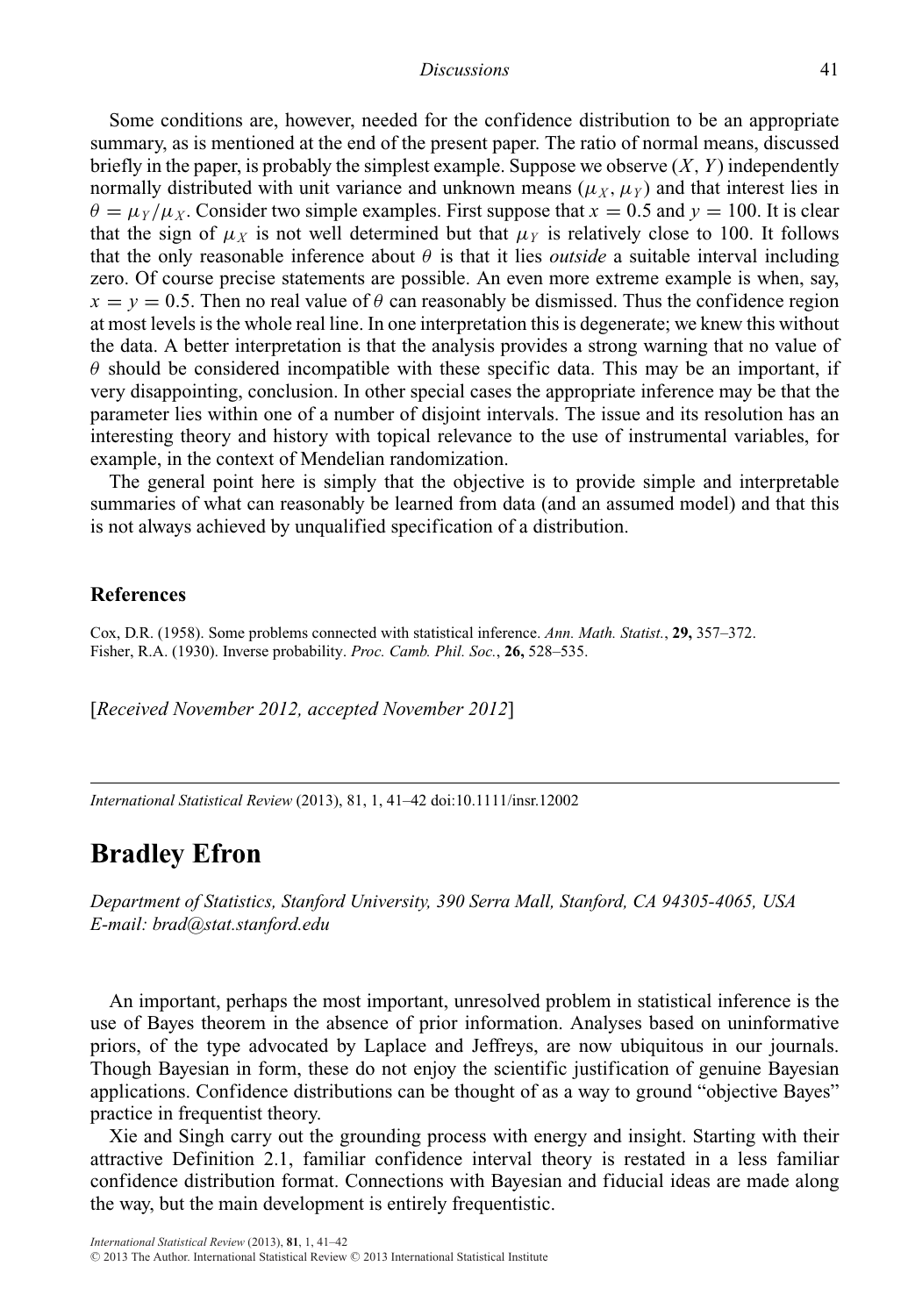As the authors point out, all of this has something to do with the bootstrap. Let  $\{\hat{\theta}_i^*, i =$ 1, 2,..., *B*} represent *B* bootstrap replications of  $\tilde{\theta}$ , an estimator of parameter  $\theta$  (possibly in the presence of nuisance parameters). The  $\alpha$ -th empirical quantile of the  $\hat{\theta}^*$ 's is then the upper endpoint of a first-order accurate-level  $\alpha$  confidence interval. In this sense, the bootstrap distribution is an approximate confidence distribution.

The BCa density, Efron & Tibshirani (1998), improves the confidence accuracy by reweighting the *B*  $\hat{\theta}^*$  values. Let  $\hat{G}$  be this empirical cdf, and  $z_0$  and  $a$  be the *bias correction* and *acceleration* constants in my 1987 paper. Rather than equal weights 1/*B*, the BCa density puts weight proportional to

$$
\frac{\phi(z_{\theta i}/(1 + az_{\theta i}) - z_0)}{(1 + az_{\theta i})^2 \phi(z_{\theta i} + z_0)} \qquad [z_{\theta i} = \Phi^{-1} \hat{G}(\hat{\theta}_i^*) - z_0]
$$

on  $\hat{\theta}_i^*$ . The reweighted bootstrap distribution then becomes a second-order accurate confidence distribution. Efron (2012) discusses this construction in the context of objective Bayes inference.

I was shocked to learn of Professor Singh's sudden death—a friend and colleague, I have followed his papers with interest since his pioneering work on bootstrap second-order accuracy, and will miss his good-hearted presence, both personally and in the literature.

### **References**

Efron, B. (2012). Bayesian inference and the parametric bootstrap. *Ann. Appl. Statist.*, **6**, (4) 1971–1997. Efron, B. & Tibshirani, R. (1998). The problem of regions. *Ann. Statist.*, **26**, 1687–1718.

[*Received November 2012, accepted November 2012*]

*International Statistical Review* (2013), 81, 1, 42–48 doi:10.1111/insr.12006

## **Donald A. S. Fraser**

*Department of Statistics, University of Toronto, 100 St. George Street, Toronto, ON M5S 3G3, Canada E-mail: dfraser@utstat.toronto.edu*

### **1 Introduction**

A distribution for a parameter, a distribution of a parameter, a distribution describing a parameter, and variants: the notion is anathema to some, controversial to others, and a field of development for others.

The notion needs a statistical model, a concept central to much of statistics but not all. A statistical model records possible distributions, thus possible probabilities, for variables in an application of interest; and it has a parameter that represents the unknown in the application context, and it assumes that some value of the parameter is the "true" value, the value that corresponds to the actual distribution in the context, all to some reasonable approximation.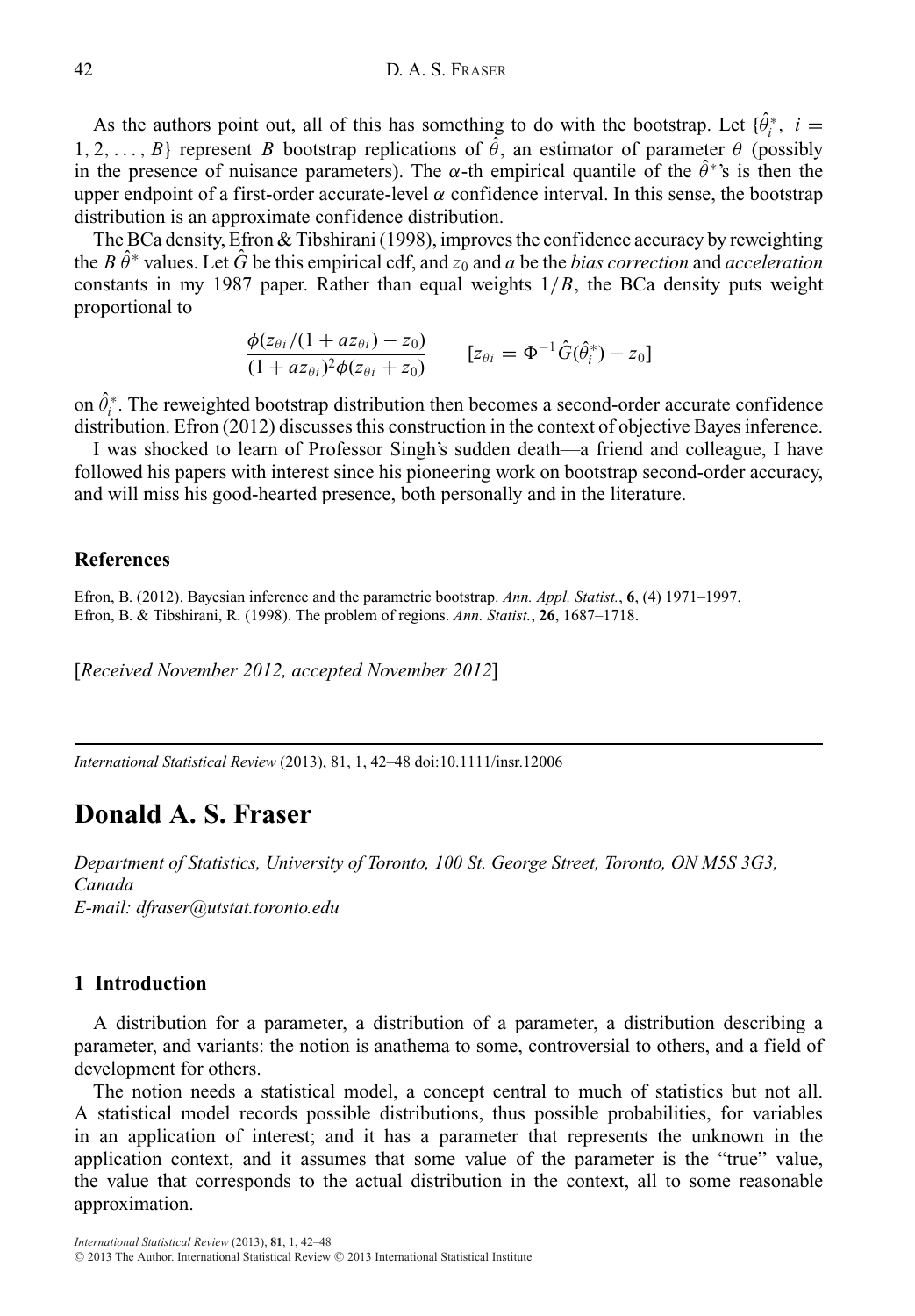### *Discussions* 43

Then with observed data, we have the central challenge of statistics: Statistical Inference. For this challenge the discipline of statistics has long maintained the hope that the unknown parameter value can be described also by a probability distribution, as a density, a distribution function, or even a quantile function. And this is the direction followed by Xie and Singh.

The earliest attempt was clearly Bayes (1763): his device was to act as if the context also included a random source for the parameter value, this source acquiring the name: prior distribution. He was severely criticized by many for making such an arbitrary addition, for example, Boole (1854) and Venn (1866), but generally supported by others including the preeminent Laplace (1812). See Fisher (1956) and Bernardo & Smith (1994) for two rather different surveys of this area of statistics, once called Inverse Probability.

Fisher (1930, 1935) introduced an alternative to the Inverse Probability procedure, in part to avoid the arbitrariness of an introduced prior, and called it fiducial probability: small modifications suggested by Neyman (1937) then led to confidence as we now know it. Both use the formal inversion of a pivot to get probabilities on the parameter space, for Fisher to get a full distribution while for Neyman to get probabilities now called confidence but just for sets inverse to a pivot set. The Neyman adjustment provided repetition validity for the now widely accepted confidence methodology, and the Neyman diagram became the defining logic.

Xie and Singh propose that we revert to the basic inversion of a pivot, thus producing a distribution on the parameter space as with fiducial; this has much appeal and does provide a rich alternative to the Bayes route to posterior distributions on the parameter space. But both approaches widely overlook the associated risks that have been documented in Neyman (1937), Dawid *et al*. (1973), Fraser (2011), and others. Thus the extension of the name confidence to fiducial distributions should not be without recognizing associated risks that apply generally for distributions for a parameter, Bayes or otherwise.

But also quite generally, concepts for statistical inference have rarely been introduced in any resemblance of definitive form. Typically they arise in an optimistic form, are developed in various directions, often with conflicts among promotors; inverse probability and confidence are a clear instance. This general pattern is often concerned with territory, and seems to contrast with what might be viewed as a pure evolutionary development, seeking the best at each step and fine tuning the risks.

### **2 Pivot Inversion: Fiducial, Confidence, Structural, and Other Variants**

When examining statistical methodology there is merit in looking at very simple examples first, and being sure the methods are coherent and sensible there. Accordingly consider a sample from a Normal $(\theta, \sigma_0)$  model together with observed data that gives  $\bar{y}^0$ ; the distribution function from the obvious variable is  $\Phi\{(\bar{y}-\theta)/(\sigma_0/n^{1/2})\}$ , where  $\Phi$  is the standard Normal distribution function.

From a very practical viewpoint, we could record just the statistical position of the data with respect to possible values for the parameter  $\theta$ ; we would then obtain the *p*-value function  $p(\theta; \bar{y}^0) = \Phi\{(\bar{y}^0 - \theta) / (\sigma_0 / n^{1/2})\}$ . In particular if the parameter value  $\theta_0$  were of interest and we had  $p(\theta_0; \bar{y}^0) = 15.9\%$ , we would know that 15.9% of the distribution indexed by  $\theta_0$  was to the left of the data point and 84.1% was to the right of the data value. Thus we would have the "statistical position" of the data value in the distribution labelled by the  $\theta_0$  value. Is there more information than this? In various ways the *p*-value function provides the full statistical story for the particular data value relative to the model.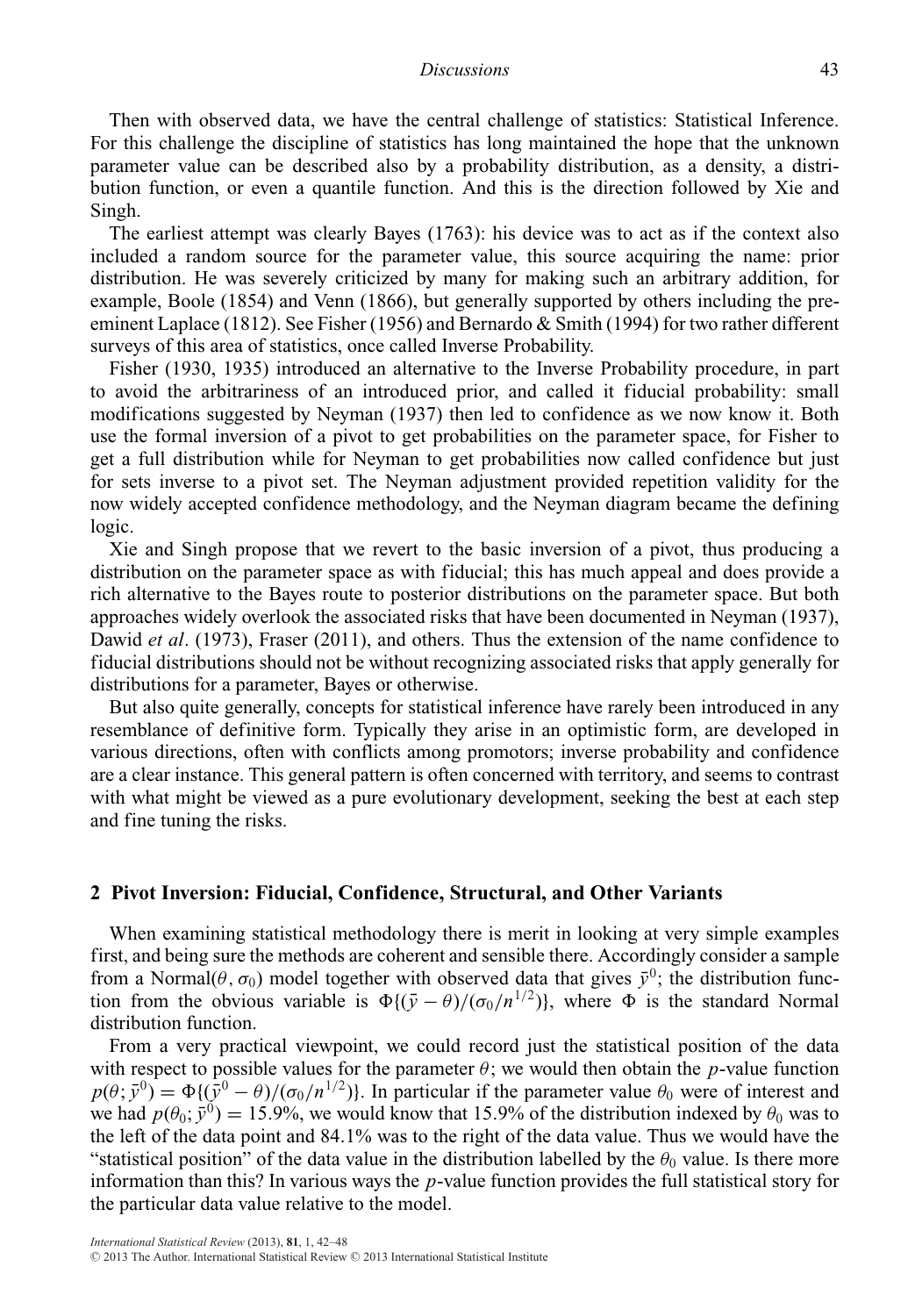#### 44 D. A. S. FRASER

From the confidence viewpoint (Neyman, 1937), we might choose a statistical position  $\alpha$ and seek the corresponding  $\hat{\theta}$  value by inverting  $\Phi\{(\bar{y}-\bar{\theta})/(\sigma_0/n^{1/2})\} = \alpha$ , thus obtaining  $\hat{\theta}_{\beta} = \bar{y}^0 - z_{\alpha}\sigma_0/n^{1/2}$ , where  $\beta = 1 - \alpha$ ; accordingly  $(-\infty, \hat{\theta}_{\beta})$  is a  $\beta$  confidence interval for θ. The change from  $\alpha$  to  $\beta$  corresponds to  $\bar{y}$  and θ having opposite signs in the distribution function and is typically of no interest in the presence of two-sided symmetric confidence intervals. In particular here, if  $\alpha = 15.9\%$  then  $z_{15.9\%} = -1$  and  $(-\infty, \bar{y}^0 + \sigma_0/n^{1/2})$  is the 84.1% confidence interval for  $\theta$ . We have deliberately illustrated with a one-sided confidence interval to emphasize that an individual bound of a two-sided confidence interval can often be important in its own right and thus needs its particular repetition meaning!

From the fiducial approach (Fisher, 1935), we can invert the distribution function or more generally invert a pivot. Thus for the example we would have that  $\theta$  is Normal( $\bar{y}^0$ ,  $\sigma_0/n^{1/2}$ ) or in quantile form that  $\theta = \bar{y}^0 - \sigma_0 z / n^{1/2}$ , where *z* is a generic standard Normal variable. Fiducial intervals would be obtained then by using quantile intervals for *z* to obtain intervals for  $\theta$ , or more generally by directly integrating over intervals of interest to get corresponding probability levels. The fiducial approach was criticized by Bayesians, mostly because providing distributions for a parameter was then viewed as Bayesian territory, and partly on technical grounds (Lindley, 1958) that it did not conform to certain Bayesian rules. In particular, certain ways of choosing an interval of interest, either Bayes or frequency, can lead to repetition frequency that is different from the value used in its calculation, in other words it doesn't do what it claims!

The structural approach (Fraser, 1961, 1979) follows confidence and fiducial closely but restricts attention to transformation-parameter models with an identified error distribution; the restriction avoids various complications that can arise with fiducial and confidence distributions. For the example the structural approach would give the parameter distribution  $\theta = \bar{y}^0 - \sigma_0 z / n^{1/2}$ , where *z* is a generic standard Normal variable and thus agrees with confidence and fiducial; it has a stronger repetition interpretation coming from the transformation error model, but also like confidence does depend on the set being chosen on the pivot space rather than on the parameter space.

For the Bayesian approach, Fraser (2011) argues that personal and other prior-type information should be kept separate and not used to do the statistical analyses for one's particular convenience. A completed frequency analysis can of course be accompanied by available personal or priortype information, thus available for an end user to use or combine as deemed appropriate. It is also argued that an appropriate choice of prior can give approximate and sometimes exact confidence intervals, with repetition validity. For the example, the flat prior  $\pi(\theta) = 1$  leads to agreement with the confidence, the fiducial, and the structural result,  $\theta = \bar{v}^0 - \sigma_0 z/n^{1/2}$ .

For the example, the five approaches lead essentially to the same result, with seemingly just the minor difference, whether intervals are required to come from pivot sets or can be chosen freely. For the second more general route where a distribution is produced for the parameter, risks do exist for all five approaches: this was highlighted in Dawid *et al*. (1973) as coming from marginalization and in Fraser (2011) as coming from parameter curvature. Xie and Singh are thus recommending that we ignore the restriction to confidence sets or equivalent, and free confidence to allow the production of parameter distributions. Certainly distributions are easier to think about, are largely in accord with Fisher's original proposal, and are more in the freedom of the Bayes approach, but they do overlook inherent risks as the preceding references indicate.

### **3 Promoting Confidence Distribution**

Is confidence just probability? In many ways it is, and many users do treat it as probability, even when clearly aware that statistics courses and statistical culture say otherwise! Is a Bayes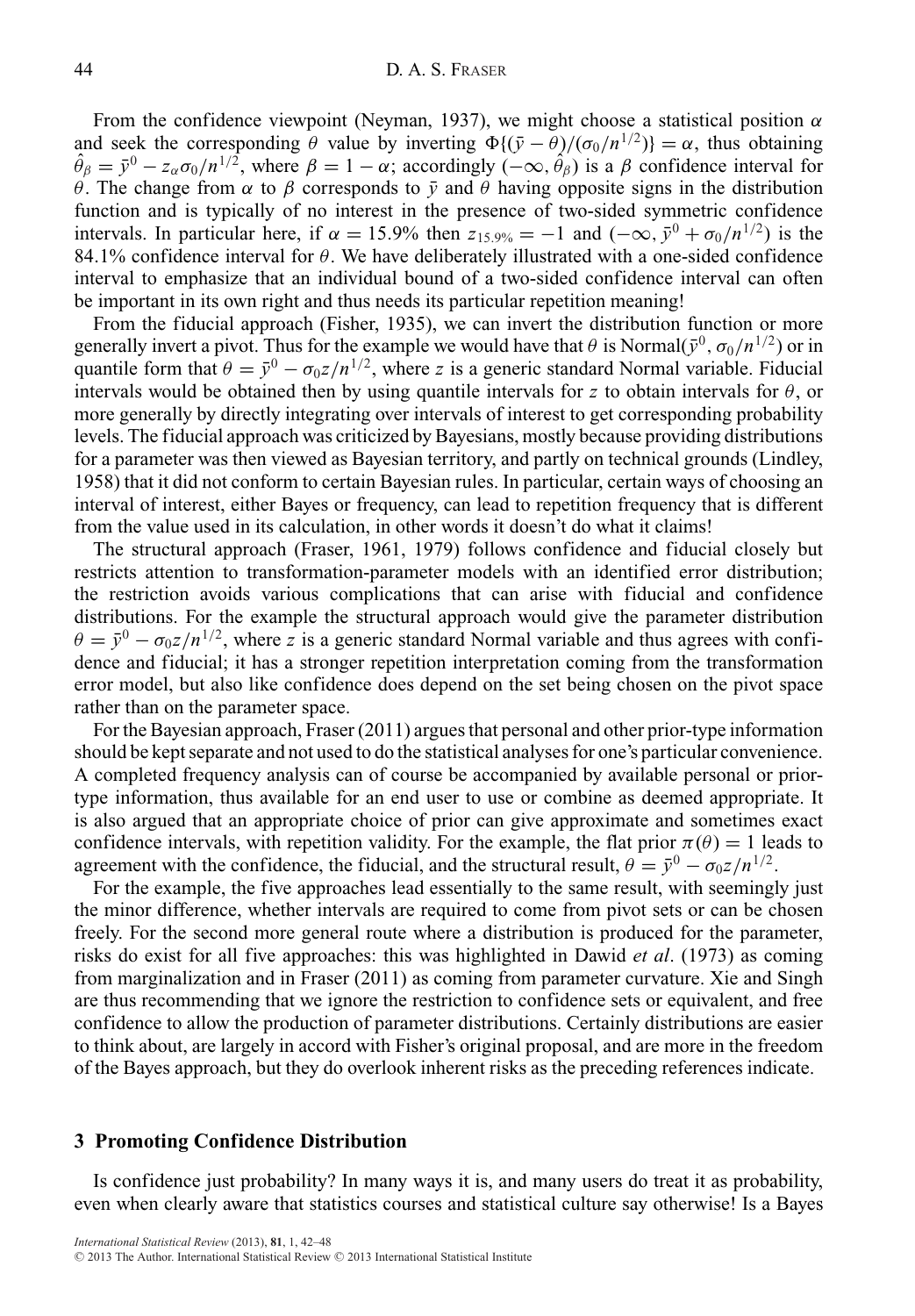posterior value just probability? Well it is called such, just as confidence itself was originally called probability. In either approach, the events underlying the probability statements are events in the past: the  $\theta$  value came from somewhere or came from the prior when it is part of the given, and its value is realized but inaccessible; and the data value is a realized and known constant. So we are talking about a concealed true value, and we are evaluating it based on antecedent randomness. Xie and Singh are clearly interested in upgrading the probability status of confidence and they have devoted many pages to the task. I extensively support this initiative but with cautions as indicated.

But in doing this, Xie and Singh steer clear of the long-standing stigma associated with fiducial, and this leads them to draw a rather difficult dividing line. Is fiducial really different from confidence when presented in distribution-function form? Or are they making issues with the over-enthusiasm in some of Fisher's arguments for his proposal, where he was the first to seriously confront the arbitrariness in the Bayes (1763) approach, the from-nowhere introduction of a mathematical object called a prior in order to have a bespoke probability at the end of an argument? The amazing thing is the huge following that this Bayes approach engendered, including many elite thinkers: "make up a prior and solve the problem!" A staggering affront to the scientific process. Fisher should be given full credit for his innovative contribution against this background, and saying that he did not get the wording of his promotion in comfortable accord with some present views now seems somewhat irrelevant.

Xie and Singh, in promoting the confidence distributions, present three definitions. The first is the classical definition CL and defines the confidence distribution function as the distribution function version of the confidence quantile function  $\tilde{\theta}_{\beta}$ , where  $(-\infty, \tilde{\theta}_{\beta}(y^0))$  is a  $\beta$ level confidence interval. But isn't this just what Fisher (1930) did? The second definition (2.1) identifies a confidence distribution function  $H(\theta; y)$  as a distribution function in  $\theta$  for each given *y* and as a pivot with a uniform distribution for each  $\theta$ . But this also closely identifies with what Fisher (1930) offered: fiducial but with Fisher's promotion replaced by a claim that the argument is pure frequentist. Of course it is pure frequentist just as Fisher (1930) was pure frequentist, except for Fisher's accompanying claim to having purer probabilities, which was then a direct confrontation to the Bayes aficionados of the time. The third definition (2.2) essentially gives just the quantile equivalent say  $\tilde{\theta}_u(y)$  of the distribution function where *u* is Uniform (0, 1). Aren't confidence quantile and confidence upper bound just different labelling for the same object?

Confidence distributions can have many properties: the distribution function should of course be Uniform(0,1), but also it should inherit continuity when present in the model, should use all available information, and should generally be sensible. These properties aren't really addressed in the authors' proposal. A promotion of confidence distributions should acknowledge these inherent issues and also mention marginal and conditional conflicts as discussed in the literature.

### **4 Some Details**

*(i) Signed Likelihood Root.* Example 2.5 considers a full exponential model with canonical parameter  $\varphi$  and defines the Signed Likelihood Root *r* for a scalar  $\theta$  as  $r = sign(\hat{\theta} - \theta)$  $\theta$ )[2 $\ell(\hat{\varphi}_{\theta})$ ]<sup>1/2</sup>. This uses the profile log-likelihood  $\ell(\hat{\varphi}_{\theta})$  inside a square root and can lead to the square root of a negative number. The usual expression works from the shortfall from the maximum profile and has a change of sign, thus  $r = sign(\hat{\theta} - \theta)[2\{\ell(\hat{\varphi}) - \ell(\hat{\varphi}_{\theta})\}]^{1/2}$ . The usual expression for *q* comes in two common versions, one useful for computation and the other for understanding.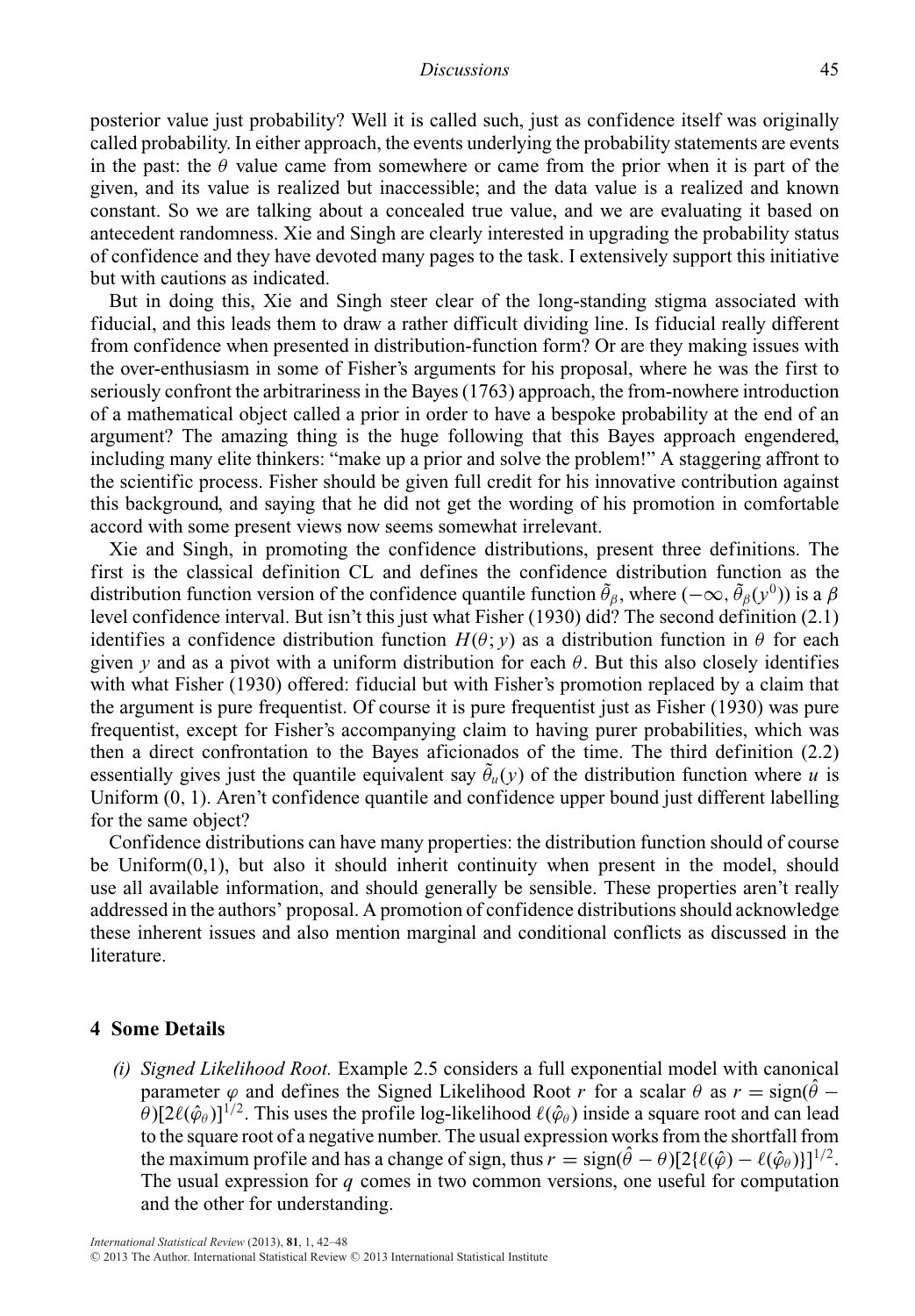- *(ii) Clean and coherent.* In the Introduction the authors refer to their approach as "... clean and coherent". As described in the sections above, the promotional material on fiducial has been deleted but documented risks inherent in fiducial have also been deleted; this is not clean and coherent.
- *(iii) The bootstrap.* The bootstrap as in Section 2.3 provides an approximation to the distributions described by a model, and in doing this the bootstrap can also eliminate the influence of nuisance parameters. It can be applied to statistics or to pivots, with faster effect using suitable pivots. It can be used with least squares, or with maximum likelihood statistics, or with statistical quantities, or anywhere where distributions are wanted. Of course confidence calculations are just one such use but there are many others including of course testing. So there is no particular attachment of the bootstrap to confidence distribution functions other than providing an approximate means of calculation for such.
- *(iv) Information*. The discussion of information in Example 2.4 has disturbing departures from standard usage. The observed Fisher information is usually defined as  $-\ell_{\theta\theta}(\hat{\theta})$  in the scalar full parameter case and designated as  $i(\hat{\theta})$  or  $j(\hat{\theta})$ ; the subscripts denoting differentiation. The authors use a per-data-value version of information which involves a division by *n* and they take *i* or *j* to be the reciprocal of the usual information in the literature, that is, changing from the variance of the score to the variance of the maximum likelihood value. This provides an uncomfortable connection with the literature.
- *(v) As an ordinary probability function*. The authors claim in Section 3 that a confidence distribution function "can be manipulated as an ordinary probability distribution function". This claim is counter to much material in the literature; see (ii) above; by ignoring properties documented in the literature one gains greater freedom but risks are introduced.
- *(vi) Modern definition of confidence distribution*. As noted earlier the "modern definition of confidence distribution" from Section 3 involves a pivotal quantity with a fixed Uniform (0, 1) distribution which is then inverted. But this is just fiducial probability without the fiducial probability claims. How is this modern? Fiducial leaving out the usual claims, and also leaving out the risks?
- *(vii) Mathematical coincidence*. In Section 3.3, Xie and Singh discuss a property of a location model  $f(y - \theta)$ , namely that the *p*-value  $p(\hat{\theta}_{\alpha})$  is equal to the Bayesian survivor value  $s(\hat{\theta}_{\alpha})$  using a flat or constant prior  $\pi(\theta) = c$ , in other words that confidence is equal to Bayes posterior, in this special location structure where Bayes happens to have repetition reliability. They refer to the equality as a "mathematical coincidence"; and also claim that this "hing(es) on the normal assumption". The "coincidence" suggestion is substantially misleading and the claim of hinging on the "normal assumption" is not correct. With a location model the fiducial density is  $f(y^0 - \theta)$  which is exactly the likelihood  $L(\theta; y^0)$ . This is not a "mathematical coincidence": it is a direct consequence of the minus sign in " $y - \theta$ " which gives the confidence-Bayes equality and does not relate to Normality. A more general claim is that the location property is the background for the approximate repetition validity of the general Bayes approach, see Fraser (2011).
- *(viii) Optimality*. The authors devote an entire Section 5 to optimality for confidence distributions. This considers the stochastic concentration of two confidence distribution functions. But it neglects a large literature on confidence in the conditioning and asymptotics literature, all of which has evolved more or less directly from the confidence literature.
	- *(ix) Vector parameters*. In their summary the authors state "It is still an open question how (or whether) one can define a multivariate confidence distribution". This was a crucial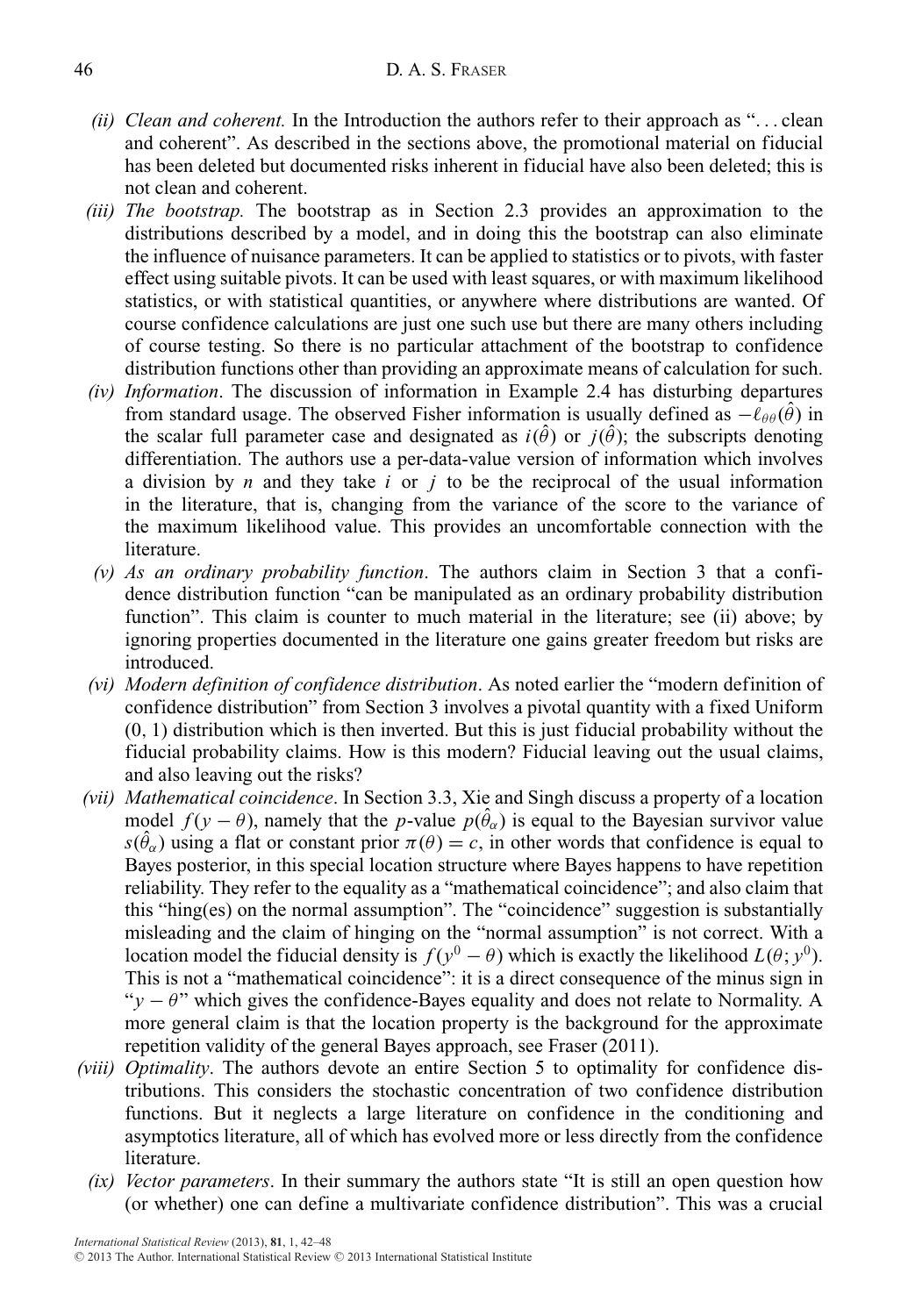issue in Fisher's fiducial and in part led to confidence (Neyman, 1937); and it has a long history.

*(x) Behrens–Fisher and combining confidence distributions*. With a sample from a Normal  $(\mu, \sigma^2)$ , the methods discussed in Section 2 lead to the confidence distribution  $\mu =$  $\bar{y} - t s_y/n^{1/2}$ , where *t* is a generic Student variable with *n* − 1 degrees of freedom. If one then were interested in the difference  $\delta = \mu_2 - \mu_1$  of the means of two Normal populations one could quite reasonably, following Xie and Singh, combine the confidence distributions obtaining  $\delta = \bar{y}_2 - \bar{y}_1 - t_2 s_{y_2} / n_2^{1/2} + t_1 s_{y_1} / n_1^{1/2}$ , where  $t_1$  and  $t_2$  are independent Student variables with the appropriate degrees of freedom. This arose with Behrens (1929) and was recommended by Fisher (1935) and was central to the developing stigma that unfortunately became attached to fiducial methodology: the combined distribution did not behave with frequency properties. For some extensive recent simulations, background references, and discussion see Fraser *et al*. (2009). The message: combining confidence distributions is attractive but the resulting distribution may not inherit the initial frequency properties.

### **5 Discussion**

Statistics has a wealth of exploratory procedures and methods: the Bayes where priors are a free choice, the processing-filtering where computing power is dominant, and more. This paper as part of seeking a broader role for confidence uses Fisher's original definition of fiducial, seeks to avoid the stigma of fiducial by renaming it confidence, supplies a new promotion in place of the Fisher arguments, and views the result as just frequentist confidence.

The present comments might be viewed as critical but they are largely concerned with detail, present and absent. From a larger viewpoint, the authors seek to raise the stature of confidence to compete directly with Bayes posterior distributions, a laudable endeavour that avoids the arbitrary mathematical priors in Bayes. Of course Bayes has the property of being approximate confidence (Fraser, 2011), and this arguably provides the sole support for the use of the term probability in the Bayes analysis contest. Xie and Singh are then in effect saying why not switch directly to confidence distributions and enjoy the flexibility of describing the parameter by a distribution. This deserves support, but should not ignore the reality that this would introduce to confidence theory some of the documented risks of the Bayes approach, as a price for the flexibility.

### **Acknowledgements**

This research was partially supported by the Natural Sciences and Engineering Research Council of Canada.

### **References**

Bayes, T. (1763). An essay towards solving a problem in the doctrine of chances. *Phil. Trans. Roy. Soc., London*, **53**, 370–418.

- Behrens,W. (1929). Ein beitrag zur fehlerbereichnung bei wenigen beobachtungen. *Landwirtschaftliche Jahresberichte*, **68**, 807–837.
- Bernardo, J. & Smith, A. (1994). *Bayesian Theory*. Chichester: Wiley.
- Boole, G. (1854). *The Laws of Thought*. New York: Dover.
- Dawid, A.P., Stone, M. & Zidek, J.V. (1973). Marginalization paradoxes in Bayesian and structural inference. *J. R. Stat. Soc. Ser. B*, **35**, 189–233.
- Fisher, R. (1930). Inverse probability. *Proc. Cambridge Phil. Soc.*, **26**, 528–535.
- Fisher, R. (1935). The fiducial argument in statistical inference. *Ann. Eugenics*, **6**, 391–398.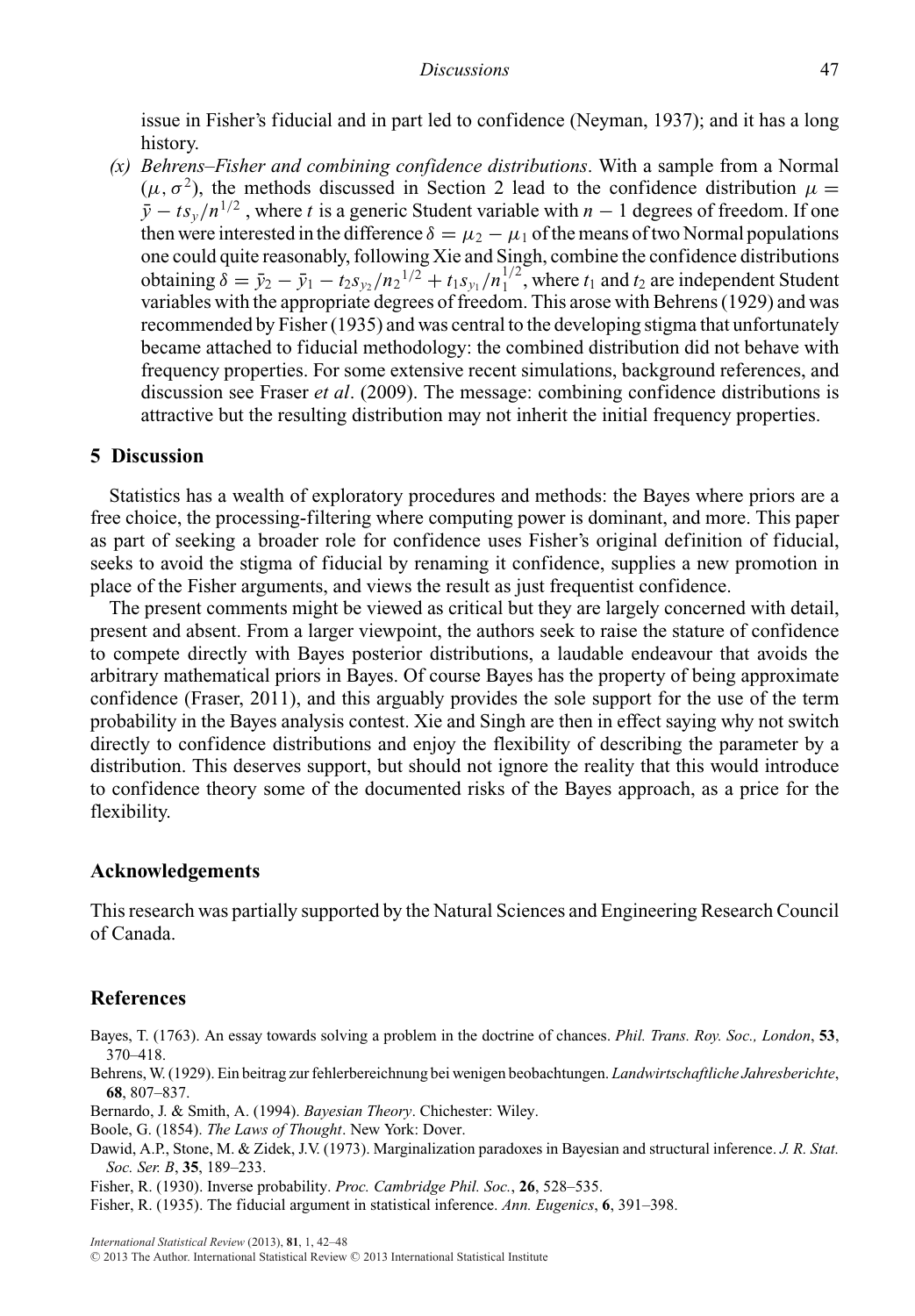Fisher, R.A. (1956). *Statistical Methods and Scientific Inference*. Edinburgh: Oliver and Boyd.

Fraser, D. (1961). The fiducial method and invariance. *Biometrika*, **48**, 261–280.

Fraser, D. (1979). *Inference and Linear Models*. New York: McGraw-Hill.

Fraser, D., Wong, A. & Sun, Y. (2009). Three enigmatic examples and inference from likelihood. *Canad. J. Statist.*, **37**, 161–181.

Fraser, D.A.S. (2011). Is Bayes posterior just quick and dirty confidence? With discussion. *Statist. Sci.*, **26**, 299–316. Laplace, P. S. (1812). *Théorie Analytique des Probabilités*. Paris: V. Courcier.

Lindley, D. (1958). Fiducial distribution and Bayes theorem. *J. R. Stat. Soc. Ser. B*, **20**, 102–107.

Neyman, J. (1937). Outline of a theory of statistical estimation based on the classical theory of probability. *Phil. Trans. Roy. Soc. A*, **237**, 333–380.

Venn, J. (1866). *The Logic off Chance*. London: Macmillan.

[*Received November 2012, accepted November 2012*]

*International Statistical Review* (2013), 81, 1, 48–52 doi:10.1111/insr.12005

## **Emanuel Parzen**

*Department of Statistics, Texas A&M University, College Station, TX, USA E-mail: eparzen@stat.tamu.edu*

This outstanding paper by Professors Xie and Singh is a comprehensive review of history and important applications of confidence distributions. They demonstrate that confidence distributions deserve to be widely taught and practiced as a powerful tool applicable by all researchers concerned with statistical inference and data discovery. My comments will present a confidence quantile interpretation of confidence distributions.

### **1 Confidence Distributions are Fundamental Methods**

We discuss below in Section 6 the connection of confidence distributions to fundamental research by Jerzy Neyman and R. A. Fisher, based on review by Neyman (1941). Their controversy may have been caused by concern over priority for ideas. Today the question should not be about credit for methods, but a framework for tools which are simple and powerful for applications.

In our view the basic definition of a confidence distribution has two parts: it is a conditional distribution of a parameter  $\theta$  given data  $\hat{\theta}$ , denoted symbolically as a random variable  $\theta | \hat{\theta}$ ; we do not assume that there exists an unconditional distribution for the parameter  $\theta$ , because the value of the parameter is a non-random number.

In applications our interpretation of a confidence distribution is Bayesian (in the sense of describing our knowledge about a parameter, given data, by a probability distribution). Our computation is frequentist because we do not assume a prior distribution for the parameter. The importance of this objective frequentist approach for the practice of statistical inference is demonstrated by the results of Xie and Singh for combining information about a parameter from several estimators (Section 4 of my discussion presents a confidence quantile version of their recipe).

I note that my discussion is based on my research (called Nonparametric Modeling using Quantiles and Mid-distributions) whose goal is: to unify many cultures of Statistical Science;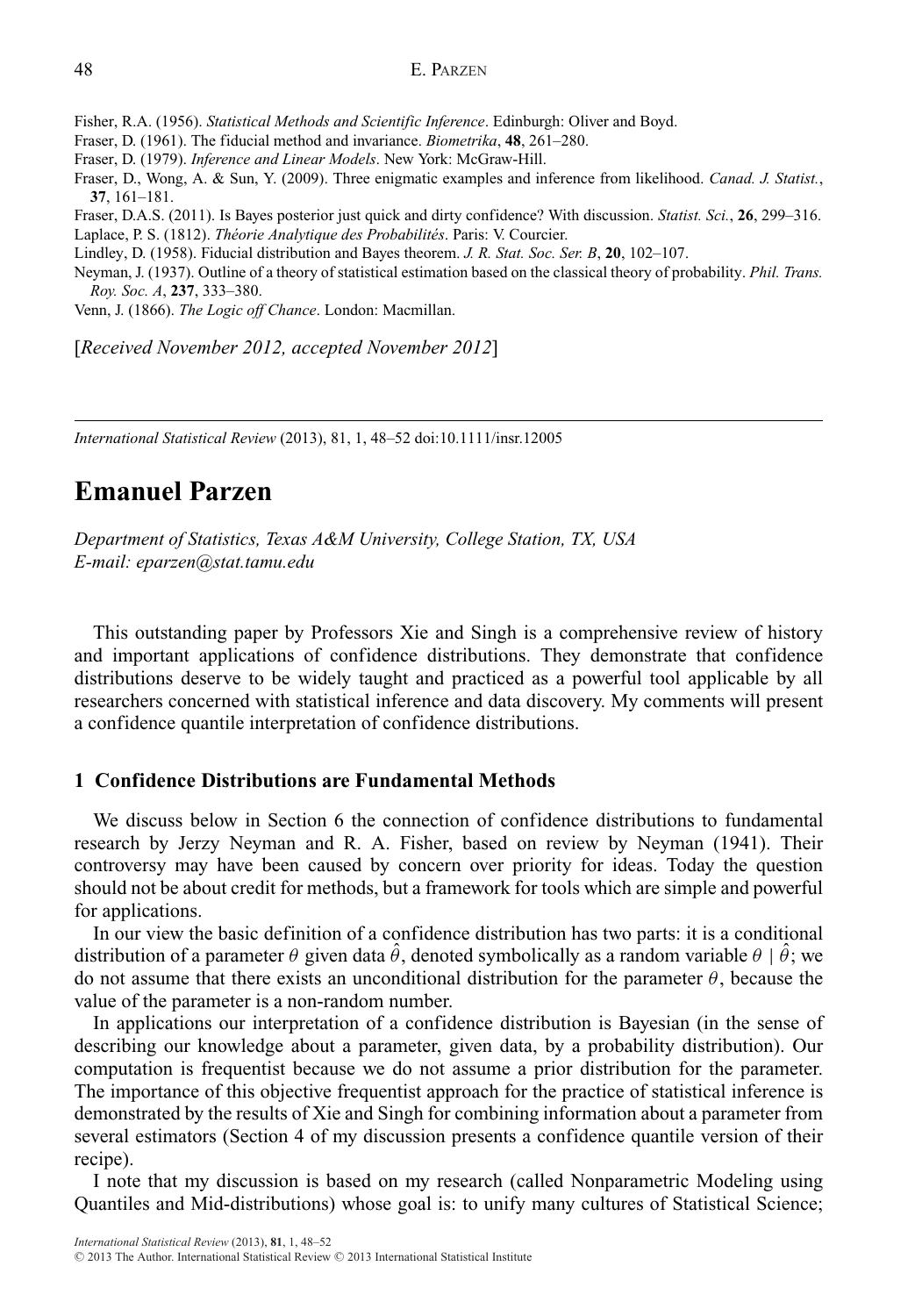Big and Small data science; parametric and non-parametric modelling of univariate, multivariate, high-dimensional variables which can be discrete or continuous.

### **2 Internal Representations of Probability Distributions**

To describe a probability law (and its random variable *Y* ) one usually uses following functions, which we call external representations: Probability mass function  $p(v) = p(v; Y)$ ; Probability density function  $f(y) = f(y; Y)$ ; Distribution function  $F(y) = F(y; Y)$ ; Quantile (inverse distribution) function  $Q(u) = F^{-1}(u)$ ,  $0 < u < 1$ ; Mid-distribution function  $F^{\text{mid}}(v) = F(v)$  $0.5 p(v)$ .

We find very useful an additional representation of *Y* continuous, which we call an internal representation (in the spirit of modelling by stochastic differential equations):

$$
Y = g(\theta, W_Y), \tag{1}
$$

where  $\theta$  are unknown parameters,  $W_Y$  has known probability distribution, and *g* is known. Example: Let *Y* = Gamma (shape = *v*, scale =  $\theta$ ), a random variable with distribution Gamma, with unknown  $\theta$  and known  $\nu$ . The internal representation of *Y* is

$$
Y = \theta W_Y, W_Y = \text{Gamma (shape = v, scale = 1) has known distribution.}
$$
 (2)

Given random sample  $Y_1, \ldots, Y_n$ , let V (also denoted  $\hat{\theta}$ ) be estimator of  $\theta$ . Express sampling distribution of *V* as internal representation

$$
V = h(\theta, W_V). \tag{3}
$$

Let  $V^*$  denote observed value of V. We regard our knowledge of  $\theta$  given  $V^*$  as a probability distribution, denoted  $\theta \mid V^*$ , which we call the confidence distribution of  $\theta$  given sample. We interpret  $\theta \mid V^*$  to have properties analogous to a conditional distribution (concept that statisticians apply intuitively, not using the rigourous mathematical definition as a Radon–Nikodym derivative).

### **3 Confidence Quantiles, Estimating Equations, and Pivots**

Our goal of a formula for the confidence distribution  $\theta \mid V^*$  is accomplished symbolically by an internal representation  $\theta \mid V^* = h^{-1}(V^*, W_V)$ , or computationally by its quantile function  $O(P;\theta|V^*)$ , called the confidence quantile. A comprehensive outline of the calculus of quantile functions is given in Parzen (2004).

THEOREM 1: *To state an estimating equation for a confidence quantile construct a pivot*  $T(\theta, \hat{\theta})$ *with the properties*:

(A)  $T(\theta, \hat{\theta}) = Z$ , *pivot has same distribution for all*  $\theta$ ; (B)  $T(\theta, \hat{\theta}^*)$  *is increasing in*  $\theta$ , *for each fixed*  $\hat{\theta}^*$ .

*Then estimating equation for confidence quantile*  $O(P;\theta | \hat{\theta}^*)$  *is* 

$$
T[Q(P; \theta | \hat{\theta}^*), \hat{\theta}^*] = Q(P; Z), \ 0 < P < 1. \tag{4}
$$

*Often Z* is  $N(0, 1)$ ; *then median Q*(0.5; *Z*) = 0. *Median of confidence quantile satisfies* 

$$
T[Q(.5; \theta \mid \hat{\theta}^*), \hat{\theta}^*] = 0. \tag{5}
$$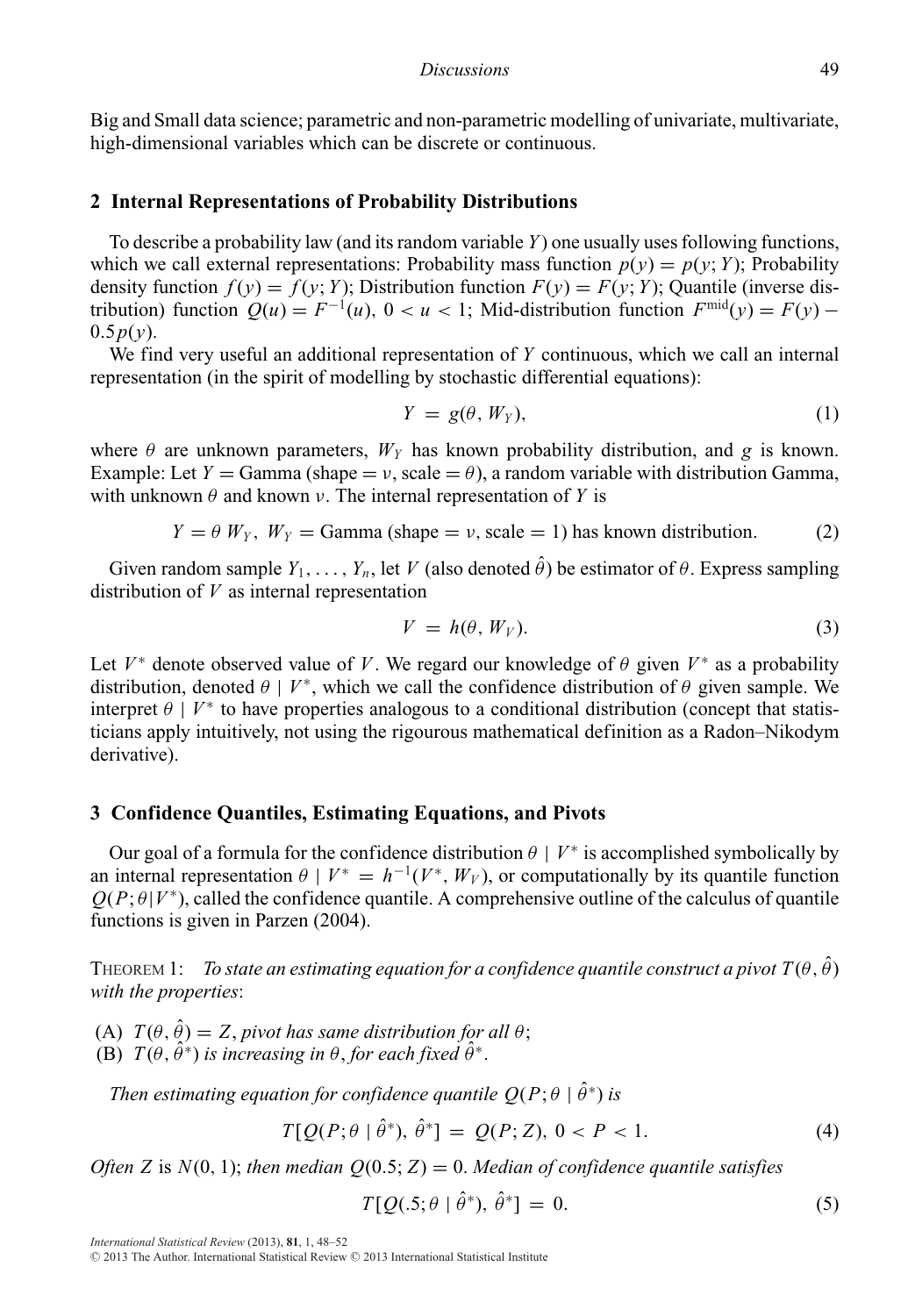**IMPORTANT FACTS:** Confidence distribution is a pivot with  $Z = U$ , Uniform(0,1). General pivot is *p*-value( $\theta$ ,  $\hat{\theta}$ ) = Pr [ $\hat{\theta} > \hat{\theta}^*$  |  $\theta$ ] when it obeys stochastic order condition that it is an increasing function of  $\theta$ . Under stochastic order condition, explicit formula for confidence distribution is

$$
F(\theta; \theta \mid \hat{\theta}^*) = 1 - F(\hat{\theta}^*; \hat{\theta} \mid \theta). \tag{6}
$$

### *3.1 Graphical Calculation of Confidence Quantile*

Solve estimating equation graphically by two plots:

(1)  $T = Q(P; Z), 0 < P < 1;$ 

(2)  $T = T(\theta, \hat{\theta}^*)$  as a function of  $\theta$ .

Given *P* determine *T* from (1); then from (2) given *T* determine  $\theta$ , which is our desired  $Q(P; \theta | \hat{\theta}^*)$ . Repeat this for selected values of *P*.

Example 3.2 of Xie and Singh considers statistical inference of parameter  $\theta$  of model  $Y =$ Gamma( $\nu$ ,  $\theta$ ). Point estimator of  $\theta$  is  $M(Y)$ , sample mean. Its sampling distribution has internal representation

$$
n M(Y) = \theta W_M, W_M = \text{Gamma}(n\nu, 1). \tag{7}
$$

Write the confidence distribution of Xie and Singh (with our  $\nu$  equal their  $p_0$ ):

$$
P = H_n(\theta_0) = 1 - F(n M(Y); \text{Gamma}(nv, \theta_0)). \tag{8}
$$

Confidence quantile is  $\theta_0 = H_n^{-1}(P)$  with explicit formula:

$$
1 - P = F(n M(Y); \text{Gamma}(n \nu, \theta_0))
$$
  

$$
n M(Y) = Q(1 - P; \text{Gamma}(n \nu, \theta_0)) = \theta_0 Q(1 - P; \text{Gamma}(n \nu, 1)).
$$

Conclude that  $Q(P; \theta | M(Y)) = \theta_0 = n M(Y)/Q(1 - P; \text{Gamma}(n \nu, 1)),$  which equals

 $M(Y) Q(P; n / \text{Gamma}(n \nu, 1)).$ 

Internal representation for confidence quantile:

$$
\theta \mid M(Y) = n M(Y) / \text{Gamma}(n v, 1). \tag{9}
$$

### **4 Combining Estimators Confidence Quantile**

In their Section 6, equation (7), Xie and Singh propose a general recipe for combining *k* independent confidence distributions  $H_i(\theta)$  of a parameter  $\theta$ . Their recipe can be stated in terms of confidence quantiles. Statistician chooses monotonic transformation *gc* to be a quantile function  $Q_0(u)$ . A pivot is defined

$$
T(\theta) = \sum_{j=1}^{k} Q_0(H_j(\theta)).
$$
\n(10)

Fix *P*; compute  $\theta = Q(P;\theta |$  combined confidence distributions) by estimating equation  $T(\theta)$  =  $Q(P; Z)$ , random variable *Z* defined from *k* independent Uniform(0,1),  $U_j$  by  $Z = \sum_j Q_0(U_j)$ . The quantile function of  $Z$  is a sample quantile computed by simulation. The question of choice of transformation  $Q_0$  should be investigated in each example by comparing several choices for  $O_0$ .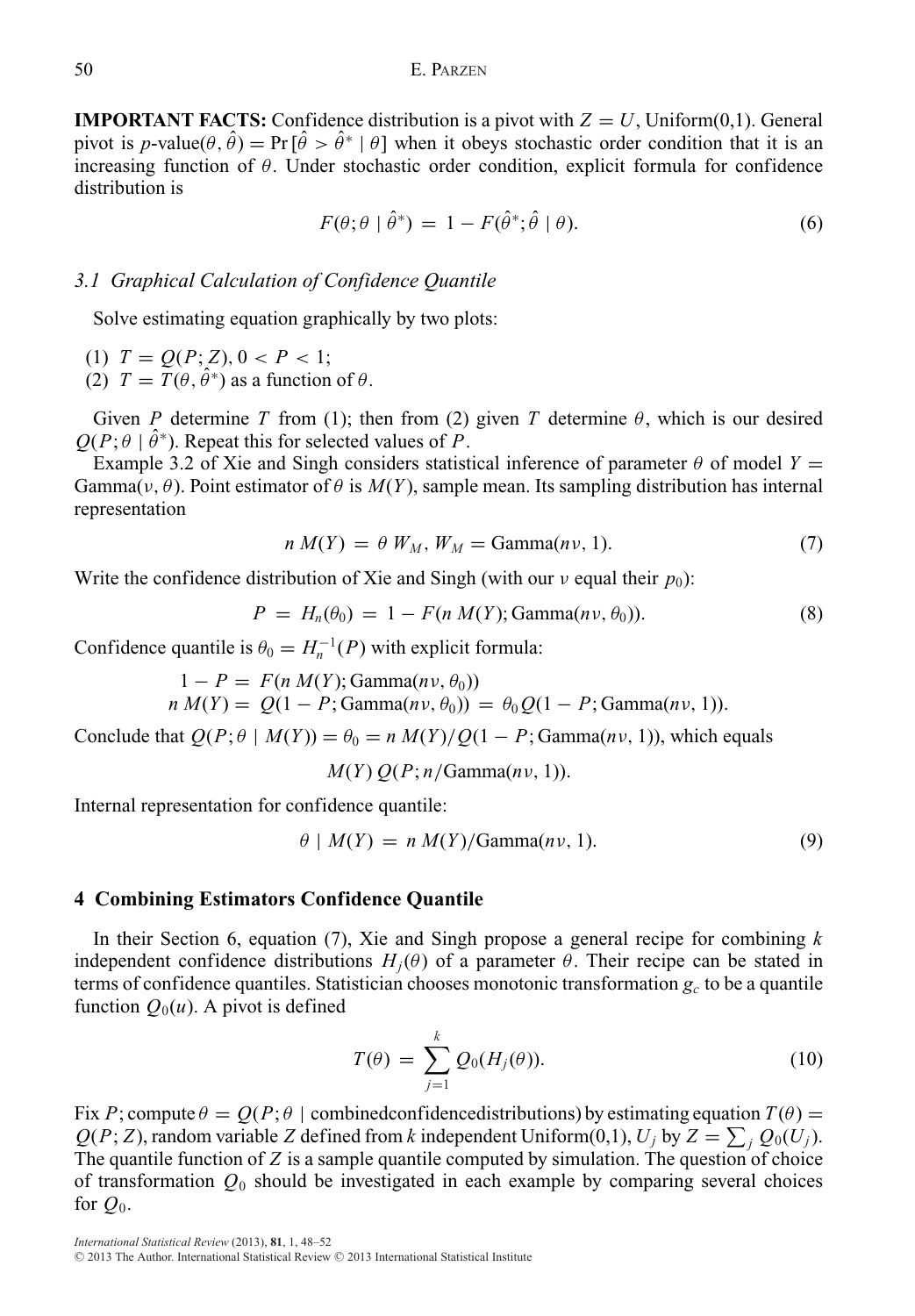### **5 Regression Parameters Confidence Distribution, Prediction**

A regression model  $Y = X\beta + e$  has ordinary least squares parameter estimators  $\hat{\beta}$  satisfying normal equations

$$
X'X\hat{\beta} = X'Y.
$$

Write  $X'Y = X'X\beta + X'e$ . Obtain internal representation for sampling distribution of  $\hat{\beta}$ :

$$
\hat{\beta} = \beta + X^{\#}e, X^{\#} = (X'X)^{-1}X'
$$
 generalized inverse of X. (11)

Confidence distribution of  $\beta$  has internal representation

$$
\beta \mid \hat{\beta}^* = \hat{\beta}^* - X^\# e. \tag{12}
$$

These concepts can be extended to Bayesian parameter estimation and confidence distributions for prediction of future observations obeying the regression model. An algorithm is given by Marriott & Spencer (2001) for Bayesian predictive distributions for a linear regression model. Their results can be interpreted: a conjugate prior distribution is equivalent to augmenting the data; their formulas for posterior distributions of parameters and for prediction of future observations can be quickly derived using update formulas for mean and covariance of combined sample from means and covariances of prior and current sample.

### **6 Confidence Distributions and Fiducial Inference**

How to interpret the mathematics of confidence distributions may have been the basis of the controversy between Neyman and Fisher about fiducial inference. We adapt Neyman (1941), equations (10) and (11), about Fisher's reasoning. For statistical inference of mean  $\mu$  of model  $N(\mu, \sigma)$ ,  $\sigma$  unknown and estimated by *S*, sample mean  $M(X)$ , define

$$
T(\mu, M(X)) = \sqrt{n}(M(X) - \mu)/S;
$$
\n(13)

Pivot, for all  $\mu$ , has distribution  $T(n-1)$ , Student distribution  $(n-1)$  degrees freedom. Then  $P = Pr[M(X) > M(X)^* | \mu] = Pr[T(n-1) > T(\mu, M(X)^*]$  implies

$$
1 - P = F[T(\mu, M(X)^*); T(n-1)], T[\mu, M(X)^*] = Q(1 - P; T(n-1)).
$$
 (14)

We argue that for fixed *P* this is an estimating equation for  $\mu = Q(P; \mu | M(Y)^*)$  which we solve to obtain

$$
\mu \mid M(X)^{*} = M(X)^{*} - Q[1 - P; T(n - 1)]S/\sqrt{n} = M(X)^{*} + Q[P; T(n - 1)]S/\sqrt{n}.
$$
 (15)

### **7 Conclusion**

Confidence distribution and confidence quantiles provide powerful objective methods of statistical inference that deserve to be widely practiced and taught in statistics courses. Their reasoning starts at the same mathematical place as did fiducial inference, but their interpretation is very different. Publications on confidence quantiles by Parzen are Parzen (2008, 2009). Major lectures by Parzen about confidence quantiles include: 2004 Rice University Erich Lehmann symposium lecture "Data Modeling, Quantile/Quartile Functions, Confidence Intervals, Introductory Statistics Reform"; 2005 JSM Noether Prize lecture "All Statistical Methods, Parameter Confidence Quantiles"; 2006 University of Connecticut ASA Distinguished Statisticians Colloquium lecture "Objective Bayesian/ Frequentist Statistics: My Way with Quantiles"; 2008 Texas A&M Parzen Prize Day lecture "United Applicable Statistics,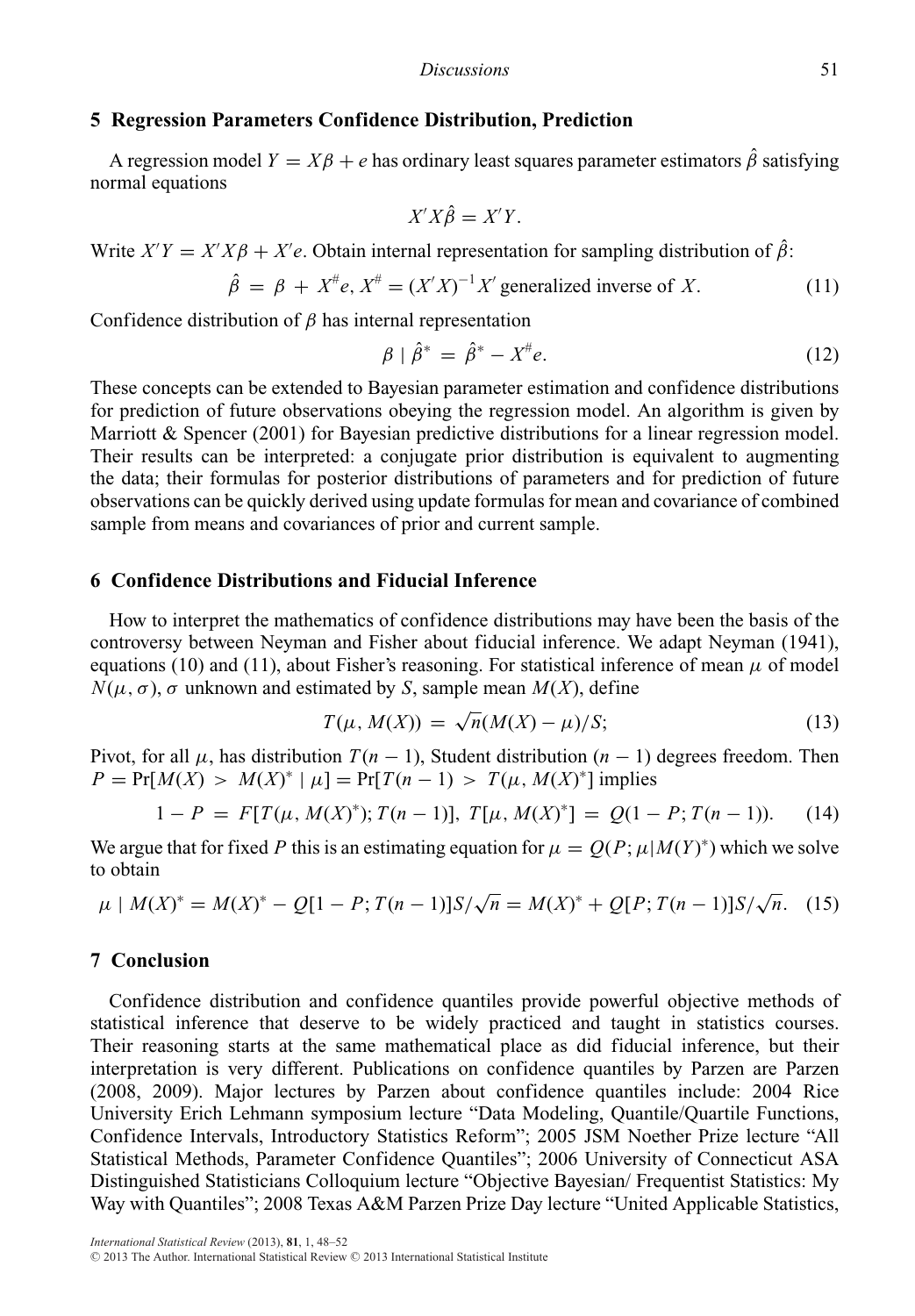Confidence Quantiles, Philosophy of Statistical Science, Statistical Education"; 2009 University of Maryland Kedem Celebration lecture "United Applicable Statistics, Mid Distribution, Mid Quantile, Mid P Confidence Intervals Proportion p"; 2012 Interface Computer Science and Statistics lecture "Modeling, Dependence, Classification, United Statistical Science, Many Cultures".

### **References**

Marriott, J. & Spencer, N. (2001). A note on Bayesian prediction from the regression model with informative priors. *Aust. NZ J. Stat.*, **43,** 473–480.

- Neyman, J. (1941). Fiducial argument and the theory of confidence intervals. *Biometrika*, **32,** 128–150.
- Parzen, E. (2004). Quantile probability and statistical data modeling. *Statist. Sci.*, **19,** 652–662.

Parzen, E. (2008). United statistics, confidence quantiles, Bayesian statistics. *J. Statist. Plann. Inference,* **137,** 2777–2785.

Parzen, E. (2009). Quantiles, conditional quantiles, confidence quabtiles for p, logodds(p). *Commun. Stat. Theory Methods*, **38,** 3048–3058.

[*Received November 2012, accepted November 2012*]

*International Statistical Review* (2013), 81, 1, 52–56 doi:10.1111/insr.12003

## **Christian P. Robert**

*Universite Paris-Dauphine, IUF, and CREST, Paris, France ´ E-mail: xian@ceremade.dauphine.fr*

*"We have shown how confidence distributions, as a broad concept, can subsume and be associated to many well-known notions in statistics across different schools of inference."* M. Xie and K. Singh

I must first acknowledge I am rather baffled about the overall reason of this review and that this bafflement will necessarily impact the following discussion. Indeed, and this is not truly a coincidence!, I happen (and so do the authors of the review) to have discussed the related paper by Fraser (2011) a few months ago: while I strongly disagreed on the conclusions of this paper, the central point made by Don Fraser was quite clear, namely to show that Bayesian posterior statements were ungrounded. The current paper is mostly missing this type of clear message and it does not convey a true sense of support for using confidence distributions. I find instead that the paper meanders rather aimlessly around the definition of confidence distributions, which are in short dual representations of frequentist confidence sets, and that it never reaches any definitive conclusion about the appeal of relying on those confidence distributions... For instance, I had to wait till Section 4 to be introduced to inference based on confidence distributions and I find the description anticlimactic: using confidence distributions to:

- (i) construct confidence intervals is hardly surprising, since this is how those distributions are constructed;
- (ii) derive point estimators does not show any advance beyond convergence in probability;
- (iii) conduct testing of hypotheses simply provides a recovery of the usual *p*-value both in the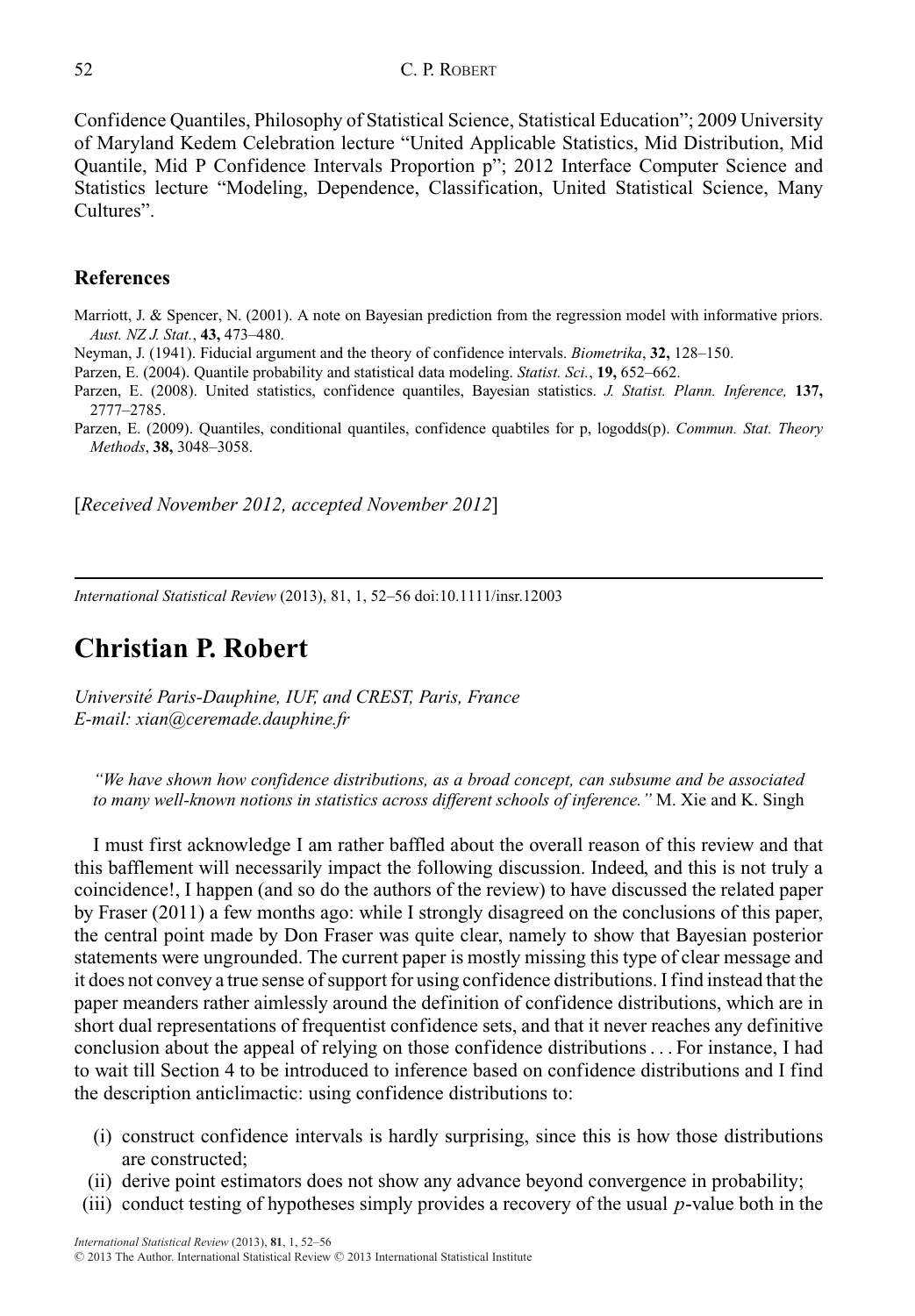one- and two-sided cases, and again is hardly surprising given the duality between tests and confidence procedures.

Similarly, optimality is defined as to mirror uniformly most powerful unbiased (UMPU) test optimality (Lehmann, 1986). The most fruitful connection witness applications of confidence distributions appear later in Section 7, in particular with the reinterpretation of bootstrap (Section 7.3), although I am far from convinced that "the concept of confidence distribution is much broader" than the one of bootstrap distribution. Furthermore, the very concept of confidence distributions is restricted (at least in the paper) to unidimensional entities, and seems to possess as many avatars as there are ways of constructing confidence intervals. So, by the end of this long review, I do remain skeptical about the innovation (for frequentist theory) brought by adopting the perspective of confidence distributions.

*"Clearly a confidence distribution does not have to be a Bayes posterior distribution, as there are numerous ways to derive it."* M. Xie and K. Singh

The fundamental difficulty I have with confidence distributions is the same I have with fiducial distributions, namely one of missing a proper target. Some objective Bayes approaches like matching priors (see, e.g., Robert, 2001) are often criticized for having as sole purpose to mimic a frequentist coverage, hence questioning the relevance of going the Bayesian way. It seems to me that this methodology of confidence distributions suffers from the same if reverse drawback: as with Fisher's fiducial distributions, one tries to produce a posterior distribution without following a Bayesian modelling approach, that is, without selecting a reference prior distribution, hence questioning the relevance of *not* going the Bayesian way! As a result, either the constructed confidence distribution corresponds to a valid Bayesian posterior distribution, in which case it is highly preferable to conduct the choice and assessment of this prior on a preliminary and open basis (rather than defaulting to an implicit black-box prior). Or the confidence distribution *does not* correspond to a genuine prior distribution, in which case it is then incoherent in terms of mere probability theory, thus likely to suffer the same woes as most empirical Bayes approaches (like inefficiency and over-fitting). Things somehow turn for the worse when the authors consider a "true" prior distribution  $\pi(\theta)$ , which may be a confidence distribution resulting from past experiments, and combine it with the confidence distribution associated with the current data, shying away from the genuine likelihood: if nothing else, multiplying two densities of the same random variable together is an impossibility from a probabilistic perspective.

The object of a confidence distribution does thus remain a full mystery for me, as I do not see how to use it with any confidence either as *a Bayesian procedure* or as a *frequentist procedure*. In the former perspective, it does not necessarily correspond to a prior distribution and to perceive the confidence distribution as a way "to assist the development of objective Bayes approaches" is misguided, in that the corresponding "priors" (if any) would then be data-dependent, hence loose the basic coherence of the Bayesian approach. In the latter perspective, having a probability distribution on a fixed parameter  $\theta$  does not make sense. Except when reinterpreting it as a bootstrap distribution, that is, with a randomness endowed by the observation into  $\theta$  rather than from the parameter. I must add that the authors of the review do not indicate that the methodology has met with widespread use, beyond their own circle.

In Section 6.2, the fact that expert opinion is available to build prior distributions would sound to me as the most natural way to engage into licit Bayesian activities since the construction of this prior is then validated by the real world. To replace the exact likelihood with a confidence distribution is a way to shoot oneself in the foot, by throwing away a coherent and valid scheme for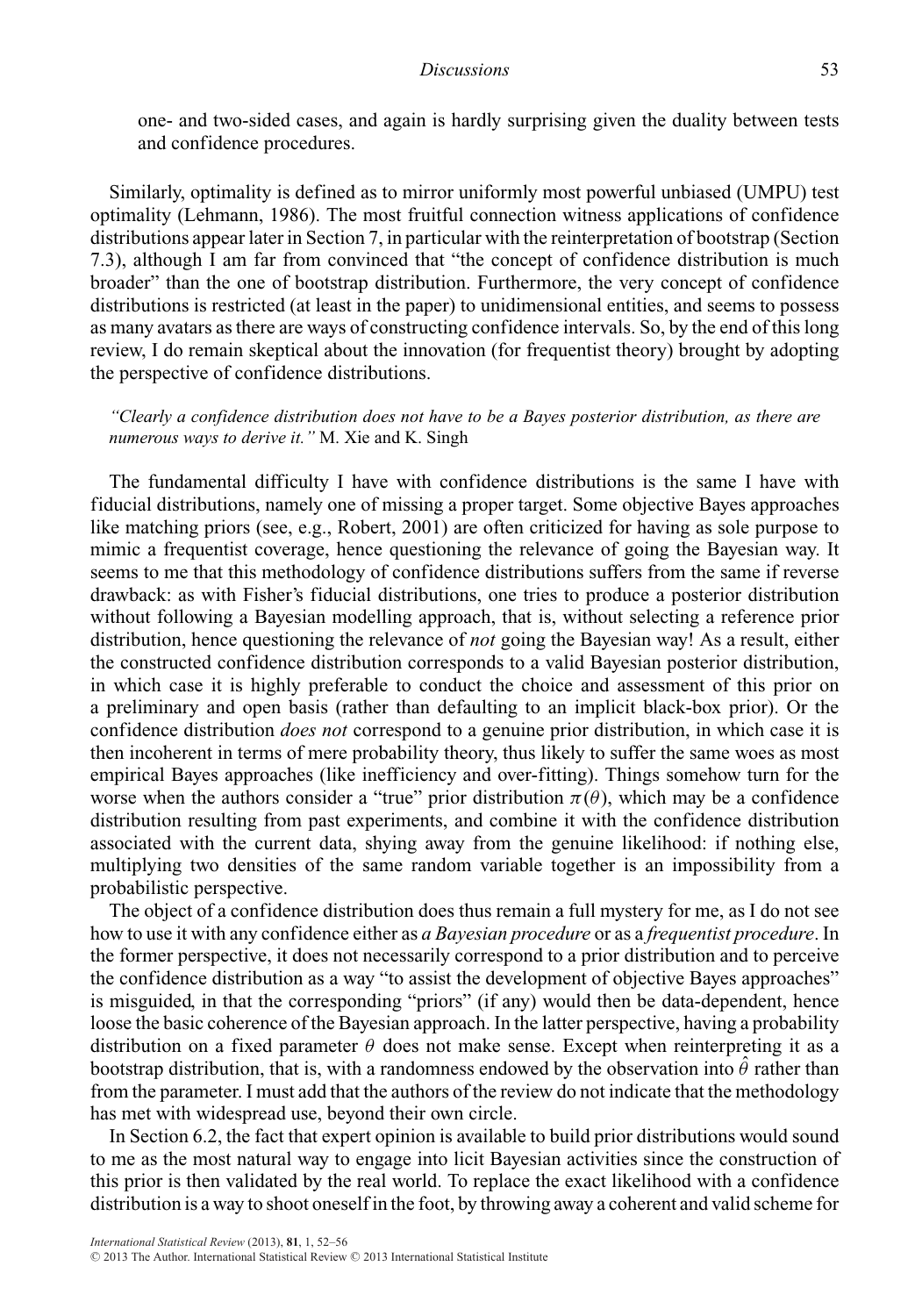

**Figure 1.** *Contour plots for the prior (light brown), likelihood (red), and posterior (blue) on* (*p*1, *p*2)*based on 100 binomial observations x<sub>i</sub>* ∼  $B(100, p_i)$  *with*  $x_1 = 35$  *and*  $x_2 = 67$  *and an independent prior,*  $p_1 \sim Be(2, 3)$  *and*  $p_2 \sim Be(3, 4)$ .

another one wasting some of the information provided by the data (and contradicting Birnbaum's likelihood principle in addition!).

### *"The result is a mathematical coincidence, hinged on the normal assumption."* M. Xie and K. Singh

The authors seem to consider that having genuine posterior distributions turn into exact confidence distributions cannot have a deeper explanation than being a freak, that is, "a mathematical coincidence". While being a spectator for this kind of exercise, I would think there are deeper reasons for this agreement, first and foremost in connection with the Bayesian interpretation of the best unbiased estimator of Pitman (1938). Furthermore, the work of Welch & Peers (1963) shows that prior distributions can be chosen towards an agreement with the frequentist coverage.

*"We can have multiple confidence distributions for the same parameter under any specific setting."* M. Xie and K. Singh

As acknowledged by the authors, the notion of confidence distributions suffers from the same taint of *ad-hocquery* as most frequentist (and empirical Bayes, see Robert, 2001) procedures, namely that the confidence distribution can be defined in many ways. Section 5 introduces an ordering of those confidence distributions but it unfortunately is an incomplete ordering, as most frequentist orderings are, and it is thus unlikely that two arbitrary solutions can be ordered according to this principle. The strong connection with UMPU tests—whose own optimality proceeds from an unnatural restriction on testing procedures—reflects this difficulty.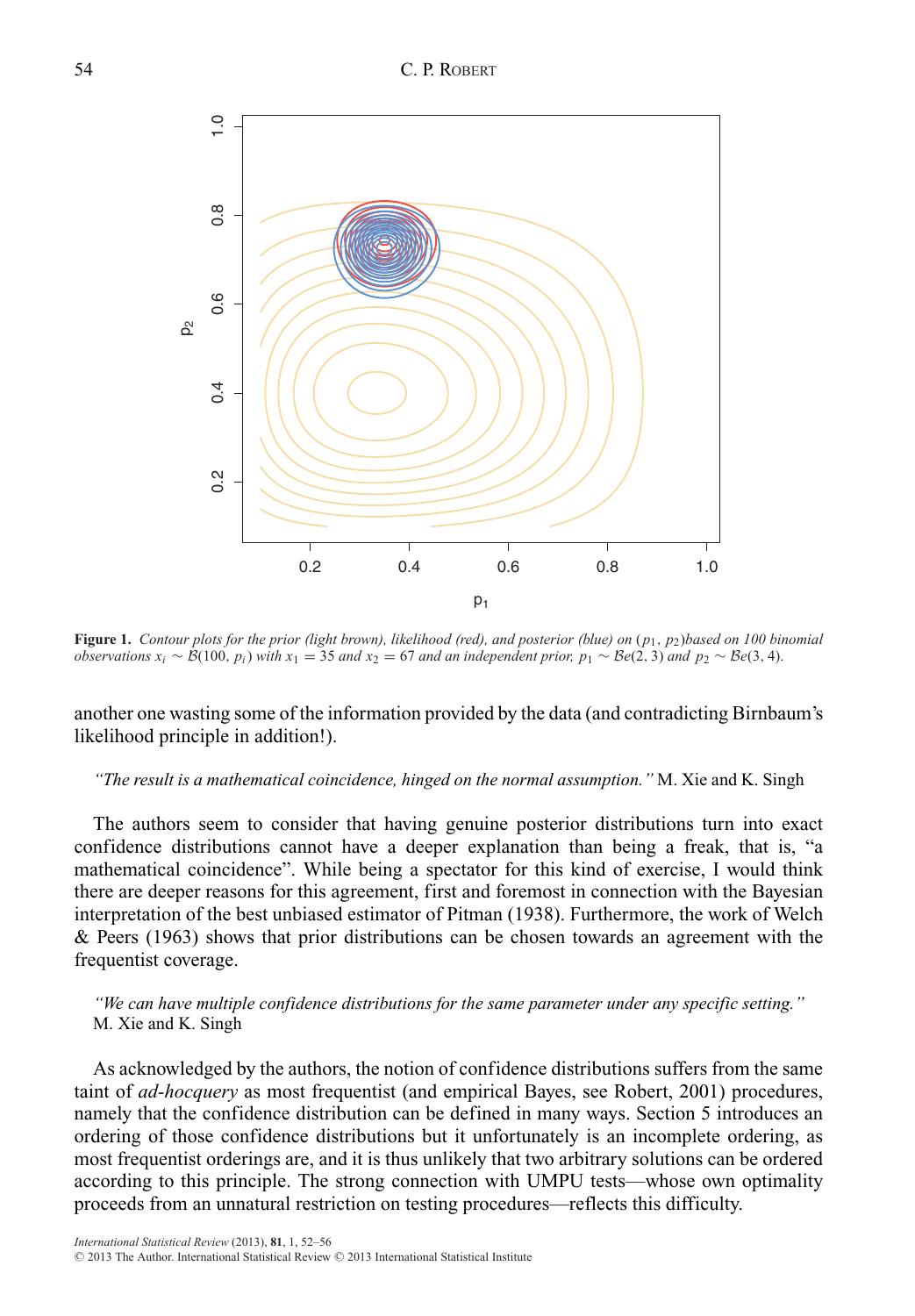

**Figure 2.** *Same legend as Figure 1 when using a dependent prior with*  $p_1 ∼ Be(2, 3)$  *and*  $p_2|p_1 ∼ N(p_1, 0.1)$  *restricted to*  $(0, 1)$ .

### *"A counterintuitive 'discrepant posterior phenomenon' that is inherent in a Bayesian approach can be avoided in a confidence distribution-based approach."* M. Xie and K. Singh

The counter-example discussed in Section 6.2 is only relevant in uncovering the approximation due to the confidence distribution-based approach, rather than pointing out an inherent flaw in the Bayesian approach. Indeed, the fact that the posterior distribution is concentrated away from both the prior and the posterior concentrations seems to be (as far as I can infer given the sparse description contained in the paper) due to the use of a *profile likelihood*, which is an imprecise notion throwing away some of the information contained in the data. When checking on a regular Bayesian analysis of this beta-binomial model, I could not spot any discrepancy, using either independent (Figure 1) or dependent (Figure 2) priors. In any case, the more global issue of having partial prior information like marginal priors on proportions  $p_0$  and  $p_1$  does not seem to be such "a challenging question for Bayesian analysis". Indeed, given those two marginals, it is always possible to select one parameterized family of copula distributions and to estimate the parameters of this copula as part of a global Bayesian analysis (Silva & Lopes, 2008).

*"The review is not intended to re-open the philosophical debate that has lasted more than two hundred years. On the contrary, it is hoped that the article will help bridge the gap between these different statistical procedures."* M. Xie and K. Singh

In conclusion, I fear the authors have not made a proper case in favour of confidence distributions. The notion carries neither consistency nor optimality features of its own, while it fundamentally relies on the choice of another frequentist confidence or *p*-value procedure.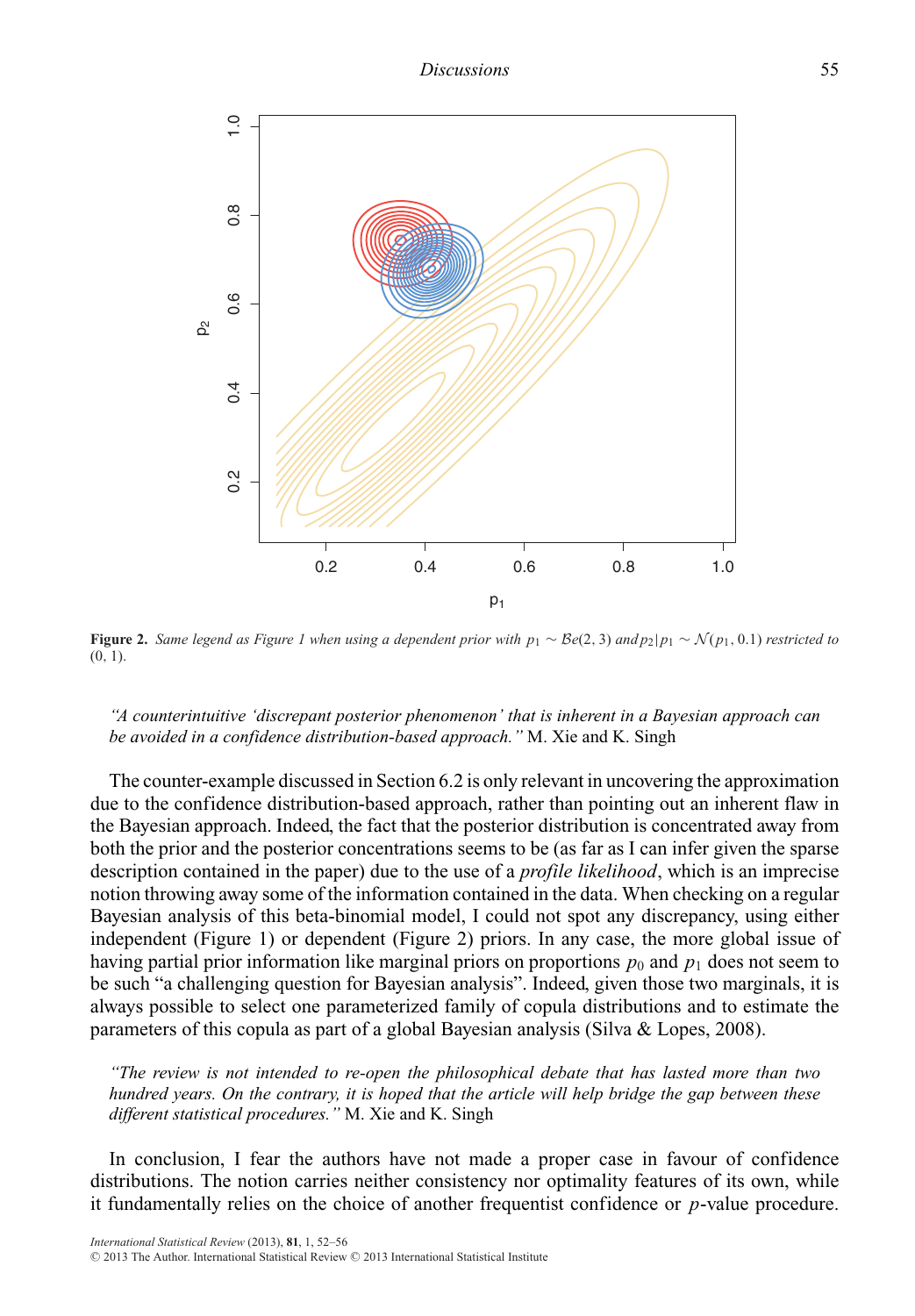Worse, the very construction of the confidence distribution as an inversion of the confidence interval, that is,  $H_n(\cdot) = \tau_n^{-1}(\cdot)$ , reproduces the common and mislead semantic drift from "( $-\infty$ ,  $\tau_n(\alpha)$  contains the true value  $\theta_0$  with probability  $\alpha$ " to " $\theta_0$  belongs to the fixed interval  $(-\infty, \tau_n(\alpha)$  with probability  $\alpha$ ". Further, as reflected by the discussion at the end of Section 6, the review reflects deep misunderstandings about Bayesian inference. Indeed, speaking of a "truthful joint prior" or of a "prior that is in agreement with the likelihood evidence" shows that the prior is considered as a mythical (if true) unique entity, rather than as the choice of a reference measure, which is how I do understand priors.

### **In Memoriam**

Between the time I met for the first time with Prof. Singh in Rutgers in early April 2012 and the time I wrote this review, Prof. Singh most sadly passed away. Although I did not know him well, I think he would have appreciated the intellectual challenge raised in this intellectual dispute and responded accordingly. I am quite sorry this opportunity will never occur.

### **References**

Fraser, D. (2011). Is Bayes posterior just quick and dirty confidence? *Statist. Sci.*, **26,** 299–316 (with discussion).

Lehmann, E. (1986). *Testing Statistical Hypotheses*. New York: John Wiley.

Pitman, E. (1938). The estimation of location- and scale-parameters of a continuous population of any given form. *Biometrika*, **30** 390–421.

Robert, C. (2001). *The Bayesian Choice*, 2nd ed. New York: Springer-Verlag.

Silva, R. & Lopes, H. (2008). Copula, marginal distributions and model selection: a Bayesian note. *Statist. Comput.*, **18,** 313–320.

Welch, B. & Peers, H. (1963). On formulae for confidence points based on integrals of weighted likelihoods. *J. Roy. Statist. Soc. B*, **25,** 318–329.

[*Received November 2012, accepted November 2012*]

*International Statistical Review* (2013), 81, 1, 56–68 doi:10.1111/insr.12004

# **Tore Schweder1 and Nils Lid Hjort<sup>2</sup>**

1 *Department of Economics, University of Oslo, Norway E-mail: tore.schweder@econ.uio.no* 2 *Department of Mathematics, University of Oslo, Norway E-mail: nils@math.uio.no*

Min-ge Xie and Kesar Singh are to be congratulated on an excellent job in explaining what confidence distributions (CDs) are and how and why they might be highly useful in statistical work. The authors have also pulled together published work on CDs and related topics in their comprehensive and useful review. We share their optimism regarding the general and so far too modestly explored usefulness of CDs, along with related concepts such as confidence likelihoods, as broadly applicable tools for modern statistics, conceptually and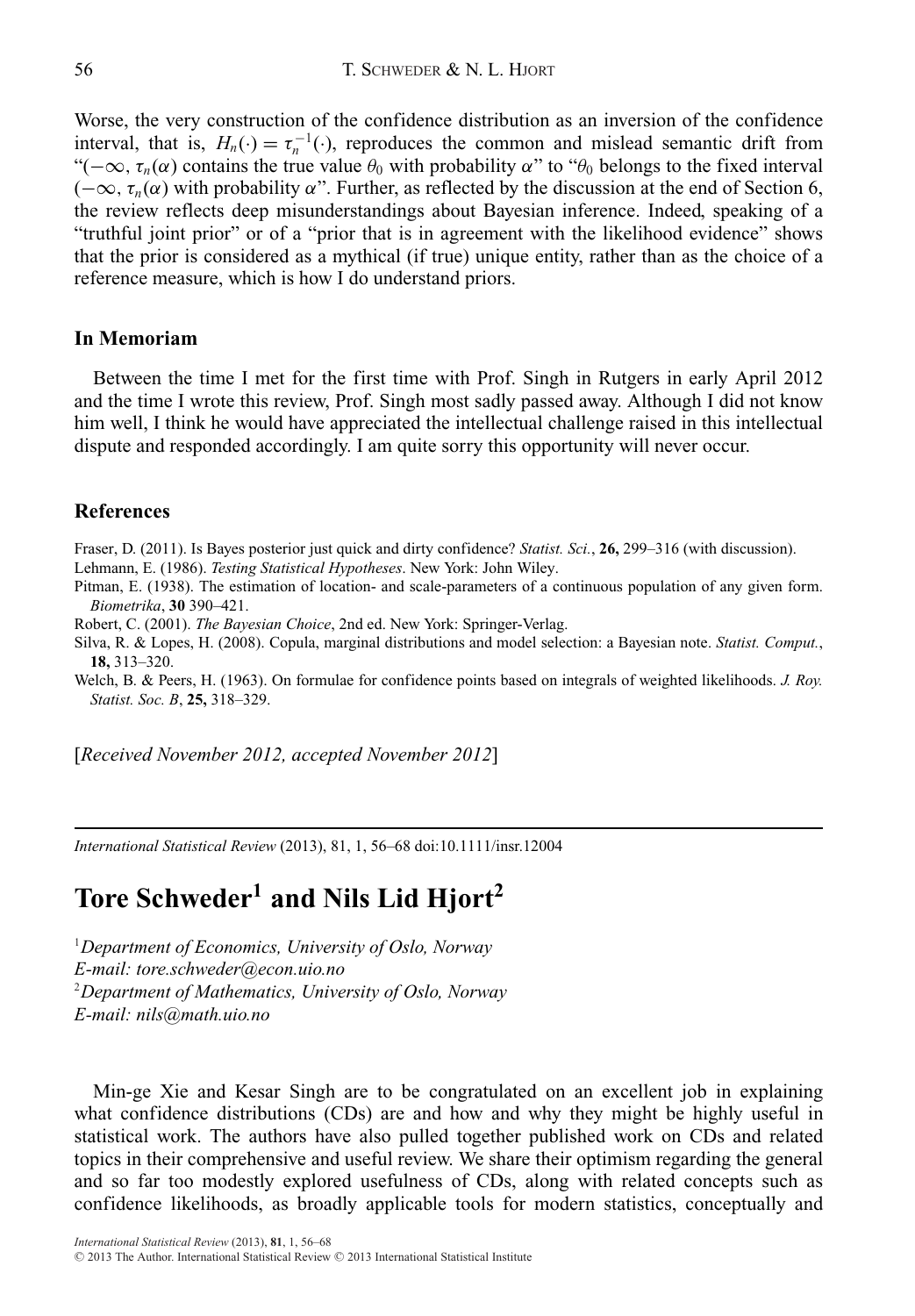operationally. These uses include proper frequentist parallels to Bayesian posterior distributions and a sounder methodology for combining different information sources. Below we offer some remarks pertaining to some of the many themes touched on in the article, along with some pointers to further extensions. Further methodological advances and application stories are in our forthcoming book *Confidence, Likelihood, Probability*. Finally we use the opportunity to humbly join ranks with those expressing grief over Kesar's untimely death.

### **1 Distribution Estimators**

"Distribution estimator" is a good term. The goal of a statistical analysis of a set of data is often to interpret the data by selecting an appropriate statistical model within a chosen family of models, and estimate the parameters of primary interest via the selected model, accounting as honestly and as fully as possible for the uncertainties in the estimates, preferably also the uncertainty due to model selection. A distribution *for* such a focus parameter, a confidence distribution (CD), aims at expressing what has been learned regarding the parameter, including what the pattern and amount of uncertainty is, conditional on the model or the family of models used. Such a distribution estimate provides a full inferential result. What more could be asked for?

The most commonly used distribution estimators are Bayesian posterior distributions. Fisher introduced his fiducial distribution as a distribution estimator to overcome problems with Bayesian analysis which then was, and actually often still is based on flat priors to represent noninformativity. Neyman found that fiducial distributions of one-dimensional parameters provide confidence intervals, hence the term "confidence distribution". Xie and Singh say that in the long history of CDs they have been misconstrued as a fiducial concept. Is it really helpful to distance CDs so sharply from fiducial distributions?

A CD with cumulative distribution function  $H(x, \theta)$  for a one-dimensional parameter  $\theta$ , based on the observed data *x*, has the property  $H(X, \theta) \sim U[0, 1]$ . This is interpreted in the Neymanian way, that the distribution estimator provides confidence intervals by its quantiles, and also *p*-values for one-sided hypotheses. This is certainly a purely frequentist interpretation, distinct from Fisher's fiducial interpretation, but as mathematical objects CDs and fiducial distributions are equivalent. The  $H(X, \theta)$  is indeed a pivot, and Fisher (1930) found his fiducial distributions by the same pivot. As Fisher, Xie and Singh view CDs for observed data as probability distributions subject to ordinary probability calculus. We will discuss this below. Taken as a pure mathematical object, the CD is subject to ordinary probability calculus. It turns out however that distributions derived from the CD are not in general CDs, not even in the one-dimensional case. Fisher constructed multivariate fiducial distributions by combining one-dimensional fiducial distribution via conditioning. According to Xie and Singh it is an open question how (or whether) multivariate CDs could be defined. Before looking at some illustrative examples, we briefly recap the fiducial debate to recall where Fisher went wrong.

We think that Fisher (1930) saw his one-dimensional fiducial probability as epistemic: "There are two different measures of rational belief appropriate to different cases. Knowing the population we can express our incomplete knowledge of, or expectation of, the sample in terms of probability; knowing the sample we can express our incomplete knowledge of the population in terms of likelihood ... There are, however, certain cases in which statements in terms of probability can be made with respect to the parameters of the population". These cases are when a pivot exists, and a fiducial distribution is obtained, representing the rational belief.

In papers from 1935, Fisher combined one-dimensional fiducial distributions to multivariate ones, and claimed them to be unique when based on minimal sufficient statistics. From a normal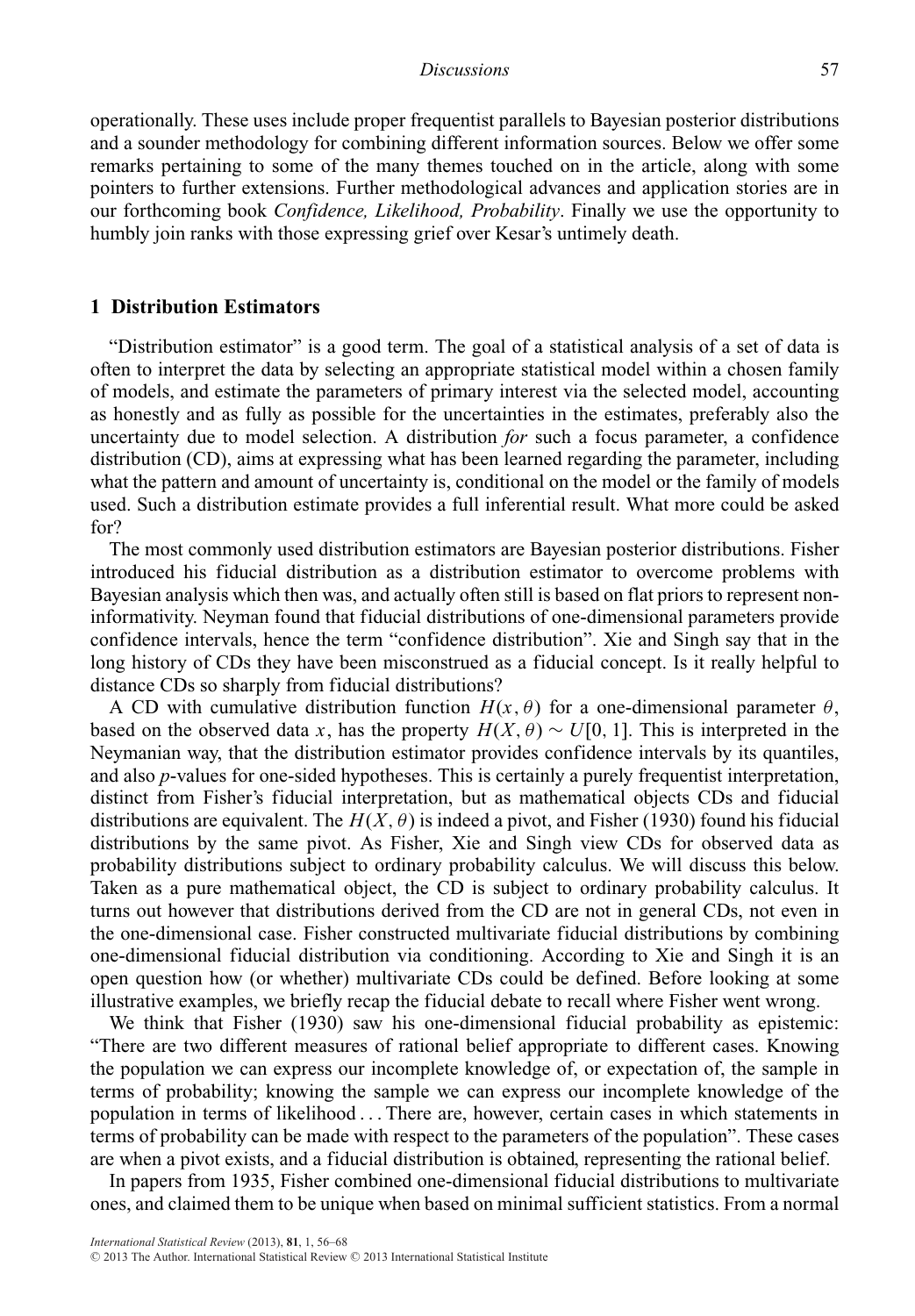sample, the empirical variance  $s^2$  and the mean  $\bar{x}$  are the statistics. From the chi-squared pivot  $(n-1)S^2/\sigma^2$  a fiducial distribution with density  $f(\sigma; \tilde{\sigma})$  is obtained, with  $\tilde{\sigma} = \sigma_{CD}$  the random variable carrying the fiducial distribution for  $\sigma$  (and similar notation for other parameters below). Given  $\sigma = \tilde{\sigma}$ ,  $(\mu - \bar{X})/(\tilde{\sigma}/\sqrt{n})$  is a normal pivot, yielding the normal fiducial density  $f(\mu \mid \sigma; \tilde{\mu} \mid \tilde{\sigma})$ . This makes

$$
f(\mu, \sigma; \widetilde{\mu}, \widetilde{\sigma}) = f(\mu \mid \sigma; \widetilde{\mu} \mid \widetilde{\sigma}) f(\sigma; \widetilde{\sigma})
$$

the bivariate fiducial probability density for the two unknown parameters. This step-by-step method was found not to yield unique multivariate fiducial distributions. Dempster (1963) found for example a different fiducial distribution by in the first step to find a distribution for  $\theta = \mu/\sigma$  and in the second step a conditional fiducial distribution for  $\sigma$  given  $\theta$ . Since multivariate fiducial distributions were supposed to be subject to ordinary probability calculus the two distributions should have been equivalent if unique.

Are fiducial distributions ordinary probability distributions, as Fisher claimed, in the sense that fiducial distributions can be transformed by ordinary probability calculus to new fiducial distributions? Pitman (1939) found this to be not generally true. He characterized the functions of the parameters of a location-scale model for which the distribution derived from the joint fiducial distribution indeed are fiducial distributions, but for other functions the machinery fails. Furthermore Stein (1959) showed in the length problem to be considered later that the distribution of  $\|\tilde{\mu}\|$  is badly upwards biased when obtained from the joint normal fiducial distribution for a normal mean vector  $\mu$ .

Due to these and certain other problems, including Fisher's claim of uniqueness which was found to be untrue, the fiducial method has been de-merited and broadly forgotten during the last 40 years. Xie and Singh say however that fiducial inference provides a systematic way to obtain a CD. We agree, but due to its delicate nature, any distribution obtained by the fiducial argument must be checked, and perhaps modified, before declared to be a CD. Hannig (2009) checks by simulation the distributions he obtains by his generalized fiducial argument, and finds them to be good approximate CDs.

One-dimensional CDs are invariant to monotonic transformations *m*, say  $m(\theta_{CD}) \sim \{m(\theta)\}_{CD}$ in suggestive notation. This invariance was emphasized by Fisher (1930) and is indeed important for CDs. As claimed, distributions derived from a CD by ordinary calculus do however not automatically inherit the property of being CDs. As the following example shows, this is the case even in dimension 1. Consider  $g(\mu) = \lambda = |\mu|$ , where  $\tilde{\mu} \sim N(\bar{x}, \sigma^2/n)$  is carrying the CD for  $\mu$ , obtained from a normal sample of known variance. Clearly,

$$
G(x, \lambda) = P(-\lambda \le \widetilde{\mu} \le \lambda) = \Phi\left(\frac{\lambda - \bar{x}}{\sigma/\sqrt{n}}\right) - \Phi\left(\frac{-\lambda - \bar{x}}{\sigma/\sqrt{n}}\right)
$$

is the derived cumulative distribution for  $\lambda$  given *x*. For any true value  $\lambda_0 = |\mu_0|$ , the  $G(X, \lambda_0)$ does not have a  $U[0, 1]$  distribution and is hence not a CD. When  $\lambda_0/(\sigma/\sqrt{n}) = 1$ , for example, its support is [0, 0.683] (and only for larger values of this ratio, where it is easier for data to tell us clearly whether  $\mu$  is positive or negative, does the distribution of  $G(X, \lambda_0)$  come close to the uniform). In this example a bona fide CD is available from a pivot based on  $|\bar{X}|$ , and

$$
H(x,\lambda) = \Phi\left(\frac{\lambda - |\bar{x}|}{\sigma/\sqrt{n}}\right) + \Phi\left(\frac{-\lambda - |\bar{x}|}{\sigma/\sqrt{n}}\right)
$$

is a distribution function with point mass at  $\lambda = 0$ . Since  $H(X, \lambda_0) \sim U[0, 1]$ , *H* is indeed a CD.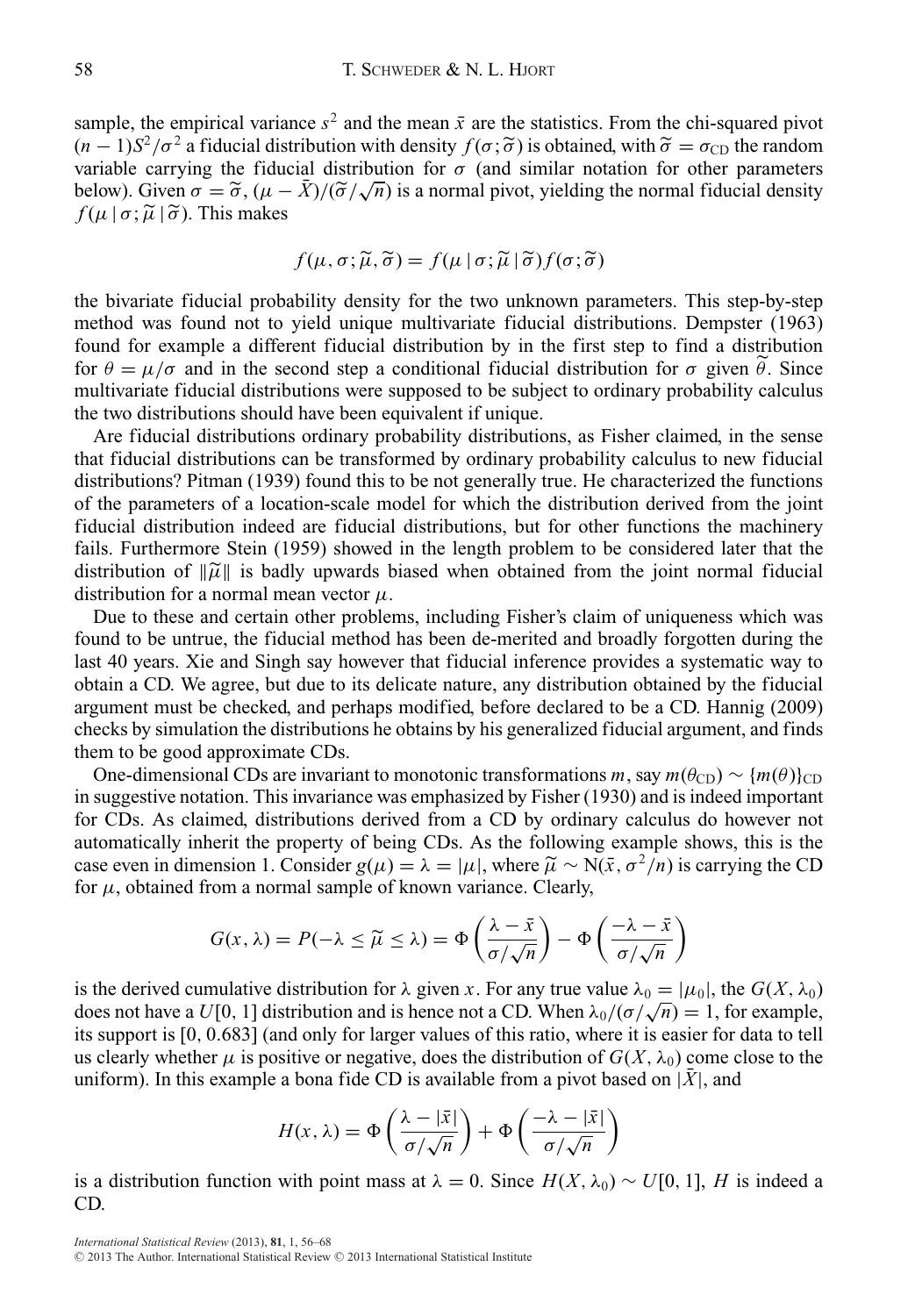### **2 The Length Problem**

In their Section 3.3, the authors argue that a posterior distribution can be treated as an approximate CD. This is essentially a consequence of so-called Bernshtein–von Mises theorems, that the posterior distribution of  $\sqrt{n}(\theta - \hat{\theta})$  tends to the same multinormal limit distribution as does  $\sqrt{n}(\hat{\theta} - \theta_0)$ , where  $\theta_0$  is the reference value governing the generation of data and  $\theta$  the maximum likelihood estimator. By the delta method such a result carries over to focus parameters, say  $\gamma = g(\theta)$ , so the consequent posterior distribution for  $\gamma$  is close to the appropriate  $\Phi(\sqrt{n}(\gamma - \hat{\gamma})/\hat{\kappa})$ , which hence is a valid asymptotic CD. This is actually a sketch of a proof for rether more concrete results than those outlined in the orticle's Section 3.3 and Example 2.4 as rather more general results than those outlined in the article's Section 3.3 and Example 2.4, as the reach of the Bernshtein–von Mises theorems is considerable wider than for i.i.d. setups.

Such approximations will typically only work well if the sample size is large compared to the dimension of the parameter vector, however, and it is easy to construct examples where the posterior distribution is far away from proper CDness. For such an illustration, consider the length problem looked at above in dimension 1, but now in dimension *p*. Let  $X \sim N_p(\mu, I)$ with  $\theta = ||\mu||^2$  being the parameter of interest. The distribution  $G(X, \theta)$  obtained from the joint CD for  $\mu$  gets further away from being a CD the larger the dimension  $p$ . This was noted by Stein (1959). Taking the case of  $\theta_0 = p$  as an illustration (e.g., with each component  $\mu_i = 1$ ), for  $p = 10$ ,  $G(X, \theta_0)$  has support [0, 0.560] and a distribution piling up close to zero, with median equal to 0.0075. For  $p = 100$ , the support for  $G(X, \theta_0)$  is [0, 0.518] and its median is exceedingly close to zero. To be a proper CD,  $G(X, \theta_0)$  should have been uniformly distributed on [0, 1]! A clean CD is however available. With  $\Gamma_p(\cdot,\theta)$  being the distribution function of the non-central chi-square distribution with  $df = p$  and parameter of non-centrality  $\theta$ ,  $H(x; \theta) = 1 - \Gamma_p(\|x\|^2, \theta)$  is indeed a CD. It has point confidence at  $\theta = 0$ but is otherwise continuous. Despite the point mass at zero in each realized  $H(x;\theta)$ , we have  $H(X; \theta) \sim U[0, 1].$ 

The joint CD for  $\mu$  above, which has these unfortunate side effects when one attempts to use it for inference for various focus parameters  $\theta = g(\mu)$ , is also identical to the Bayesian posterior distribution under the canonical non-informative prior. Thus Bayesians are in dire straits here, for example, with a severe bias in the length problem. There are ways around this, via particular prior constructions that somehow are allowed to let one's prior views on  $\mu$  be influenced by what one wishes to focus on afterwards. This is conceptually troublesome but leads after considerable efforts to posterior distributions that better match what here must be seen as the frequentist's golden standard; see for example, Berger & Bernardo (1992) for general methodology concerning such focus-driven reference priors and Tibshirani (1989), Datta & Ghosh (1995) for work directly connected to the length problem.

### **3 CDs Via Profiled Deviances**

From these simple examples we learn that CDs are delicate objects. They cannot in general be treated as ordinary probability distributions in the sense that distributions for derived parameters obtained by ordinary probability calculus might not be CDs. Xie and Singh do not provide a definition of CDs in dimensions larger than 1. From what was learned through the fiducial debate, joint CDs should not be sought, we think, since they might easily lead the statistician astray. We will suggest below that ambitions should be lowered to what Xie and Singh call circular CDs.

In the examples, CDs for the one-dimensional derived parameters could be obtained by direct reasoning. This was done by identifying pivots for the parameters in question. Often, pivots are not available. There is thus a need for a generic method. We will argue below that the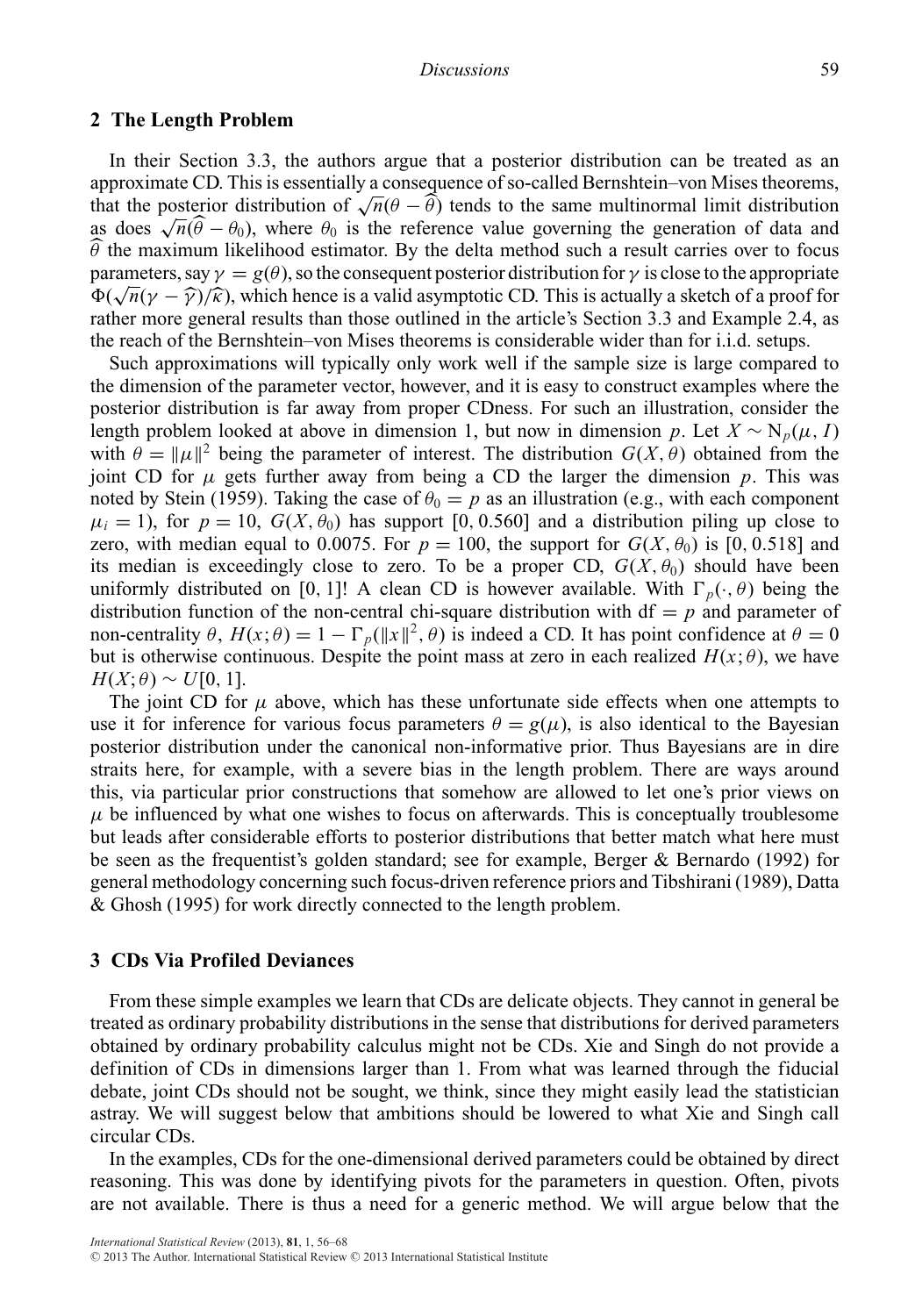profile deviance function might often give rise to CDs (or approximate ones, which then may be modified further).

In smooth models, the asymptotically normal CD based on the maximum likelihood estimator and its Hessian-based standard error is approximated by the integral of the normed profile likelihood (Example 2.4). For data sets where the sample size is moderate to large compared to the parameter length, confidence regions are also routinely obtained from the profile deviance function  $D(x, \theta) = D(\theta) = 2\{\ell_{\text{max}} - \ell(\theta)\}\$  by the central  $\chi^2$  distribution with df = dim( $\theta$ ) = *p*. With  $\Gamma_p$  being the cumulative  $\chi_p^2$  distribution function, the construction is to take the level set  $\Gamma_p(D(\theta)) \leq \alpha$  as the confidence region of level  $\alpha$ . If  $D(X, \theta_0)$  has cumulative distribution  $F_{\theta_0}$ ,  $cc(\theta) = F_{\theta}(D(\theta))$  could be called the confidence curve for  $\theta$ . Confidence curves in one dimension are discussed in Section 7.2, and in higher dimensions they are equivalent to CDs in the circular sense. Then by this definition, the confidence curve has its minimum at the maximum likelihood estimate,  $cc(\theta) = 0$ .

A CD for a one-dimensional focus parameter  $\gamma = g(\theta)$  generates a family of equitailed confidence intervals, viz.  $[H^{-1}(\varepsilon), H^{-1}(1-\varepsilon)]$  for  $\varepsilon \in [0, \frac{1}{2}]$ , with the same probability of missing the true value on either side. These endpoints are naturally captured by the confidence curve  $cc(\gamma) = |1 - 2H(\gamma)|$ , as solving  $cc(\gamma) = \alpha$  provides the level  $\alpha$  equitailed confidence interval. Often such confidence curves are reached directly, for example, via the deviance profile recipes, after which we if required may translate to the CD scale, with  $H(\gamma)$  equal to  $\frac{1}{2}$ {1 + cc( $\gamma$ )} for  $\gamma \ge \gamma^*$  and  $\frac{1}{2}$ {1 – cc( $\gamma$ )} for  $\gamma \le \gamma^*$ , with  $\gamma^* = H^{-1}(\frac{1}{2})$  the associated median confidence estimator.

The maximum likelihood estimator is asymptotically unbiased (both in the mean and in the median sense). For the present paragraph assume for simplicity of presentation that  $\theta$  is one-dimensional, though generalizations to the general case of focus parameters  $\gamma = g(\theta)$  in bigger models may be worked out. For small to moderate sample size, let  $b(\theta) = \text{med}(\theta)$  be its median function. One may show that for  $D(b(\theta_0)) \sim F(\cdot; \theta_0)$  the bias corrected confidence curve  $cc_{bc}(\theta) = F(D(b(\theta)); \theta)$  is approximating equitailedness at order  $n^{-3/2}$  in a large class of one-parametric models.

Coming back to the general case of a one-dimensional focus  $\gamma$  as a function of a model parameter vector  $\theta$ , we suggest for reasons sketched above that a CD should be obtained from the probability transformed profile deviance

$$
D(\gamma) = 2\{\ell_{\text{prof,max}} - \ell_{\text{prof}}(\gamma)\},\
$$

where  $\ell_{\text{prof}}(\gamma) = \max{\{\ell(\theta) : g(\theta) = \gamma\}}$  is the profiled log-likelihood function in question. Intervals generated from  $D(\gamma) \le \Gamma_1^{-1}(\alpha)$  are generally known to give more accurate results than by using the symmetric first-order normal approximations for the maximum likelihood estimator. The likelihood could also be reduced by conditioning, if possible, or by integration. The median bias function for the maximum estimator  $\hat{\gamma}$  should be estimated along with the distribution of  $D(b(\gamma))$ , usually by simulation. If this distribution depends markedly on the nuisance parameters relative to  $\gamma$ , a good CD is not obtained. This work should be carried out for each single parameter of interpretive importance.

Setting appropriate confidence intervals and hence a full CD is tricky when issues of model selection are taken as part of the procedure. This remains true also when a clear limit distribution can be described, as for intervals following the Akaike Information Criterion (AIC) or the Focused Information Criterion (FIC) methods; this may involve non-linear mixtures of correlated and non-central  $\chi_1^2$  variables, see Claeskens & Hjort (2008). Procedures via bootstrapping and acceleration and bias corrections may be suggested, as in Schweder & Hjort (2002), but further exploration is required.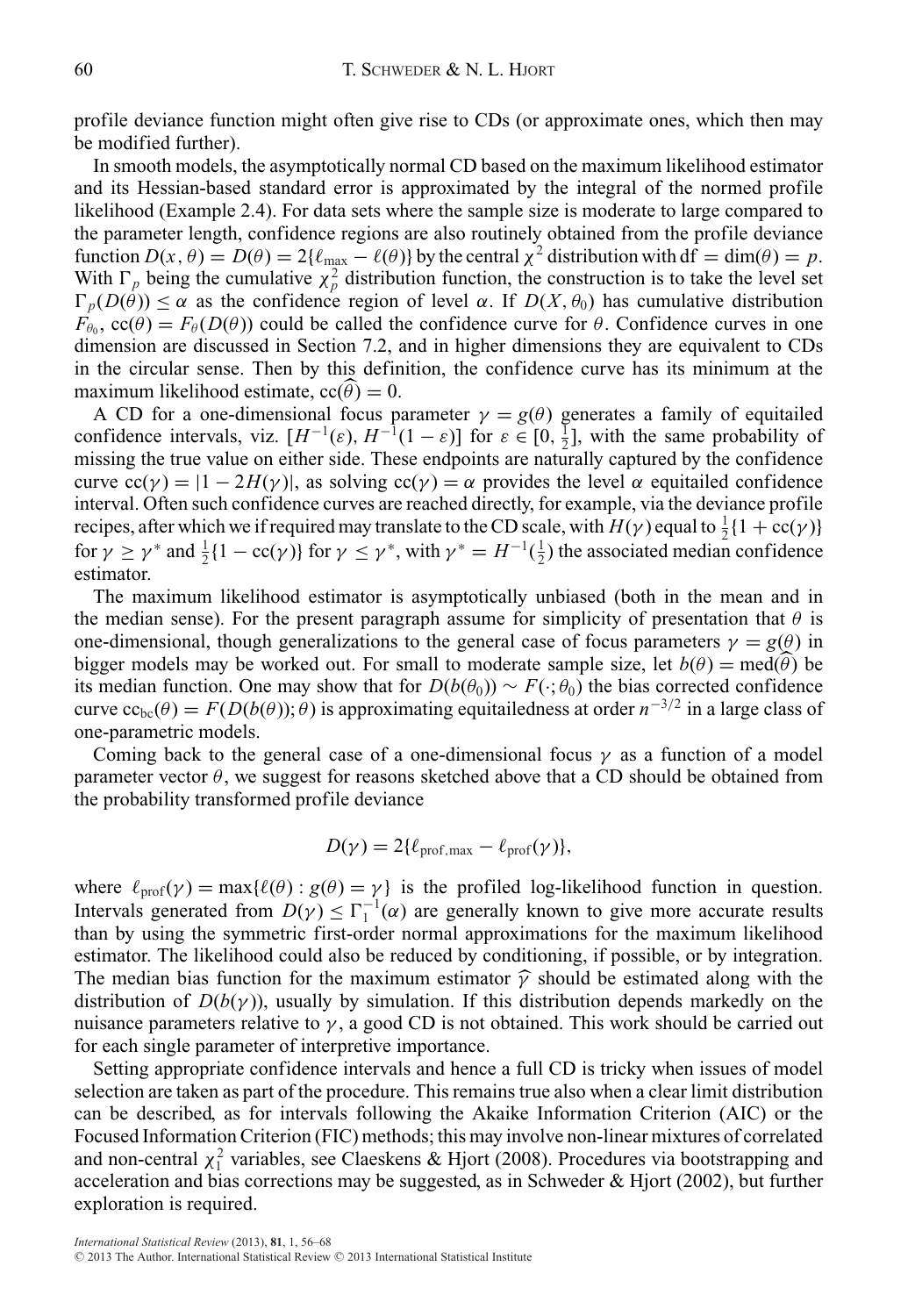### **4 Ratio of Normal Means**

In Example 3.1, Xie and Singh give a bivariate normal distribution for two normal means  $(\mu_1, \mu_2)$ . This appears to be a bivariate CD carried by the CD-random vector  $(\tilde{\mu}_1, \tilde{\mu}_2)$  ∼  $N_2((\bar{x}_1, \bar{x}_2), S)$ , but should perhaps be seen as a fiducial distribution. Here *S* is a known diagonal covariance matrix. A distribution for  $\delta = \mu_1/\mu_2$  is by ordinary marginalization given by that of  $\delta = \tilde{\mu}_1/\tilde{\mu}_2$ . The authors give  $H_r(\delta) = \Phi((\delta - \hat{\delta})/s_r)$  as an asymptotic CD, where  $s_r$  is the standard error of  $\hat{\delta} = \bar{x}_1/\bar{x}_2$  obtained by the delta method, disregarding the structure  $\mu_1 = \delta \mu_2$ . They note that this distribution is not quite a CD, and the challenge is to find a clearer CD for small to moderate sample sizes.

This is the so-called Fieller–Cressy problem, with an associated separate literature presenting solutions from various perspectives; see, for example, Raftery & Schweder (1993). The CD approach we propose above via profiled deviance leads to a clear solution. For simplicity of presentation let us simply take  $X_1 \sim N(\mu_1, \sigma^2)$  and  $X_2 \sim N(\mu_2, \sigma^2)$  with known  $\sigma$ . The profile log-likelihood (apart from constants) is

$$
\ell_{\text{prof}}(\delta) = -\frac{1}{2}(1/\sigma^2) \min_{(\mu_1,\mu_2):\mu_1/\mu_2=\delta} \{(x_1-\mu_1)^2 + (x_2-\mu_2)^2\}.
$$

Some algebra, minimizing the quadratic under the constraint  $\mu_1 = \delta \mu_2$ , leads to the deviance statistic

$$
D(\delta) = \frac{1}{\sigma^2} \frac{(x_1 - \delta x_2)^2}{1 + \delta^2}.
$$

Under the true  $\delta_0$ , this  $D(\delta_0)$  has the exact  $\chi_1^2$  distribution. The consequent exactly correct confidence regions take the form

$$
\{\delta: D(\delta) \leq \Gamma_1^{-1}(\alpha)\} = \{\delta: \Gamma_1(D(\delta)) \leq \alpha\}.
$$

These are illustrated in Figure 1. They are finite intervals for small levels  $\alpha$ ; half-infinite intervals for higher levels; unions of two half-infinite intervals for yet higher  $\alpha$ ; and finally equal to the full real line for the highest levels where the data do not support any sharper conclusions. With more data the  $\sigma$  becomes smaller and the solution produces genuine intervals for a higher range of α.

The solution here, now arrived at via the general profile deviance recipe, is equivalent to the Fieller–Cressy method; see Raftery & Schweder (1993). It can easily be generalized to the case of unknown  $\sigma$  and be modified for other models where the focus is on a ratio of two parameters. We also stress that the fact that the CD here is improper should not be seen as a drawback and hence suggest extending the authors' Definition 2.1 to such cases. When the amount of information is weak about a parameter, as here when  $x_2/\sigma$  is close to zero, it is appropriate to lose some amount of confidence to infinity.

### **5 Performance and Optimality**

The article touches on issues of performance in Section 5. In addition to the optimality theorems of Schweder & Hjort (2002), briefly discussed there, one may also delve into investigations related to reductions by invariance, by sufficiency (Rao–Blackwell results for CDs), construction of nearly optimal CDs via approximations to exponential models, etc. Here we shall merely make a few points; further theory and applications are in Schweder & Hjort (2013).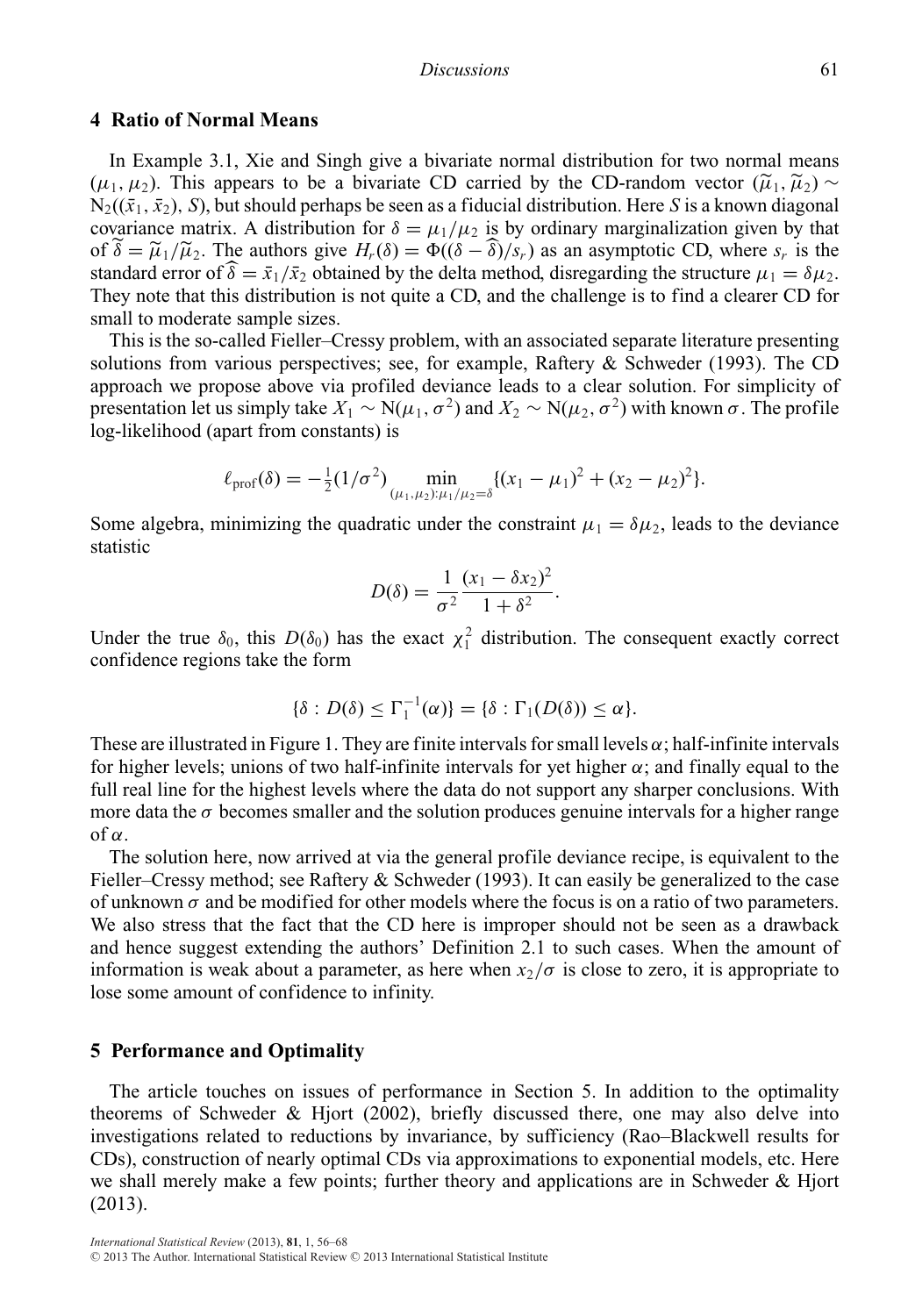

**Figure 1.** *The probability transformed profile deviance curve*  $\Gamma_1(D(\delta))$  *for the focus parameter*  $\delta = \mu_1/\mu_2$ *, based on*  $X_1 \sim N(\mu_1, 1)$  *and*  $X_2 \sim N(\mu_2, 1)$  *observed to be 1.333 and 0.333; the maximum likelihood estimate*  $\delta = 4.003$  *is where the curve hits zero. The horizontal lines indicate confidence regions (intervals or union of intervals) corresponding to vigintic confidence levels from 0.05 to 0.80. The data do not give support to any regions smaller than the full real line when the levels are higher than 83.1%.*

First, it ought to be realized that the list of exponential models for which CDs with uniformly best performance can be constructed is a large one, not merely comprising the traditional textbook examples but extending to generalized linear models, Ising and Potts models for images, Strausstype models for point patterns, etc. This is of some importance in that inference for some of these complex models is typically hard in the first place, and where the literature sometimes advocates the use of, for example, asymptotic normality, perhaps even via mathematically complicated theorems (with long proofs). Our point then is that inference can be carried out via CDs in an optimal fashion and without necessarily caring about approximate normality or indeed about approximation results at all. Such operations will typically involve certain computational challenges, though, for example, for setting up required simulation schemes for handling complex conditional distributions.

Secondly we wish to add a bit of further insight to the article's brief mention of mean squared error calculus for CDs (more general loss functions may also be worked with). The quadratic loss function version, for a CD of type  $H(x; y)$  for some focus parameter  $y = g(\theta)$ , may then be expressed as

$$
\int (\gamma - \gamma_0)^2 dH(x; \gamma) = \text{Var}\,\gamma_{\text{CD}} + (\bar{\gamma} - \gamma_0)^2,
$$

computed under a reference parameter value  $\theta_0$  with consequent  $\gamma_0 = g(\theta_0)$ . Here  $\gamma_{CD}$  is a random variable drawn from the (random) CD and  $\bar{y} = E \gamma_{CD}$  its (random) mean. The risk, that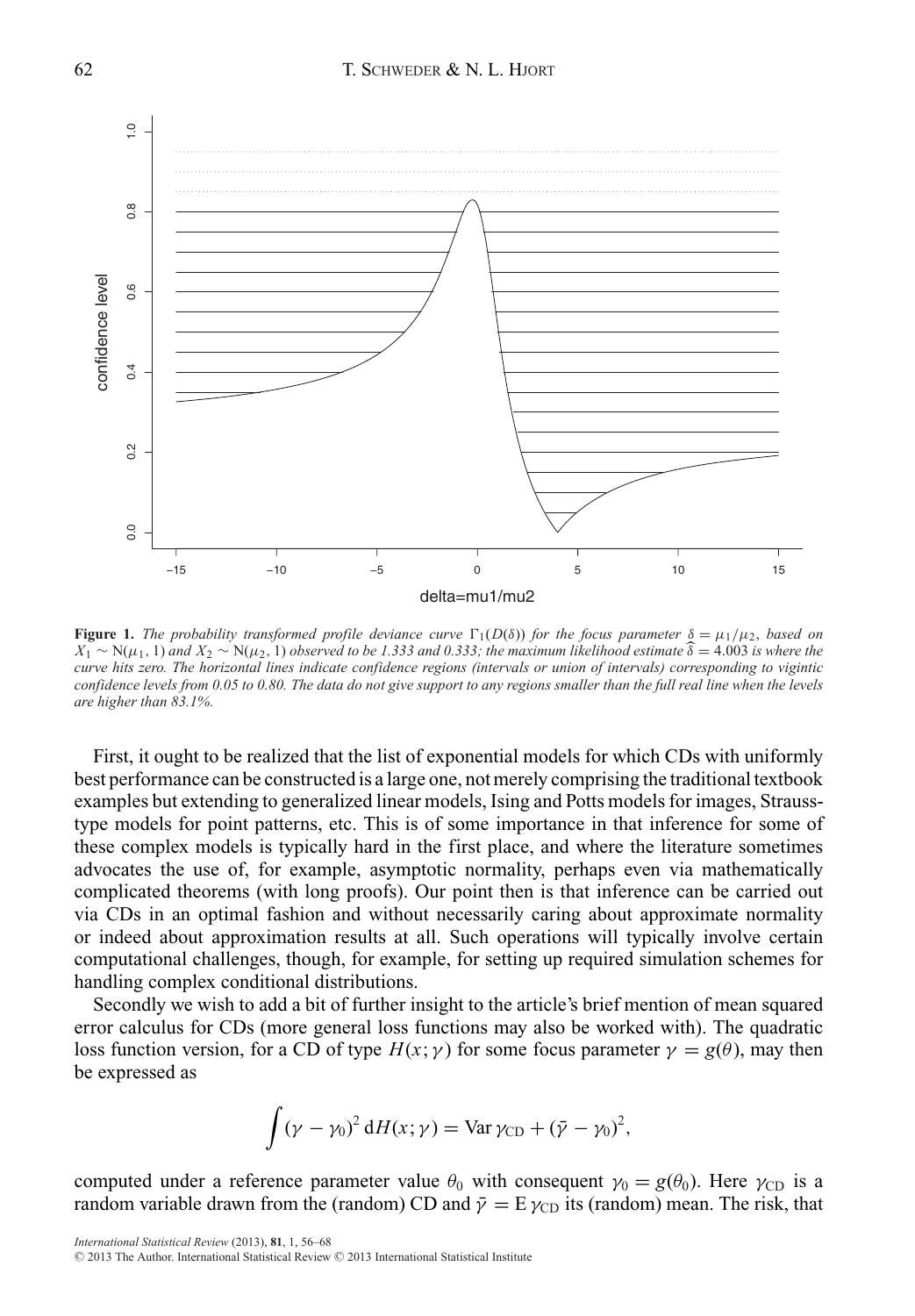is, the expected loss under reference value  $\theta_0$ , is therefore

$$
R(\theta_0, H) = \mathcal{E}_{\theta_0} \text{Var } \gamma_{\text{CD}} + \mathcal{E}_{\theta_0} (\bar{\gamma} - \gamma_0)^2.
$$

To check these formulae in an informative setting let us consider the case where the CD exactly or approximately takes the familiar form  $H(x; y) = \Phi(\sqrt{n}(y - \hat{y})/\hat{k})$ , perhaps from first-order<br>large sample approximations, and typically involving an estimator  $\hat{x}$  with estimated standard large-sample approximations, and typically involving an estimator  $\hat{\gamma}$  with estimated standard deviation  $\widehat{k}/\sqrt{n}$ . This CD over  $\gamma$  values has mean  $\widehat{\gamma}$  and variance  $\widehat{\kappa}^2/n$ . Hence the confidence loss is  $\hat{\kappa}^2/n + (\hat{\gamma} - \gamma_0)^2$  and the confidence risk becomes

$$
R(\theta_0, C) = \mathcal{E}_{\theta_0} \widehat{\kappa}^2 / n + \mathcal{E}_{\theta_0} (\widehat{\gamma} - \gamma_0)^2.
$$

This quantity again is for large samples close to  $2 \kappa^2/n$ , where  $\kappa = \kappa(\theta_0)$  is the standard deviation parameter of the implied limit distribution of  $\sqrt{n}(\hat{\gamma} - \gamma_0)$ . Not surprisingly the CDs with best performance are those with smallest limiting standard deviation, which we see enter the risk equally in two places. That these two contributions to the risk are essentially equal, from the dispersion of the CD and the variability of the estimator, is no coincident; the dispersion of the CD is actually by construction reflecting this variability.

### **6 CD Meta-Analysis of Related Two-by-Two Tables**

We agree with the importance the authors place on the role and potential further usefulness of CD methodology for meta-analysis and other forms of combining information sources (Section 6). Branches of modern statistics will need to finesse such tools further, both practically and conceptually. How can data-hunting schemes be made more efficient and relevant? How can one utilize "cheap but soft and flimsy" data from a Google crawling operation counting occurrences of a few key words (perhaps from masses of Twitter and Facebook messages) with "expensive but harder" types of data, to predict swings in an influenza epidemic, or the start of a social revolt in a society, in real time? We suggest tools associated with CDs for focus parameters and ways to combine pieces of information via estimated confidence likelihoods may be important in such endeavours; for some illustrations and further discussion, see Schweder & Hjort (1996, 2002, 2013).

We shall not pursue these grander aims here but wish to contribute to an ongoing debate concerning an application Xie and Singh point to in their Section 6. It concerns attempted and partly conflicting meta-analyses of 48 two-by-two tables. These relate to alleged increased health risks for users of a certain antidiabetic drug used to treat type 2 diabetes mellitus (working as an insulin sensitizer by making certain fat cells more responsive to insulin). The manufacturing pharmaceutical company in question is over the course of 2012 alone the subject of more than 13,000 lawsuits. For more on the background, in addition to other pointers by Xie and Singh, see Nissen & Wolski (2007). Part of the statistical debate is how to handle the "null tables"; 8 of the 48 tables are blessed with zero deaths and zero myocardial infarction (MI) events.

Consider a collection of two-by-two tables in the form of paired binomial experiments,

$$
Y_{i,0} \sim \text{Bin}(m_{i,0}, p_{i,0})
$$
 and  $Y_{i,1} \sim \text{Bin}(m_{i,1}, p_{i,1}),$ 

in biostatistical applications typically parameterized via the logistic transformation

 $p_{i,0} = \exp(\theta_i)/\{1 + \exp(\theta_i)\}\$ and  $p_{i,1} = \exp(\theta_i + \psi_i)/\{1 + \exp(\theta_i + \psi_i)\}.$ 

In the application described above,  $Y_{i-1}$  is the number of deaths or MI events in the drug group and  $Y_{i,0}$  the corresponding number of deaths or MI events in the control group. The typical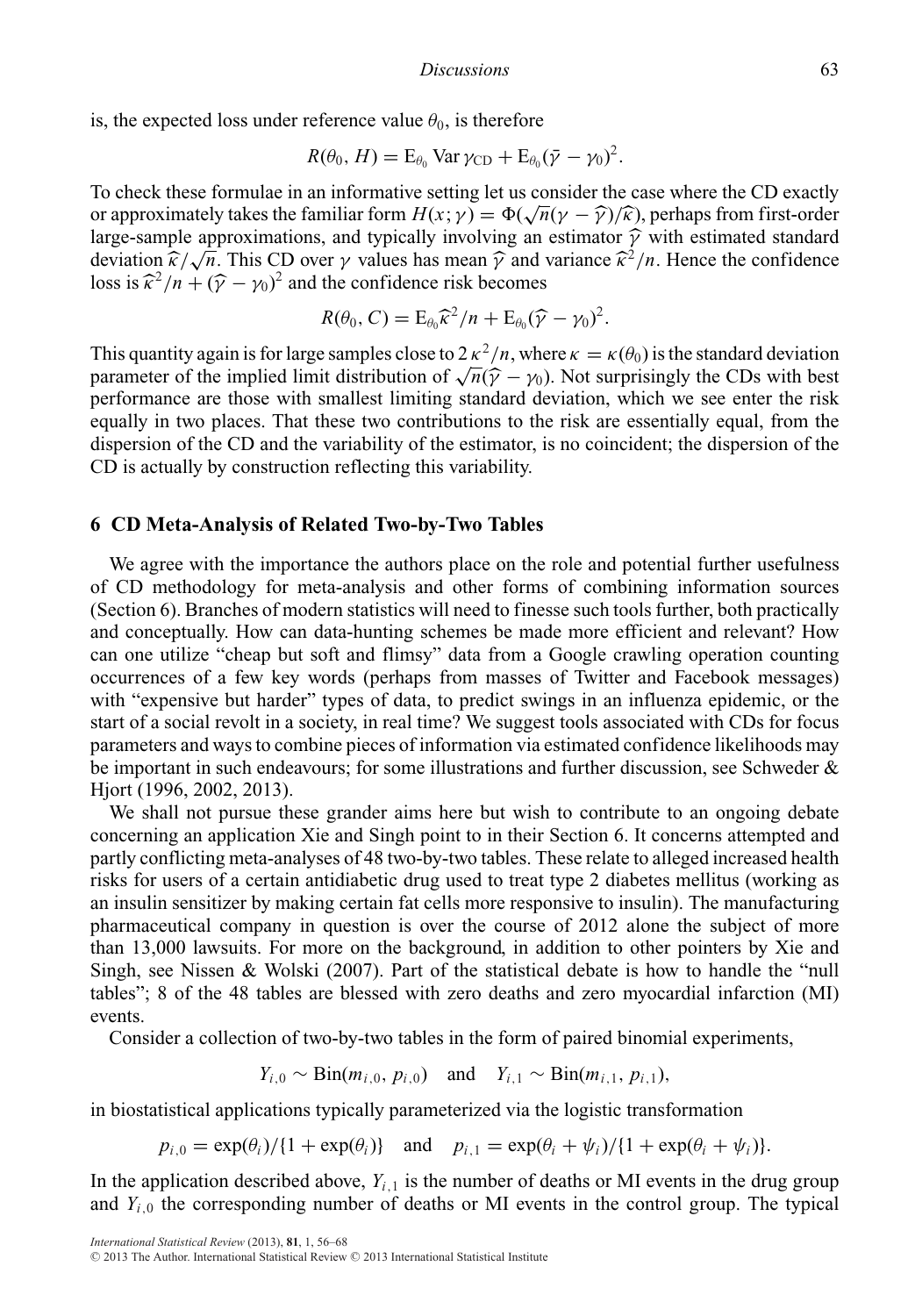

**Figure 2.** *Confidence distributions for each individual log-odds difference* ψ*<sup>i</sup>* , *see Section 6. This is one way of representing the relevant part of the statistical information in the relevant 40 tables. The fatter line is the optimal overall confidence distribution computed via meta-analysis.*

meta-model here is to take the log-odds difference  $\psi$  constant across groups. The natural CDdriven meta-analysis approach is then (a) to compute, display, and compare the CD for  $\psi$  for each of the two by two tables, followed by constructing an overall CD for the common  $\psi$  using all the information.

The log-likelihood function is found to be

$$
\ell_n = \sum_{i=1}^n [y_{i,1}\psi + z_i\theta_i - m_{i,0}\log\{1 + \exp(\theta_i)\} - m_{i,1}\log\{1 + \exp(\theta_i + \psi)\}]
$$

over the  $n = 48$  tables, where  $z_i = y_{i,0} + y_{i,1}$ . We may use the *i*-th component here to form the optimal CD for  $\psi$  based on the *i*-th pair of tables, namely

$$
H_i^*(\psi) = P_{\psi}\{Y_{i,1} > y_{i,1,\text{obs}} \mid z_{i,\text{obs}}\} + \frac{1}{2}P_{\psi}\{Y_{i,1} = y_{i,1,\text{obs}} \mid z_{i,\text{obs}}\},
$$

employing the usual half-correction for discreteness and using "obs" to indicate observed value. The conditional distribution in question is of the excentric hypergeometric type, depending as per general exponential class theory only on  $\psi$  and not  $\theta_i$ ; indeed  $f(y_{i,1} | z_i)$  is proportional to  $\int_{(z_i-y_{i,1})}^{m_{i,0}} \int_{y_{i,1}}^{m_{i,1}} \exp(\psi y_{i,1})$  for  $y_{i,1} = 0, \ldots, z_i$ . Secondly the optimality result of Schweder & Hjort  $(2002)$  applies also to the grander task of constructing a CD for  $\psi$  using data from all tables (in effect focussing on one parameter of the 49-parameter model and treating the other 48 as nuisance parameters),

$$
H^*(\psi) = P_{\psi} \{ T > t_{\text{obs}} \mid z_{1,\text{obs}}, \ldots, z_{n,\text{obs}} \} + \frac{1}{2} P_{\psi} \{ T = t_{\text{obs}} \mid z_{1,\text{obs}}, \ldots, z_{n,\text{obs}} \},
$$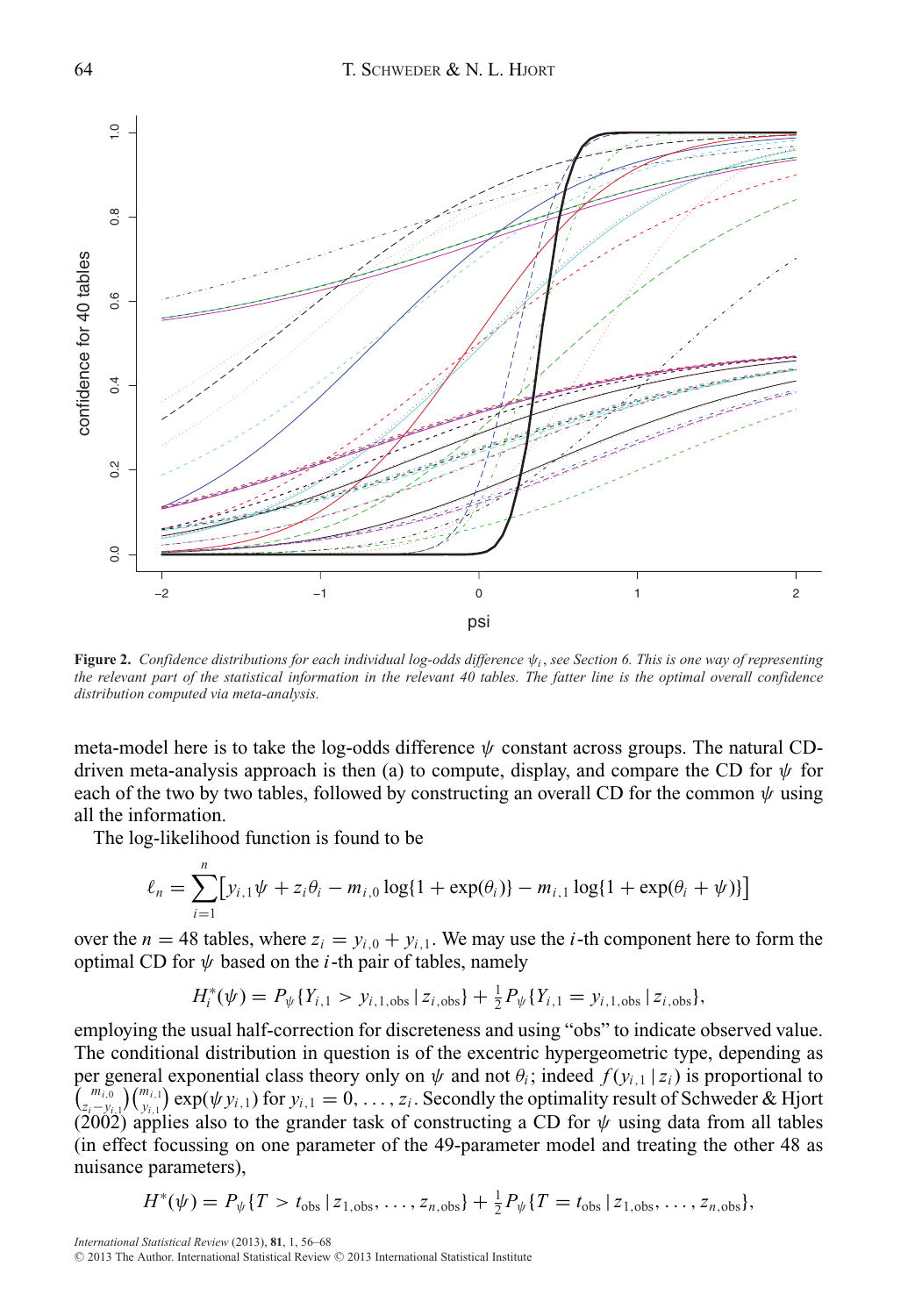

**Figure 3.** *Three confidence densities*  $h^*(\gamma)$  *associated with the optimal confidence distributions*  $H^*(\gamma)$ *, for the risk proportionality parameter of the Poisson models when used for meta-analysis of the data described in Section 6. These are for MI only (full line, ML point estimate 1.421); for cardiovascular disease related death only (full line, ML point estimate 1.659); and for the combined group MI + Death (dotted line, ML estimate 1.482). It is apparent that the Roziglitazone drug increases the risk for MI and cardiovascular disease related death with more than 40%.*

where  $T = \sum_{i=1}^{n} Y_{i,1}$ . The conditional distribution of *T* is complicated but may be evaluated through simulation of each  $Y_{i,1}$  |  $Z_{i,obs}$ .

As mentioned earlier there is a still ongoing debate in the literature concerning the "null tables" where both  $y_{i,0}$  and  $y_{i,1}$  are zero, with proposals ranging from leaving them out of discussion and *ad hoc* modifications of large-sample approximations to empirical Bayesian solutions. We suggest that the above provides a principled solution to the problem, without *ad hoc* arguments: The optimal CD is that of  $H^*$ , and for the 8 out of 48 tables for which  $z_{i,obs} = 0$ , the  $Y_{i,1}$  is simply zero too; in other words, only the 40 tables where there is at least one death really contribute to the conditional distribution of *U*. Figure 2 displays each individual CD for  $\psi$  along with the optimal overall CD, clearly indicating that the drug increases the log-odds risk (with point estimate 0.405, 95% interval [0.122, 0.680], and *p*-value 0.003 for  $H_0: \psi \leq 0$ , all read off from the CD). Only the 40 tables that matter are represented in the figure however, as per the comment just made; also, such a null table carries no confidence information about  $\psi$ .

Data such as these may also fruitfully be analysed using Poisson models, since luckily the patients we are in the "high *n*, low *p*" domain of the binomial model. A natural model here takes  $Y_{i,0} \sim \text{Pois}(e_{i,0}\lambda_i)$  and  $Y_{i,1} \sim \text{Pois}(e_{i,1}\lambda_i\gamma)$ , where  $e_{i,0}$  and  $e_{i,1}$  are exposure factors (e.g., proportional to sample size, and possibly involving other covariates thought to influence any differences between pairs of tables). The model has  $n + 1 = 49$  parameters, with  $\gamma$  the crucial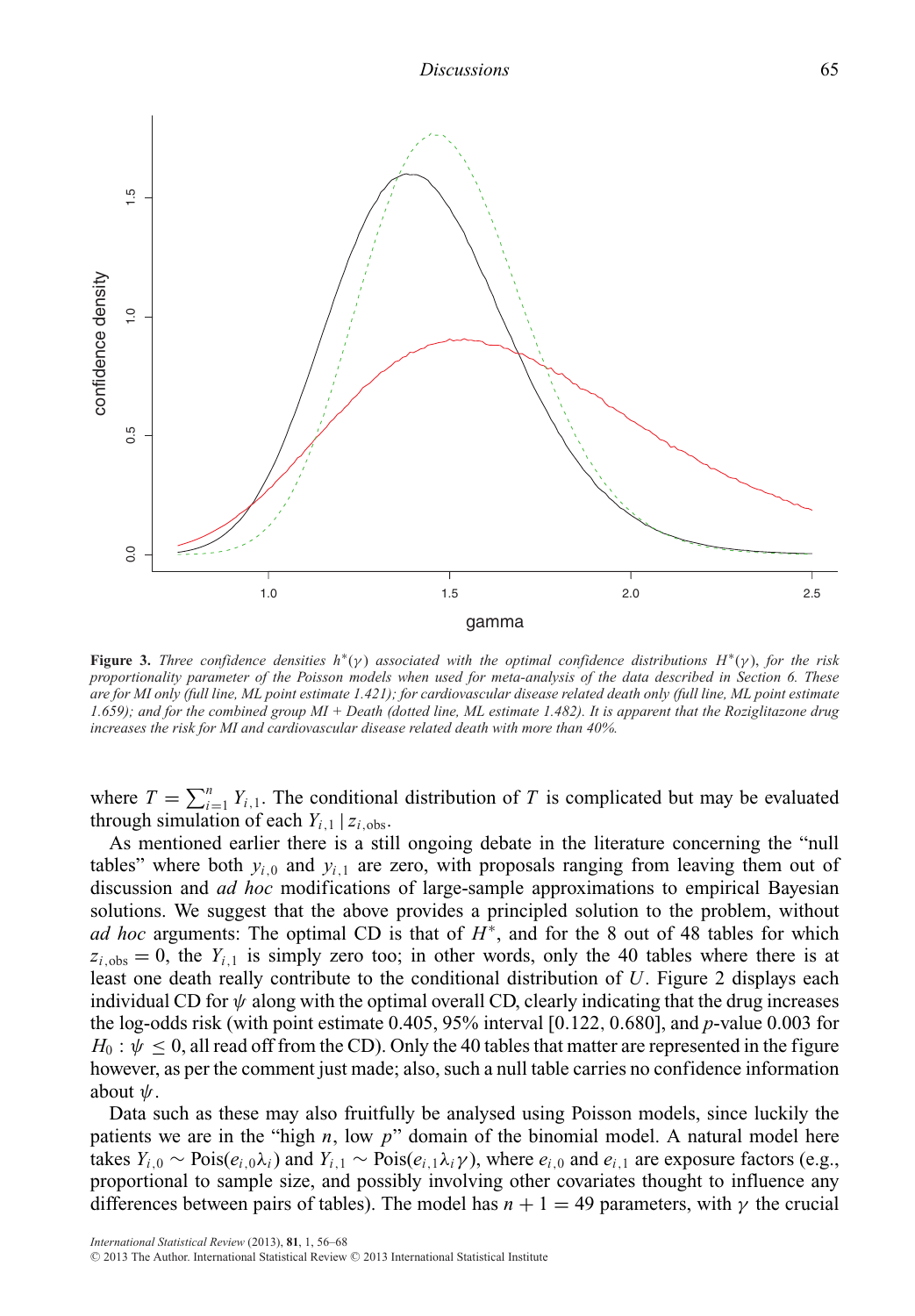

**Figure 4.** *A scatter of simulated*  $\widehat{\theta}_1$  *by*  $\theta_1$ *, with binned medians as black squares nearly following the diagonal; and a qq plot of*  $D(\theta_0)$  *against the*  $\chi_1^2$  *distribution.* 

focus parameter reporting on the extent to which the drug in question increases the risk of death or an MI event. Figure 3 displays three confidence densities, say  $h^*(\gamma)$  (derivatives of CDs  $H^*(y)$ , again optimally constructed via the appropriate conditional distribution, corresponding to death, to MI, and to the combined event death or MI. These carry the same flavour as a Bayesian's posteriors, but are crucially different in construction and interpretation in that no Bayesian prior camels are swallowed. They report in an optimally informative fashion on what we are interested in, using the data and nothing but the data.

### **7 A CD-Driven Re-Analysis of Sims's Bayesian Story**

Together with Thomas Sargent, Chistopher A. Sims was awarded the Sveriges Riksbank Prize in Economic Sciences in Memory of Alfred Nobel (alias the Nobel Prize in Economics) for 2011. He used the occasion of his Nobel lecture to promote Bayesian methods in econometrics (Sims, 2012). To show that CD methods also work in more complex models, we re-analyse the data Sims used and shall compare his Bayesian result for a key parameter with the CD obtained from the profile likelihood.

Sims considered the following macro-economic data. For year  $t$  let  $C<sub>t</sub>$  be consumption,  $I_t$  investment,  $Y_t$  total income, and  $G_t$  Government spending. The following model was estimated using annual, chain-indexed, real GDP component data for the United States,  $t = 1929, \ldots, 1940$ :

$$
C_{t} = \beta_{0} + \beta_{1}Y_{t} + \sigma_{C}Z_{1,t},
$$
  
\n
$$
I_{t} = \theta_{0} + \theta_{1}(C_{t} - C_{t-1}) + \sigma_{I}Z_{2,t},
$$
  
\n
$$
Y_{t} = C_{t} + I_{t} + G_{t},
$$
  
\n
$$
G_{t} = \gamma_{0} + \gamma_{1}G_{t-1} + \sigma_{G}Z_{3,t}.
$$

Here the  $Z_{i,t}$  are taken as i.i.d. and standard normal. The multiplier  $\theta_1$  is of special interest. It cannot be negative according to Sims. He therefore assumes a flat prior on the six regression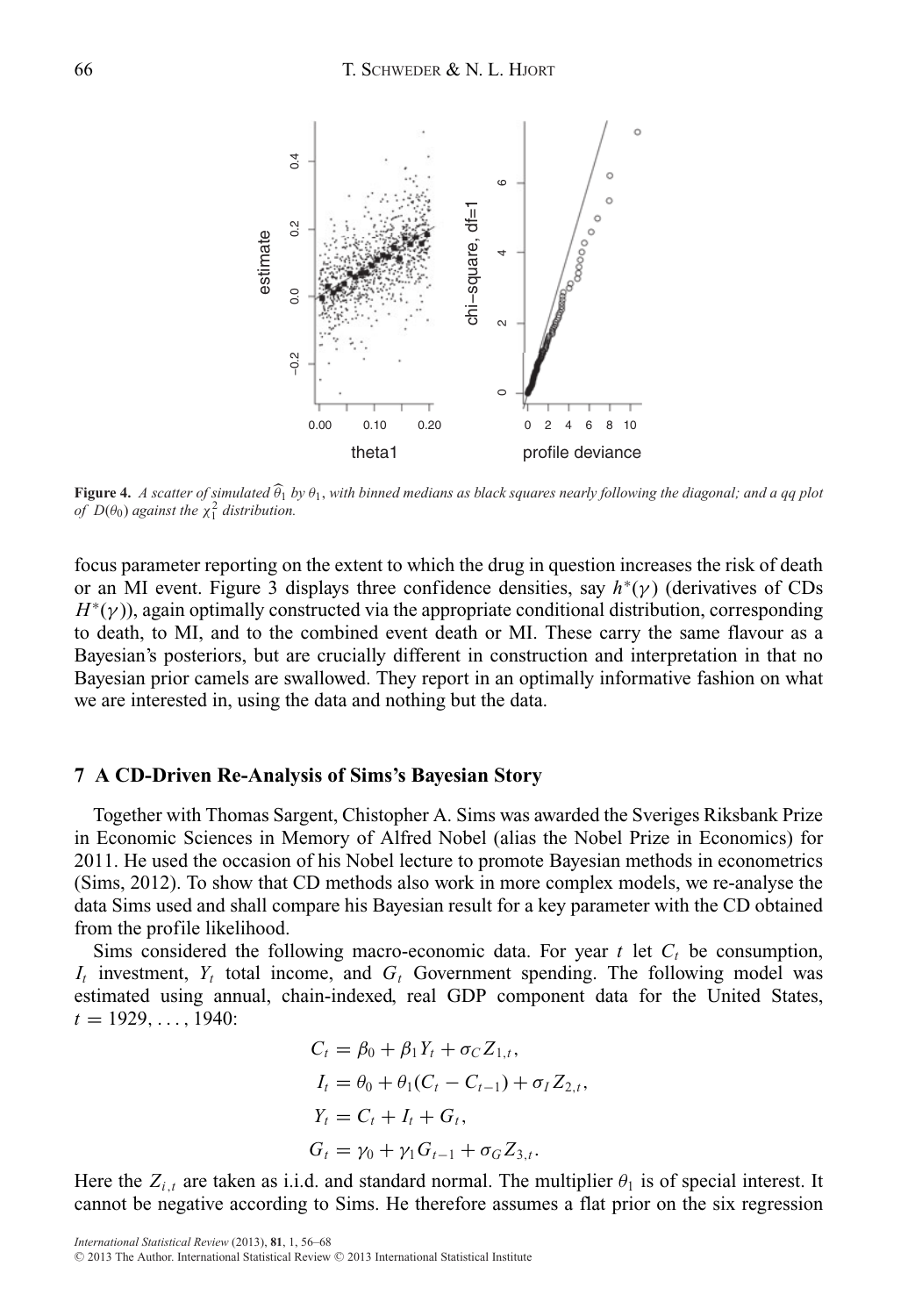

**Figure 5.** *The cumulative confidence distribution for*  $θ₁(with point mass at zero) together with an approximation to the$ *cumulative posterior distribution obtained by Sims (2012).*

coefficients of the model but restricted to the positive halfline for  $\theta_1$ , along with a prior that is flat in  $1/\sigma^2$  for the three variance terms. From this he obtains a posterior distribution for the interest parameter that is nearly triangular on [0, 0.17] with mode at  $\theta_1 = 0$ .

The left plot of Figure 4 indicates that the unrestricted maximum likelihood estimator  $\widehat{\theta}_1$  is free of any bias in the median. The qq plot to the right in the figure is similar to the other qq plots we looked at for various values of the parameters, and indicates that the profile deviance evaluated at the assumed value  $\theta_1^0$ ,  $D(\theta_1^0)$ , is nearly  $\chi_1^2$  distributed. Assuming this distribution, the unrestricted confidence curve  $cc(\theta_1) = \Gamma_1(D(\theta_1))$  is obtained (not shown here). This is then converted to a CD, following our general recipe mentioned above. Setting  $C(\theta_1) = 0$  for  $\theta_1 \le 0$ , corresponding to Sims's prior constraint, we reach our CD; see Figure 5 for Sims's cumulative credibility and our cumulative confidence. We should be 90.03% confident that  $\theta_1 = 0$ , that is, investment was insensitive to changes in consumption in the pre-war period!

### **References**

- Berger, J.O. & Bernardo, J. (1992). On the development of reference priors [with discussion]. In *Bayesian Statistics 4*, Eds. J. Bernardo, J.O. Berger, A.P. Dawid & A.F.M. Smith, pp. 35–60. Oxford: Oxford University Press.
- Claeskens, G. & Hjort, N.L. (2008). *Model Selection and Model Averaging.* Cambridge: Cambridge University Press.

Datta, G.S. & Ghosh, M. (1995). Some remarks on noninformative priors. *J. Am. Stat. Assoc.*, **90,** 1357–1363.

Dempster, A. (1963). Further examples of inconsistencies in the fiducial argument. *Ann. Math. Statist.*, **34,** 884–891.

Fisher, R.A. (1930). Inverse probability. *Proc. Cambr. Philos. Soc.*, **26,** 528–535.

Hannig, J. (2009). On generalized fiducial inference. *Statist. Sinica*, **19,** 491–544.

Nissen, S.E. & Wolski, K. (2007). Effect of Rosiglitazone on the risk of myocardial infarction and death from cardiovascular causes. *New Engl. J. Med.*, **356,** 2457–2471.

Pitman, E.J.G. (1939). The estimation of location and scale parameters of a continuous population of any given form. *Biometrika*, **30,** 391–421.

Raftery, A.E. & Schweder, T. (1993). Inference about the ratio of two parameters, with application to whale censusing. *Am. Stat.*, **47,** 259–264.

Schweder, T. & Hjort, N.L. (1996). Bayesian synthesis or likelihood synthesis: what does Borel's paradox say? *Rep. Int. Whal. Commn.*, **46,** 475–479.

Schweder, T. & Hjort, N.L. (2002). Likelihood and confidence. *Scand. J. Stat.*, **29,** 309–322.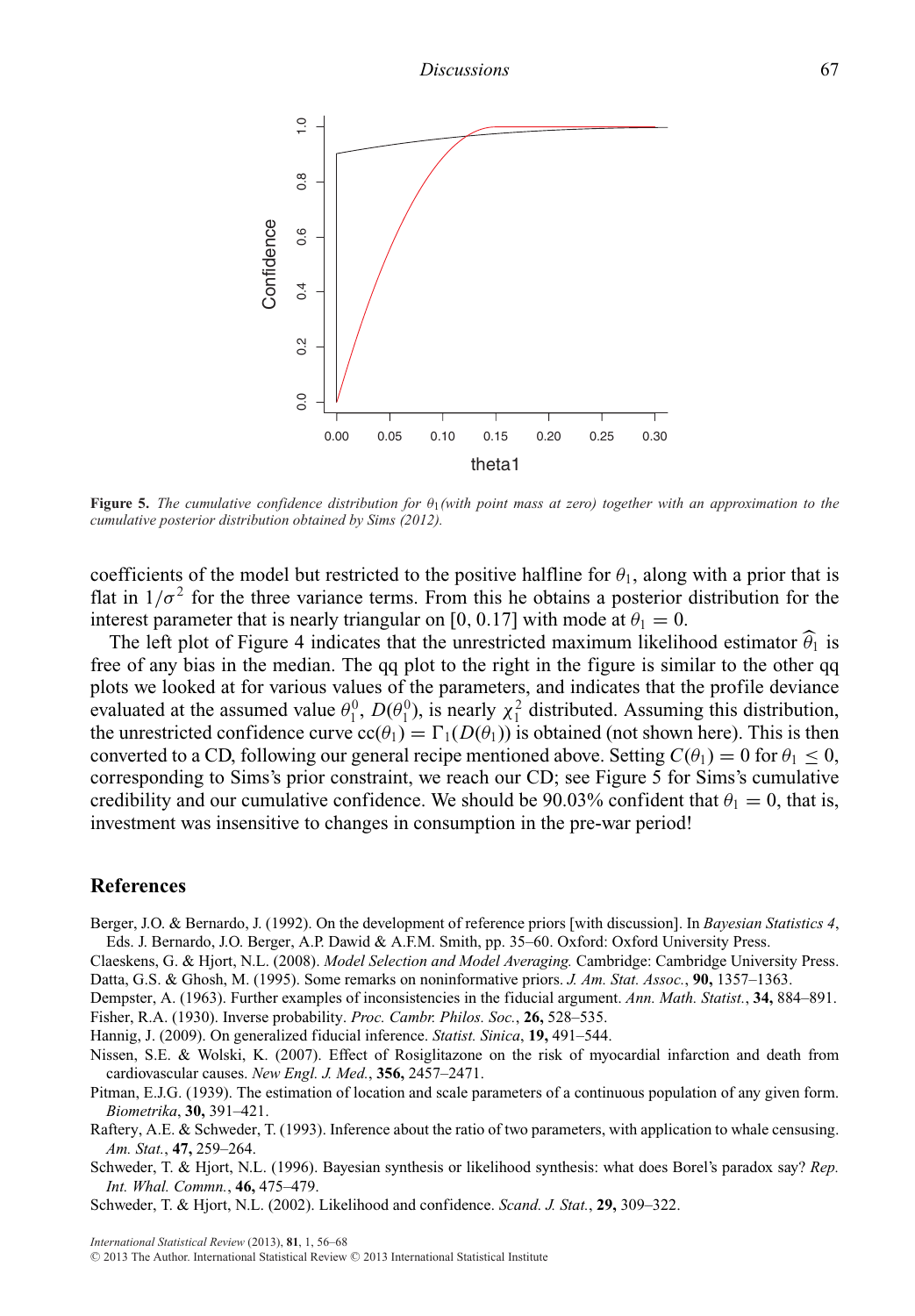Schweder, T. & Hjort, N.L. (2013). *Confidence, Likelihood, Probability.* Cambridge: Cambridge University Press.

Sims, C.A. (2012). Statistical modeling of monetary policy and its effects. Lecture upon acceptance of the Nobel Prize in Economics. *Am. Econ. Rev.*, **102,** 1187–1205.

Stein, C. (1959). An example of wild discrepancy between fiducial and confidence intervals. *Ann. Math. Statist.*, **30,** 877–880.

Tibshirani, R. (1989). Noninformative priors for one parameter of many. *Biometrika*, **76,** 604–608.

[*Received November 2012, accepted November 2012*]

*International Statistical Review* (2013), 81, 1, 68–77 doi:10.1111/insr.12001

# **Rejoinder**

# **Min-ge Xie**

*Department of Statistics and Biostatistics, Rutgers University, Piscataway, NJ 08854 E-mail: mxie@stat.rutgers.edu*

### **1 Introduction**

Sincere thanks to Professors David R. Cox, Brad Efron, Donald A.S. Fraser, Nils L. Hjort, Emanuel Parzen, Christian P. Robert, and Tore Schweder for their discussions. I am grateful for their insightful and scholarly contributions, which will no doubt clarify many important issues pertaining to the topic of confidence distributions and general statistical inference as a whole. While we were waiting and looking forward to receiving the discussions, Professor Kesar Singh, my co-author of the article and a personal friend, sadly had a massive heart attack and passed away much too young and too sudden. I have been left alone to carry out this rejoinder and our research. Professor Singh was a great thinker and a dear colleague. He will be deeply missed in the statistics community and also in my personal life.

In this rejoinder, I will begin by answering a few common questions from the discussants. In particular, I will provide in Section 2 a pragmatic view of statistical inference shared by Professor Singh and myself. We have subscribed to this pragmatic view in our approach to confidence distributions. And it is our hope that this view could provide a potential conciliation point for the Bayesian-fiducial-frequentist controversies of the past. In Section 3, I will respond to a question raised by Professors Fraser, Schweder, and Hjort on whether it is helpful to distance confidence distributions so sharply from fiducial distributions. In Section 4, I will discuss a subtle difference in perception between a confidence interval and a confidence distribution, drawing from a discussion by Professor Cox. Finally, in Section 5, I will offer our response to each discussant.

### **2 A Pragmatic View of Statistical Inference and a Frequentist Measure**

Statistical approaches have evolved in many forms to tackle more and more complicated data problems in every corner of our life. Although there are many different statistical data-analysis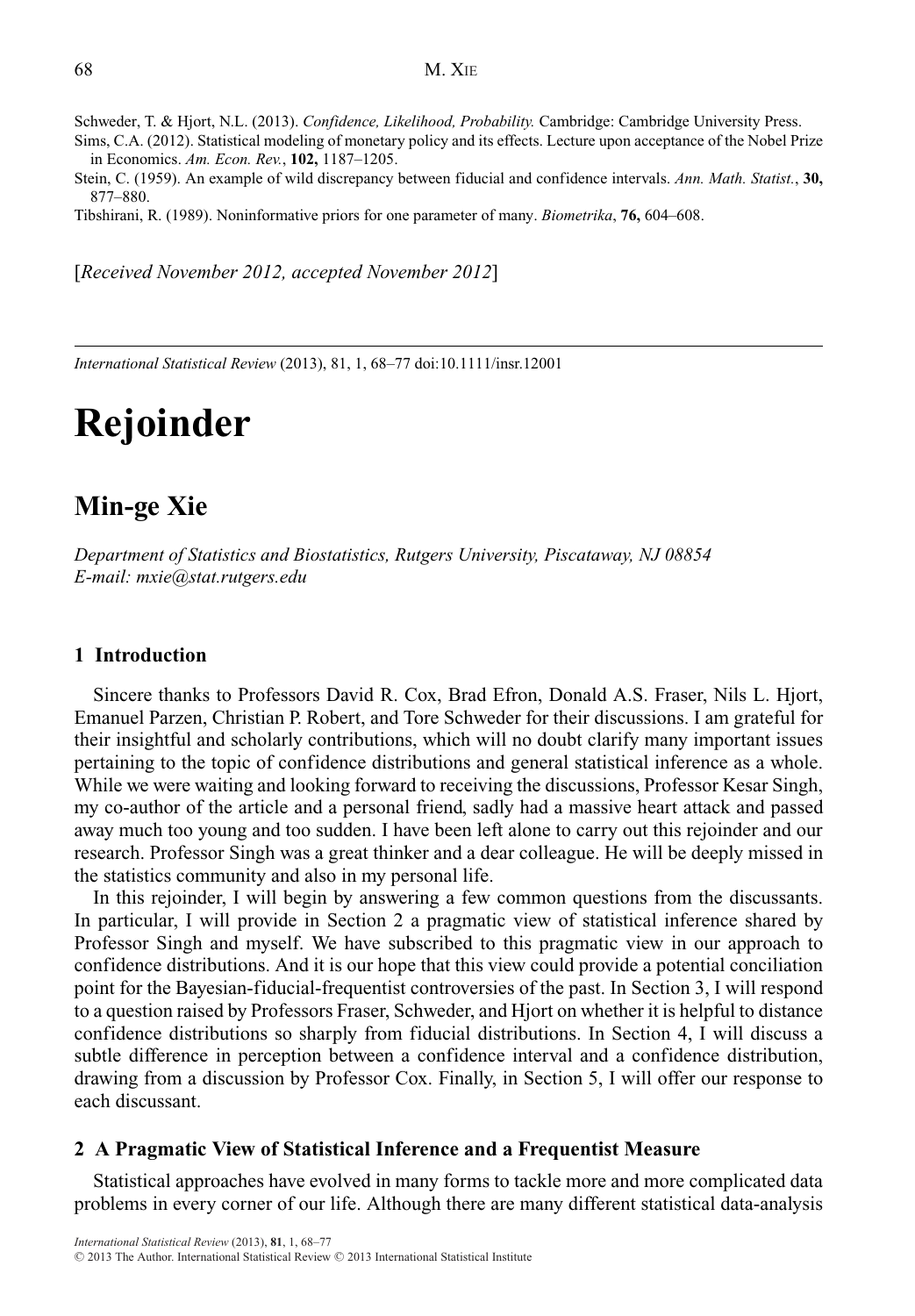approaches of varying depth and complexity, they can be loosely described in two grossly oversimplified steps: A probability structure (model) is assumed to describe the uncertainty of the variables in the sample data; then, data analysis is performed to learn more about the assumed model and to make inference and statistical conclusions. In a frequentist approach, the data analysis is performed conditional solely on the assumed model structure. In the frequentist approach, the parameters in the model are unknown fixed quantities. In a Bayesian approach, in addition to the assumed probability model on the data, a prior probability structure for the model parameters is also assumed, and both the model and prior assumptions are utilized in data analysis. In the Bayesian approach, the parameters in the model are unknown random quantities. The frequentist and Bayesian approaches represent two major groups of research and paradigms. They have co-existed for a long time but with protracted battles, vociferously fought, from both camps. An interesting tidbit is that R. A. Fisher "began life a Bayesian" and Bayesian theory (then referred to as "the theory of inverse probability") was "an integral part of the subject" before Fisher's introduction of fiducial inference (c.f., Zabell, 1992). Fisher was among the first to question the "subjective and arbitrary" Bayesian approach because it "depended upon an arbitrary assumption [referring to the prior]." He proposed an "objective alternative," known as fiducial inference, to "define a distribution for parameters of interest that captures all of information that data contain about these parameters... without assuming a prior distribution." (Hannig, 2009). The now well-accepted concept of confidence interval by Neyman (1937) came later after Fisher's introduction of his fiducial inference. In fact, Neyman described his development as "an alternative description and development of Fisher's fiducial probability" and Fisher referred to it as "a generalization of the fiducial argument" (Zabell, 1992). But the relationship between Fisher and Neyman became "completely broken down" soon after. Based on what we have read, their feud appeared to have hampered, to a large degree, any potential, mutually cordial and consistent development of fiducial and confidence theory.

The Bayesian-frequentist-fiducial debates reflect "different attitudes to the process of doing science" (Efron, 2005). As an applied science providing analytic tools for other scientific subjects, a key element of statistics (statistical science) seems to be that a statistical approach should provide a sensible result to help advance scientific development. Perhaps, we should, as advocated by Kass (2011) and many others, "move beyond the frequentist-Bayesian controversies of the past" and abandon any attempt to take "as its goal exclusive ownership of inference" which is "doomed to failure." Instead of arguing which attitude or defining logic is superior, we from a pragmatic viewpoint could perhaps judge each approach based on its end result and focus more on whether or not the result from the approach is sensible. As pointed out by Professor Cox (in a private communication), regardless of which method we use, Bayesian, frequentist or fiducial, in the end the ultimate judgment is that "a statistical result should make sense." If we are conscientious about our effort to provide sensible results and conclusions, it is our opinion that we provide a good service to society and make a contribution to a better understanding of science.

Different statistical paradigms may apply different rules or criteria to judge whether or not the end result is sensible. To many, the frequentist repetitive interpretation of the coverage rate of a confidence interval is a good criterion that can be used to measure whether an inference conclusion is a sensible one. It is simple, widely accepted and easy to explain in layman's terms. In the review article, we have subscribed to this frequentist principle and have concentrated on whether or not an approach can provide intervals with sensible frequentist coverage. Throughout the article, we have tried to articulate the theme that *any approach, regardless of being frequentist, fiducial or Bayesian, can potentially be unified under the concept of confidence distributions, as long as it can be used to build confidence intervals of all levels, exactly or asymptotically*.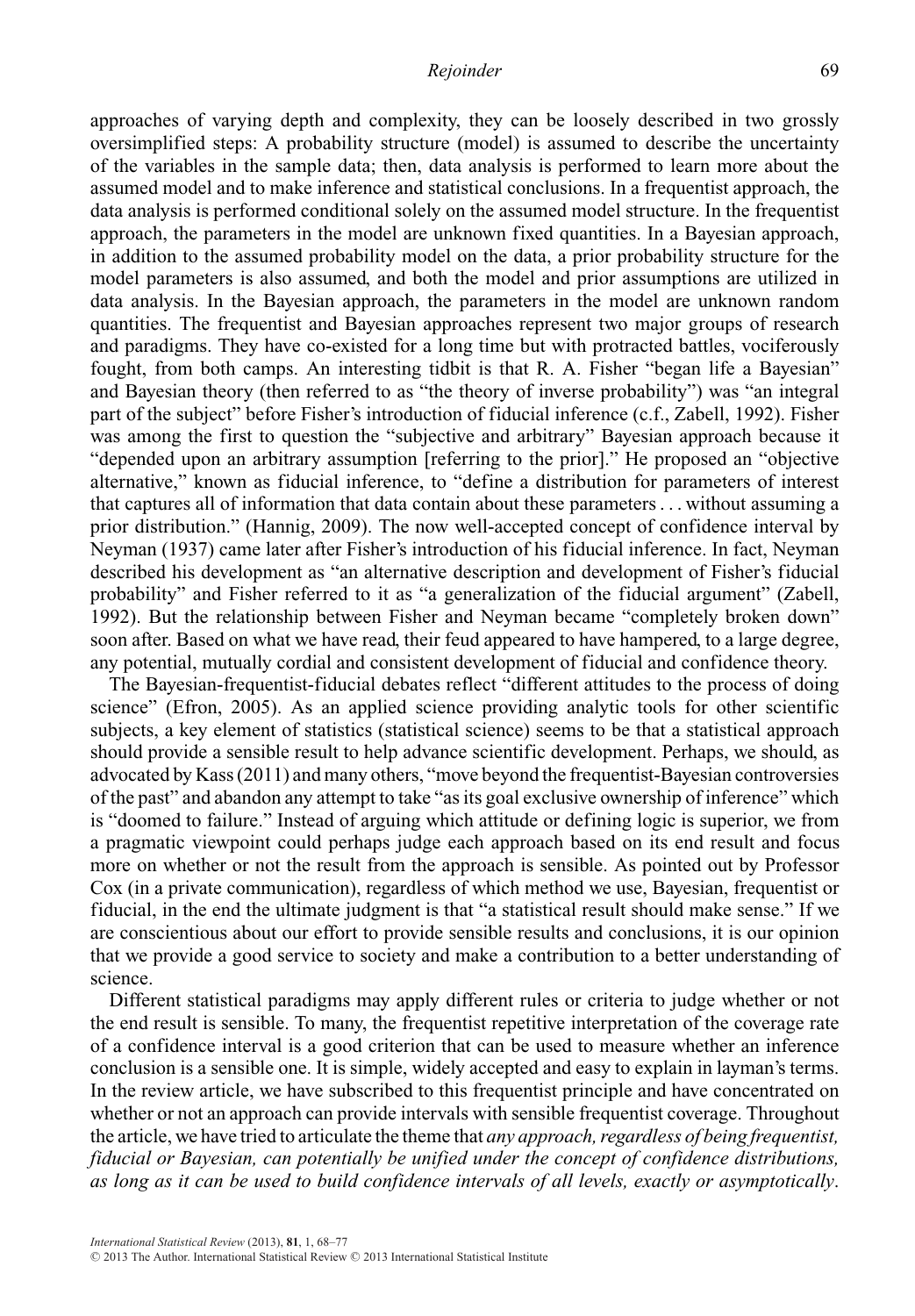Under this development, a fiducial or a Bayesian approach can be viewed as just one of many procedures that can potentially provide confidence distributions ("distribution estimators" with proper frequentist coverage rates). The role that a fiducial or a Bayesian approach plays in the distribution estimation to provide a confidence distribution is similar to the role that an MLE procedure or a set of estimating equations plays in point estimation to provide a consistent estimator for a parameter of interest. Of course, the consideration of the coverage rate is just one criterion. The need to consider additional requirements, for instance, some optimality criteria, may arise depending on the specific context of each application. Nevertheless, we think measuring a performance by the frequentist coverage criterion, which underlines our development of the confidence distribution concept, is at least a good starting point.

Many may prefer to use a Bayesian criterion to judge whether a result is sensible. If confidence or fiducial distributions can be unified under a Bayesian framework, as long as the approaches provide sensible solutions that meet the demands of science and applications, then we see no flaws in such an approach.

### **3 Is It Helpful to Distance Confidence Distributions So Sharply from Fiducial Distributions?**

Professors Schweder and Hjort state that as mathematical objects, confidence distributions and fiducial distributions are equivalent. This is especially true when we use the same pivot. Professor Fraser also questions whether our treatment of confidence distributions draws a rather difficult dividing line between confidence and fiducial. Some of the answers may possibly be explained by our education and our journey towards doing research on the topic.

The first time that I learned about fiducial distributions was during a half-hour seminar by Professor Xiru Chen when I was a senior undergraduate student in the University of Science and Technology of China. At that time, it was very difficult for me to understand how a fixed number (parameter) could have a distribution and we were warned that the fiducial idea was very controversial. I had never seriously encountered fiducial inference again until I started to work on confidence distributions. Professor Singh's first encounter with the fiducial idea was the onepage introduction in Rao (1973), which also suggested that the development is "controversial" with "several objections." He would probably have also avoided the fiducial concept completely, if he had not started to do research on confidence distributions. Our experience is very typical for many statisticians of our generation. We are either minimally or never exposed to the fiducial concept. Even with a minimal exposure, we are immediately warned that it is controversial and advised to stay away from the concept. This is just an unfortunate truth, since we agree with Professor Fraser that the fiducial idea is one of Fisher's major innovative contributions involving deep insight and wisdom. We suspect that the widespread negative exposure of fiducial inference is partly caused by the fact that a fiducial distribution has never been fully defined and "Fisher's own thoughts on fiducial inference underwent a substantial evolution over time" (Zabell, 1992). Also, Fisher was very passionate about his fiducial inference idea and he attached, in our view, requirements that are too constraining. Many of the so-called fiducial paradoxes are directly related to the strong requirements imposed by Fisher. In addition, his disputes with Pearson, Neyman, and others, and his furious rejection of Neyman's interpretation of fiducial distributions (i.e. confidence distributions), did not help the development either.

Our research on confidence distributions started with our effort to better understand bootstrap distributions conceptually, and not merely treating them as computing objects. This lead to our attempt to expand the estimation concept from a single point or an interval to a sample-dependent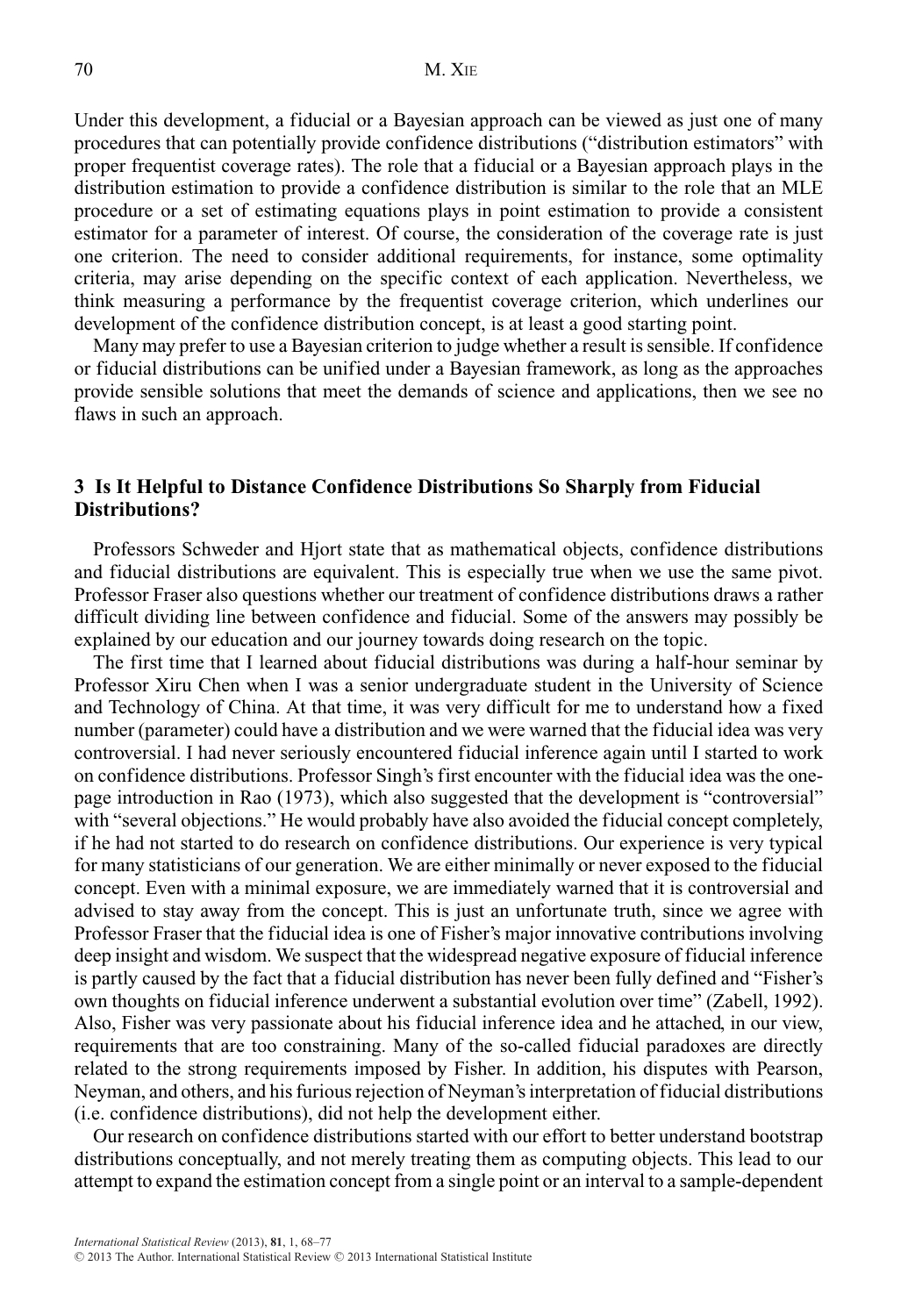distribution function. The paper by Efron (1998) helped shape our development and choice of the term confidence distribution. It was never our intention to re-open the long-lasting philosophical debate in the history of statistics. To us, the frequentist interpretation of probability coverage rate is simple, easy to explain and widely accepted by the majority statisticians and scientists in other fields. Under this interpretation, we can clearly define a confidence distribution in the framework of estimation. Professor Fraser asks whether we are making issues with the over-enthusiasm in some of Fisher's arguments. Compared with Fisher's proposal of fiducial distributions, it is true that the key difference of the confidence distributions studied in our article is that they are freed from some of those restrictive constrains set forth by Fisher. We also avoid Fisher's interpretation that randomness can be transferred from sample data to parameters (which works nicely in location and scale parameter models, but not necessarily all), by treating a confidence distribution as a "distribution estimator" instead of an inherent distribution of the target parameter. We choose to take this route, not because we are trying to make issues with some of the fiducial arguments but to follow our objective (in Professor Cox's statement) "to provide simple and interpretable summaries of what can reasonably be learned from data (and an assumed model)." Some examples of confidence distributions discussed in our review article may not pass the test of being a bona fide fiducial distribution judged by Fisher's original set of rules. The frequentist development allows us to sidestep several controversies and contradictions in the classical fiducial inference. Based on our experience to date, the method seems to provide reasonable answers in many practical problems.

Although we think that a confidence distribution is a clean and coherent frequentist concept (similar to a point estimator), we do not believe that it can be developed into a new fiducial theory or a new philosophy (either frequentist or Bayesian) that can solve all statistical paradoxes. Professor Cox points out that our goal to provide simple and interpretable summaries "is not always achieved by unqualified specification of a distribution." Indeed, a sensible confidence distribution may not always exist. Sometime, even when we can find a confidence distribution, it may not provide a sensible solution as judged by optimality or other criteria. From the viewpoint of estimation, these issues are not different from those in point estimations, since we also encounter situations and examples in which a sensible point estimator does not exist or is hard to find. While we think that the confidence distribution is a useful tool for statistical inference, we thank and concur with Professors Cox, Fraser, Schweder, and Hjort for highlighting the risks of over extrapolation and interpretation of the concept.

### **4 Confidence Interval Versus Confidence Distribution**

In his discussion, Professor Cox explains his suggestion of using the term confidence distribution in his 1958 paper. The key, from our interpretation, seems to be that a confidence distribution can have "more flexibility" for a summarization of evidence than a confidence interval of a fixed significance coefficient ( $\alpha$  level). As described by Professor Cox, one often has a sense that "when 95% confidence limits of a normal mean are found then, even if the parameter is outside the calculated range, it will not be too far outside." This cannot be captured based on the definition of a 95% confidence interval, but can be clearly displayed by a confidence distribution. Cox (1958) highlighted the distinction between inference and decision. Professor Cox has also discussed the role of significance coefficient. Although a confidence interval is an inference procedure, the choice of significance coefficient involves an operational decision. A confidence distribution does not involve any choice of a significant coefficient or any operational decision. As an inference tool, it can provide a fuller picture to summarize all evidence for the target parameters.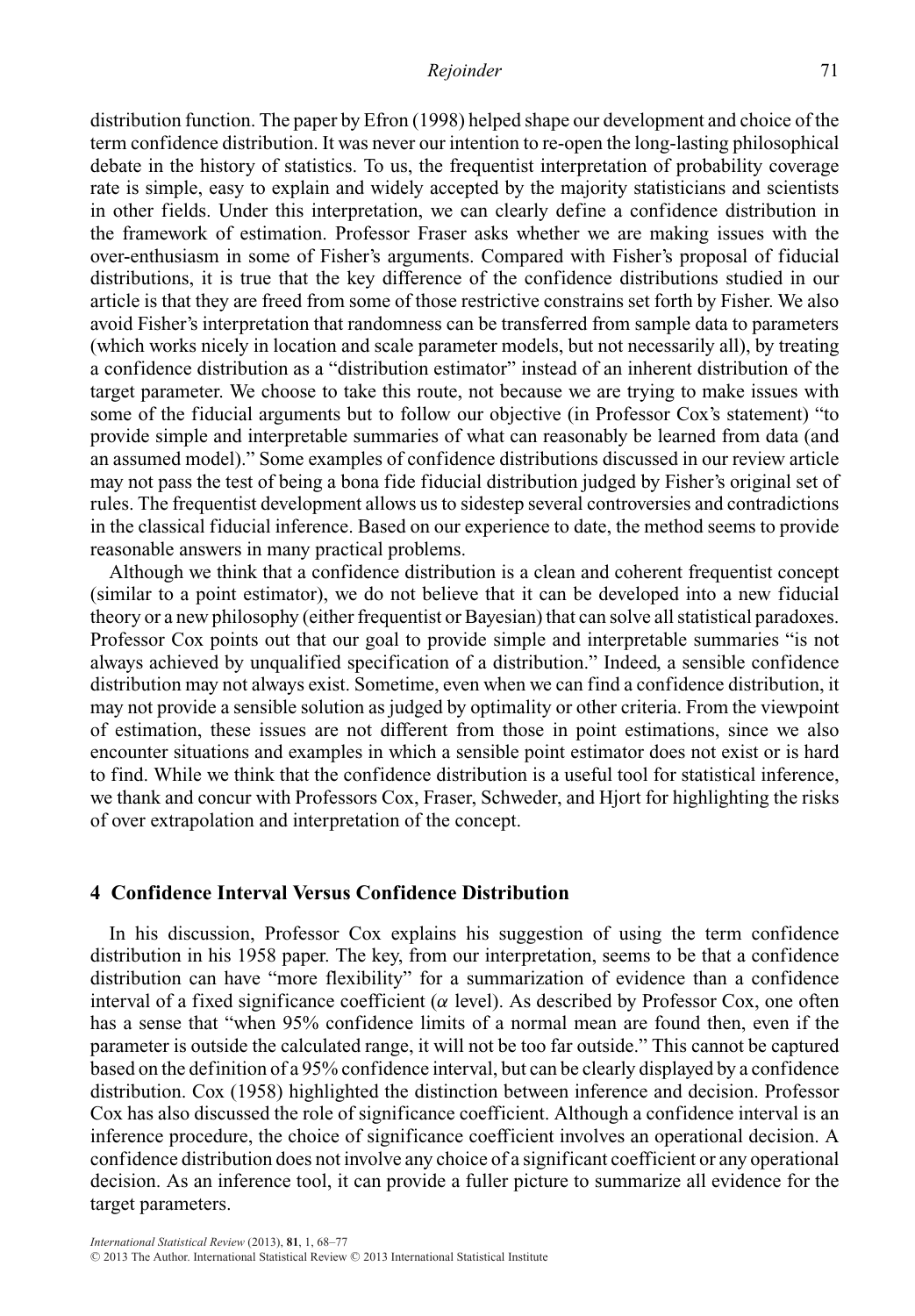We share the same view with Professor Fraser and several other discussants that we need to raise the stature of confidence (intervals) to a distributional inference. We also agree with Professors Schweder and Hjort that the usefulness of distributional inference under frequentist paradigm is "too modestly explored," a sentiment also shared by Professor Parzen in his discussion.

### **5 Response to the Discussants**

### *5.1 David R. Cox*

Professor Cox's discussion provides a precise and clear portrait of a confidence distribution, its relationship with Fisher's original fiducial idea, its connection to Neyman's original introduction of a confidence interval, and also an interesting distinction between Fisherian discussions and those in the spirit of Neyman and Pearson. Professor Cox points out that the objective of a confidence distribution is to "provide simple and interpretable summaries of what can reasonably be learned from data (and an assumed model)." He also stresses that "some conditions are, however, needed for the confidence distribution to be an appropriate summary." We fully embrace these messages and are very grateful for Professor Cox's contribution, insight and wisdom.

Professor Cox points out the interesting distinction that Fisher usually begins with a sufficient statistic where available, whereas Neyman–Pearson theory starts with sample data and sufficiency is the aftermath of an imposed optimality criterion. He asks whether there would have been any general implications for our paper if greater weight had been placed from the start on sufficiency, including asymptotic sufficiency. We have no definite answer for this question. So far, our work on confidence distributions is in the spirit of Neyman and Pearson and starts with sample data. Some recent fiducial developments under the framework of generalized fiducial inference (see, e.g. Hannig, 2009) have also started with sample data. Since a meaningful reduction by sufficiency is not always available, starting from sample data allows the developments applicable to broader settings. But, as stated by Professor Cox, when applicable, the sufficiency concept is more general than the optimality criteria of Neyman–Pearson theory. Although we have not carefully investigated the issue, we speculate that in some (but not all) situations when reduction by sufficiency is applicable, starting from sample data instead of a sufficient statistic may cause us to pay some price in terms of optimality. It would be certainly interesting to start our CD development with sufficiency (or asymptotic sufficiency) and investigate optimality issues.

### *5.2 Bradley Efron*

Professor Efron states that "an important, perhaps the most important, unresolved problem in statistical inference is the use of Bayes theorem in the absence of prior information." He points out that the development of confidence distributions can potentially be a way to practice "objective Bayes." He also provides an additional bootstrap example leading to a higher order (second order) confidence distribution. The points raised by Professor Efron are interesting and worth further pursuing. We are very grateful to Professor Efron for his consistent support, encouragement, and suggestions relating to our developments on this subject.

As mentioned previously, our research started with an investigation to understand a bootstrap distribution as a "distribution estimator" of a parameter of interest. Viewing a bootstrap distribution function as a frequentist distribution estimator for inference instead of merely a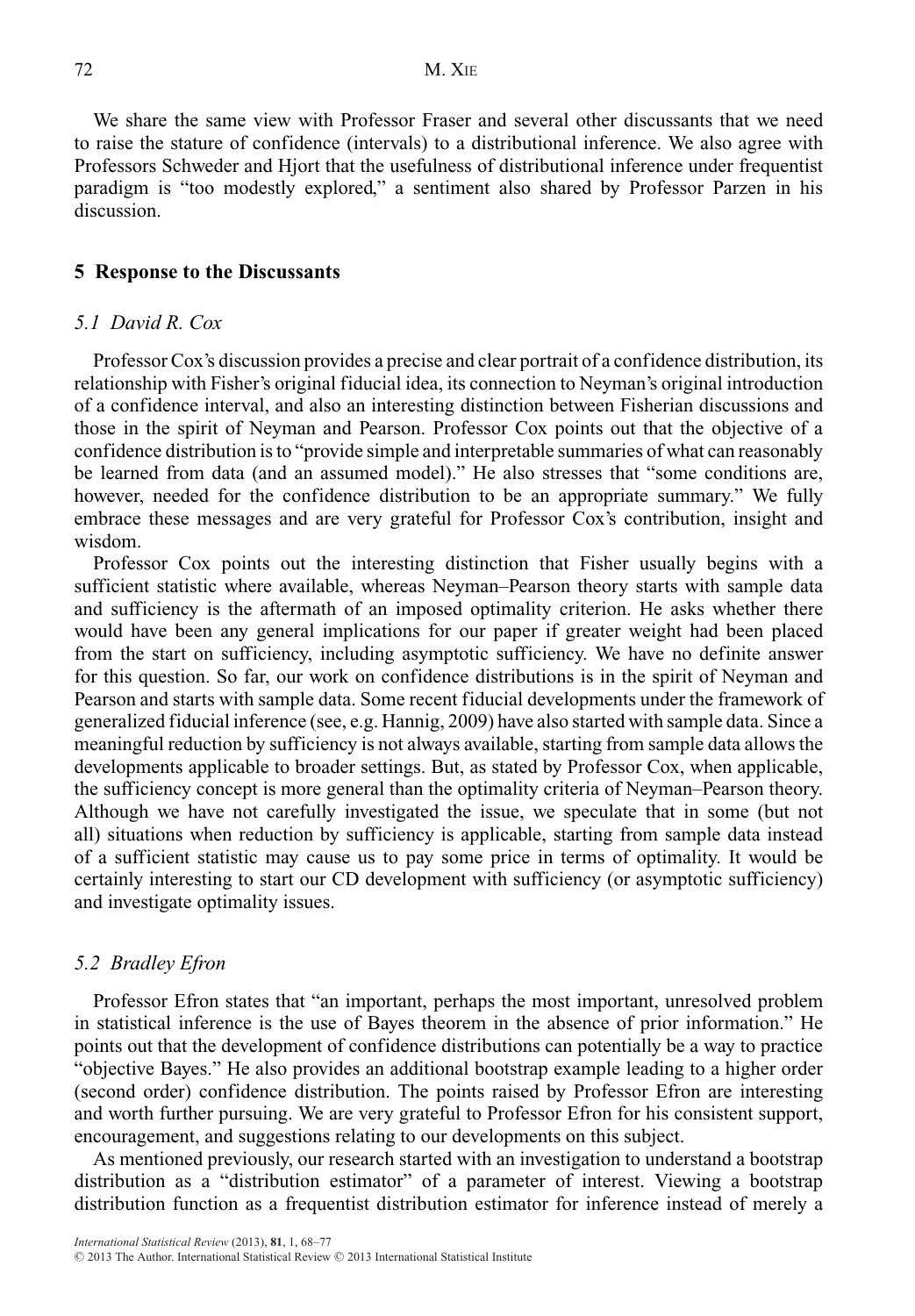computation procedure has helped shape our view on confidence distributions. In our article, we have also briefly mentioned the potential connection of confidence distributions to objective Bayesian approaches. In addition, we have reviewed and briefly explored the connections of a bootstrap distribution to a confidence distribution and a CD random variable. We think that the connections can perhaps also be further extended to some computing methods developed under a fiducial framework or based on fiducial ideas.

### *5.3 Donald A.S. Fraser*

Professor Fraser's discussion provides an overview of distributional inference along with historical information and his own experiences. The scholarly discussion is very valuable and can help us better understand the classical fiducial development and frequentist inference. We share many common views with Professor Fraser regarding distributional inference. In particular, like Professor Fraser, we also believe that Fisher's innovative idea of fiducial inference should have been better received by, and more broadly introduced to, the general statistical community. We also embrace Professor Fraser's strong warnings against overzealous statements on distributional inference that overlook potential inherent risks. We have never believed or hinted that treating a confidence distribution as a distribution estimator can solve all problems in statistical inference. Instead, we discussed the limitation of the confidence distribution approach in our discussion section. We view these difficulties as essentially similar to those problems encountered in point estimations.

Professor Fraser appears to prefer keeping Fisher's fiducial inference in its entirety, while we are adopting a viewpoint more in the spirit of Neyman and Pearson. One key difference, which we have stressed in our article, is that we do not view a confidence distribution as an inherent distribution of a fixed target parameter. Rather, we treat the confidence distribution approach as a sample-dependent function used to estimate the parameter of interest. Although Fisher proposed an elegant interpretation of transferring randomness from data to parameter after observing data in location/scale family problems, we still feel it is difficult to understand and explain to the general public that a fixed number (parameter) has a distribution. On the contrary, our experience tells us that the Neymanian interpretation is easier to explain and communicate. This interpretation also frees us from some of the constraints Fisher over-enthusiastically imposed (such as uniqueness, optimality and manipulation of distributions, etc.) and allows us to sidestep many so-called fiducial "paradoxes." We agree with Professor Parzen who states—"Today the question should not be about credit for methods, but a framework for tools which are simple and powerful for applications." It is our hope that the fiducial idea and confidence distribution developments will not just be a research topic for elite statisticians but also be an inference tool that can be understood and used by general public and practitioners of statistics. We thank and appreciate Professor Fraser for his engaging discussion and insightful comments.

### *5.4 Emanuel Parzen*

Professor Parzen provides an interesting interpretation of confidence distributions using confidence quantiles, with which we were not previously familiar (and guilty of negligence of the related literature in our article). In his discussion, Professor Parzen introduces confidence quantiles using estimating equations based on pivots. The definition (equation) is similar to the classical fiducial equation and also so-called generalized fiducial inference (but where estimating equations are introduced based on individual data; see, e.g. a review article by Hannig, 2009). Professor Parzen's discussion provides an interesting look and connection to the CD random variable in our article. When the structure and solution exist, the approach provides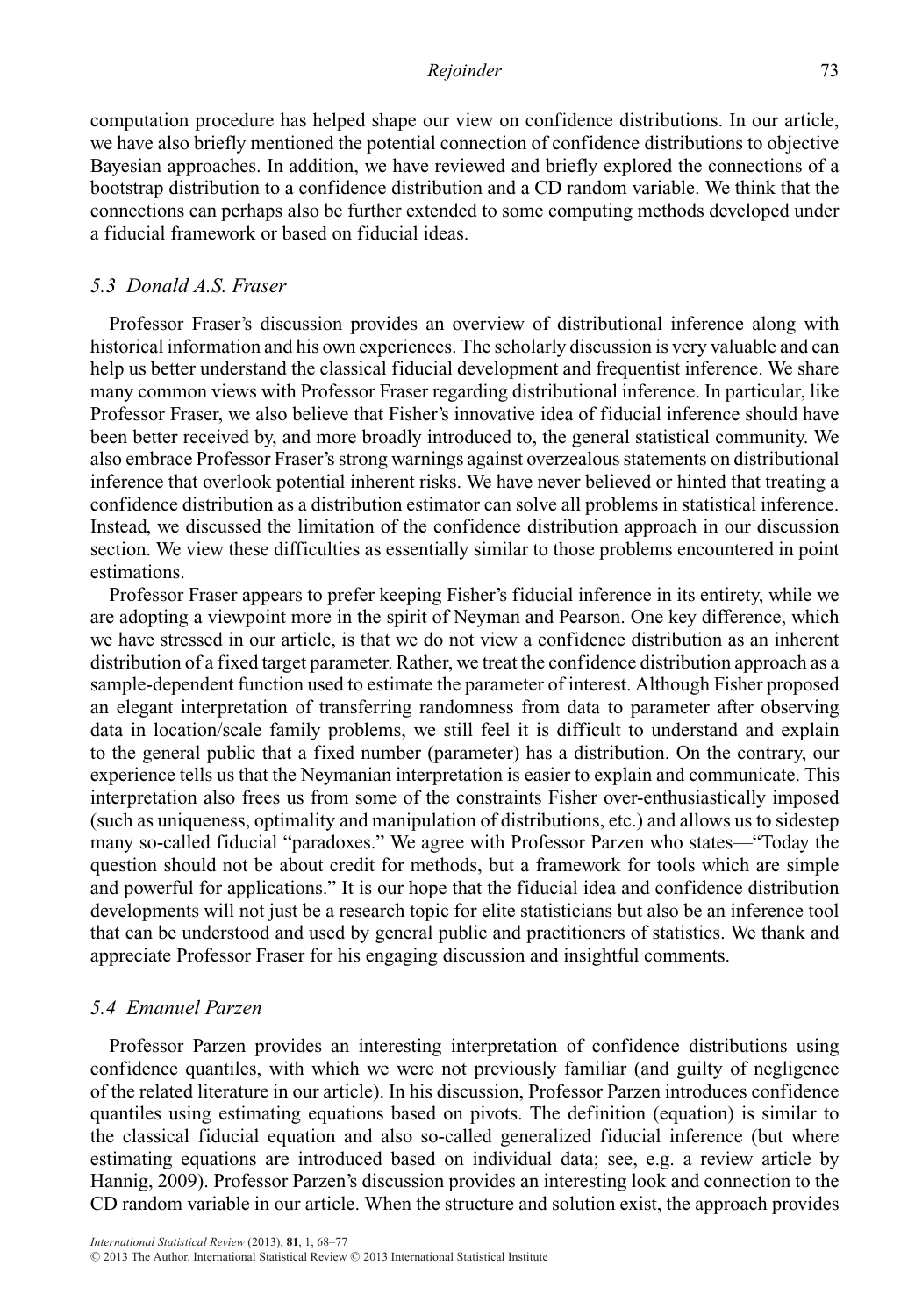a systematic and easy way to obtain confidence quantiles and also a confidence distribution. One question that I have on Professor Parzen's discussion is whether the *h* function (internal representation) always exists or, if not, under which general conditions does it exist. I think it is worthwhile to further explore the connections between the existing developments of confidence quantiles and confidence distributions, in particular under the scope of distributional-inferencebased computing, including fiducial, CD-based and bootstrap computational methods. Finally, we really appreciate and thank Professor Parzen for his constant support and for raising the interesting connection.

### *5.5 Christian P. Robert*

Professor Robert raises many objections to our article and non-Bayesian inferences. From his discussion, it is not difficult to tell that Professor Robert is very passionate about Bayesian inference. I appreciate the passion and conviction exhibited in Professor Robert's discussion, even though I am surprised by many of his comments. Professor Robert's objections can probably categorized into two groups: 1) the statements that are invalid in Professor Robert's view of Bayesian philosophy and principles and 2) the statements that are misinterpreted and misunderstood by Professor Robert. Items in category 1 include those concerning the sacred status of priors and the accusation of being "ad-hocquery" for allowing multiple estimators in frequentist practices, among others. To avoid prolonging the existing patriotic debate between different philosophical points of view, which our review article has set out to overcome to begin with, I will not address category 1 and will simply let the reader be the judge. Among the objections related to category 2, quite many of them seem to be simple misunderstandings and misinterpretations of our wording. Some of the others, aside from our disagreements on some philosophical issues, contains technical statements made by Professor Robert which are not quite accurate. In particular, I would like to reply to Professor Robert's discussion on the "discrepant posterior phenomenon," for which I believe has broad implications and practical value.

The discrepant posterior phenomenon was reported in Xie *et al.* (2012) as a cautionary tale and also as a reflection as how we at times may overly emphasize a methodology to provide a solution without paying enough attention to the undesirable consequences that could be brought about by the methodology. Professor Robert uses two simulated numerical examples to show that the discrepant posterior phenomenon does not exist in a regular Bayesian analysis. He further suggests a copula procedure that can always produce a global prior from marginal priors, and thus a Bayesian solution to the real data problem addressed in Xie *et al.* (2012). But, in fact, this is exactly a blind spot in a regular practice that was highlighted in Xie *et al.* (2012)—we are at times too easily satisfied to have a methodology to provide a solution without further examining its validity in specific applications. Also, very often, we have been overly reliant on simulation results under specific settings for proving a concept. Indeed, in Professor Robert's Figure 2, which is used to "prove" that the discrepant posterior phenomenon does not exist, we can clearly see the undesirable discrepant posterior phenomenon. Although it is not an issue with the marginal distributions of  $p_1 - p_0$ , the undesirable discrepant posterior phenomenon exists on the marginal distributions of  $p_1$ : there is a triangle formed by the centres of the three (blue, light brown, and red) contours and the mode of the marginal posterior of  $p_1$  (around 0.4) is bigger than both the mode of the marginal prior  $(1/3 \approx 0.33)$  and the MLE (35/100 = 0.35) directly obtained from the data. Although the phenomenon is relatively mild, it clearly presents in Professor Robert's Figure 2.

A much simpler example (see Figure 1 below) to demonstrate the discrepant posterior phenomenon is perhaps to use bivariate normal data with an informative bivariate normal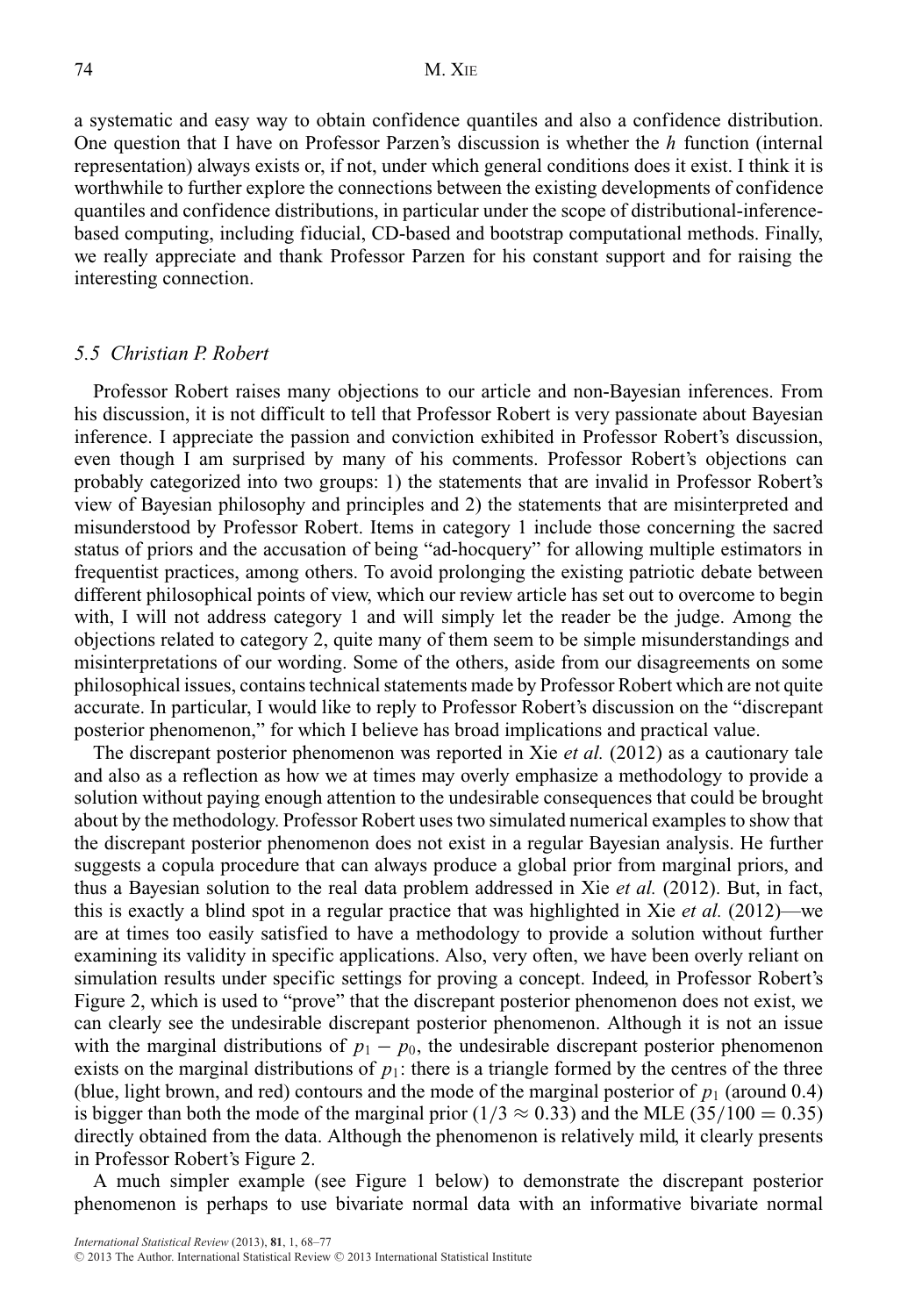

**Figure 1.** The setup for the figure is: a sample of  $n = 3$  points with a sample mean  $(\bar{x}_1, \bar{x}_2) = (2, -2)$  is observed from a bivariate normal  $N\left(\left(\frac{\mu_1}{\mu_2}\right)\right)$ ),  $\begin{pmatrix} \sigma_1^2 & \sigma_1 \sigma_2 \rho \\ \sigma_1 & \sigma_2 \end{pmatrix}$  $\sigma_1^2 \quad \sigma_1 \sigma_2 \rho \ \sigma_2^2$ )); for simplicity, the variance matrix is assumed to be known with  $(\sigma_1^2, \sigma_2^2, \rho) =$ (0.64, 4, 0.5). *The parameter of interest is*  $\theta = \mu_1 + \mu_2$ , *which has a marginal prior*  $\pi(\theta) \sim N(0, 4.64)$ . *In additional, we also know the marginal prior of*  $\pi(\mu_1) \sim N(0, 4)$ . (a) *Contour plots of the independent joint prior* [*in yellow*] *of*  $(\mu_1, \mu_2) = \pi(\mu_1)\pi(\mu_2)$  *with*  $\pi(\mu_1) \sim N(0, 4)$  and  $\pi(\mu_2) \sim N(0, 0.64)$ , *the likelihood function* [*in red*] *based on the observed sample mean*  $(\bar{x}_1, \bar{x}_2)$ , *and posterior* [*in blue*]; (b) *density plots of the marginal prior of*  $\#$ <sub>1</sub> [*in yellow*], *the density function* of  $N(0, 2.08)$  [*in red*], *and the marginal posterior* of  $\#$  [*in b of N*(0, 2.08) [*in red*], *and the marginal posterior of*  $\#$  [*in blue*]. theta theta

prior. (Professor David Draper first pointed out that the discrepant posterior phenomenon exists even in bivariate normal examples in a follow-up discussion of my talk in his department at University of California at Santa Cruz. In the bivariate normal example, Professor Draper and his colleague worked out, mathematically, a set of explicit conditions (parameter settings) under which a discrepant posterior phenomenon occurs.) The bivariate normal example is cleaner mathematically than the beta-prior example introduced in Xie *et al.* (2012) and, unlike the beta-prior example, it can also be examined under the context of the marginalization paradox (Dawid *et al.*, 1973). (Note that in the beta-prior example of Xie *et al.* (2012), it is not possible to have the marginal model  $f(data|\theta)$ , and thus it is not covered by the regular narrative of the marginalization paradox; see Section 5 of Xie *et al.* (2012) for more discussions.) The marginalization paradox showed that Bayes formula can produce different (marginal) Bayesian posteriors for the same parameter, depending on whether we use a full model with all parameters or we use only its corresponding marginal models. The standard Bayesian inference sidesteps this paradox by advocating the use of the full model. But there is a further message by the discrepant posterior phenomenon: the full joint modelling approach advocated by the standard Bayesian inference may not provide us desirable solutions in some situations. The question raised in the real data example of Xie *et al.* (2012) is not whether we have a method to produce a numerical result. Rather, we ask whether we have a sensible methodology to provide a coherent solution when skewed distributions are involved in a multivariate setting.

This discrepant posterior phenomenon may have broad implications in the general practice of Bayesian analysis. For instance, many researchers have routinely drawn conclusions solely based on marginal posterior distributions without checking the validity of such conclusions. The discrepant posterior phenomenon suggests that further care is needed. It also raises a general question about using informative priors, regardless of whether or not we treat a prior as a reference measure. In particular, we need to ask: should we still incorporate an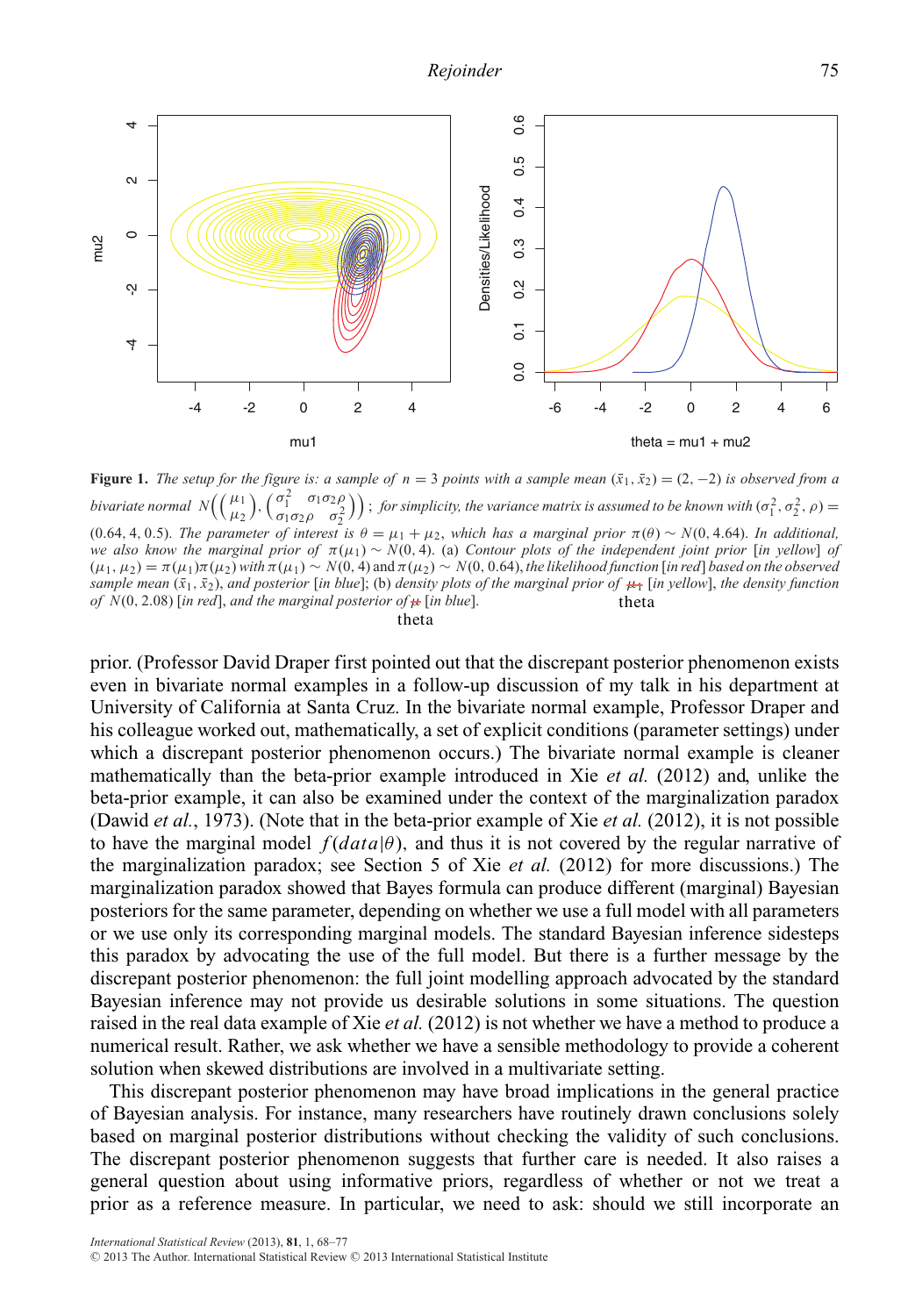informative prior distribution with the likelihood function even if they are clearly mismatch? The general discussion of the discrepant posterior phenomenon is also of relevance to some current research topics in Bayesian statistics, specifically in the attempts to quantify the impact of prior distribution on posterior inference as well as the work on calibrating a prior distribution using partial sample data; see, e.g. O'Hagan (1995) and Berger & Pericchi (2004).

### *5.6 Tore Schweder and Nils L. Hjort*

Schweder & Hjort (2002) and other publications of confidence distributions by Professors Schweder and Hjort have used the same interpretation of confidence distributions in the spirit of Newman and Pearson as we do. We thank Professors Schweder and Hjort for their insightful discussion, which touches a broad range of topics with depth and insight. Their discussion, from the classical inference prospective, including their account of the intertangled relationship between fiducial and confidence distributions and their examples of confidence distributions in several non-trivial settings, provides a rich source of knowledge for understanding better confidence distributions and statistical inference as a whole. The discussion reflects their understanding and passion for the development of confidence distributions. We share their sentiment that distributional inference, especially confidence distributions and confidence likelihoods, has so far only been "too moderately explored" and that confidence distributions and confidence likelihoods should be used more "as broadly applicable tools for modern statistics."

We would like to elaborate the discussion of "ordinary probability calculation" and clarify our position on this particular issue. In Section 2 of their discussion, Professors Schweder and Hjort bring out a nice example in the classical literature on fiducial inference to show that distributions derived from fiducial distributions (or confidence distributions) are not, in general, confidence distributions. The same message was conveyed, though less directly, in the latter half of Section 3.1 in our review article. The key is that we view a confidence distribution as simply an object (a function that meets the requirements of being a distribution function) to estimate the parameter of interest, rather than as an inherent distribution of the parameter. There are three layers of messages that we would like to elaborate. First, the requirements of being a distribution function in the CD definition follow the ordinary definition of a cumulative distribution function (i.e. nondecreasing, from 0 to 1, etc.). Thus, in its mathematical form and as a pure mathematical object, a confidence distribution is an ordinary distribution function. This consideration is our statement in Section 3.1 of our review article that "like a bootstrap distribution, a confidence distribution is an ordinary probability distribution function for each given sample." Second, unlike the classical fiducial interpretation, the confidence distribution is *not* an inherent distribution of the parameter of interest. Thus, as discussed by Professors Schweder and Hjort that distributions derived from a manipulation of confidence distributions by ordinary probability calculation (treating them as distributions of parameters) generally do not give us confidence distributions (because they do not guaranteed a proper coverage rate of their corresponding intervals). We have the same message in our Example 3.1. This being said for the general case, we have an additional (the third layer of) message in Section 3.1 of our review article. That is, in some special situations such as monotonic or smooth transformations, the manipulation of confidence distributions actually does lead to either an exact or asymptotic confidence distribution for the transformed parameter. Thus, a manipulation of confidence distributions using ordinary probability calculation may sometime be used as a systematic procedure to obtain a confidence distribution. Since there is no guarantee in general (in viewing of the message in layer 2), we agree with Professors Schweder and Hjort that one must check each time that the sample-dependent function obtained by a manipulation satisfies the requirements of being a confidence distribution or not.